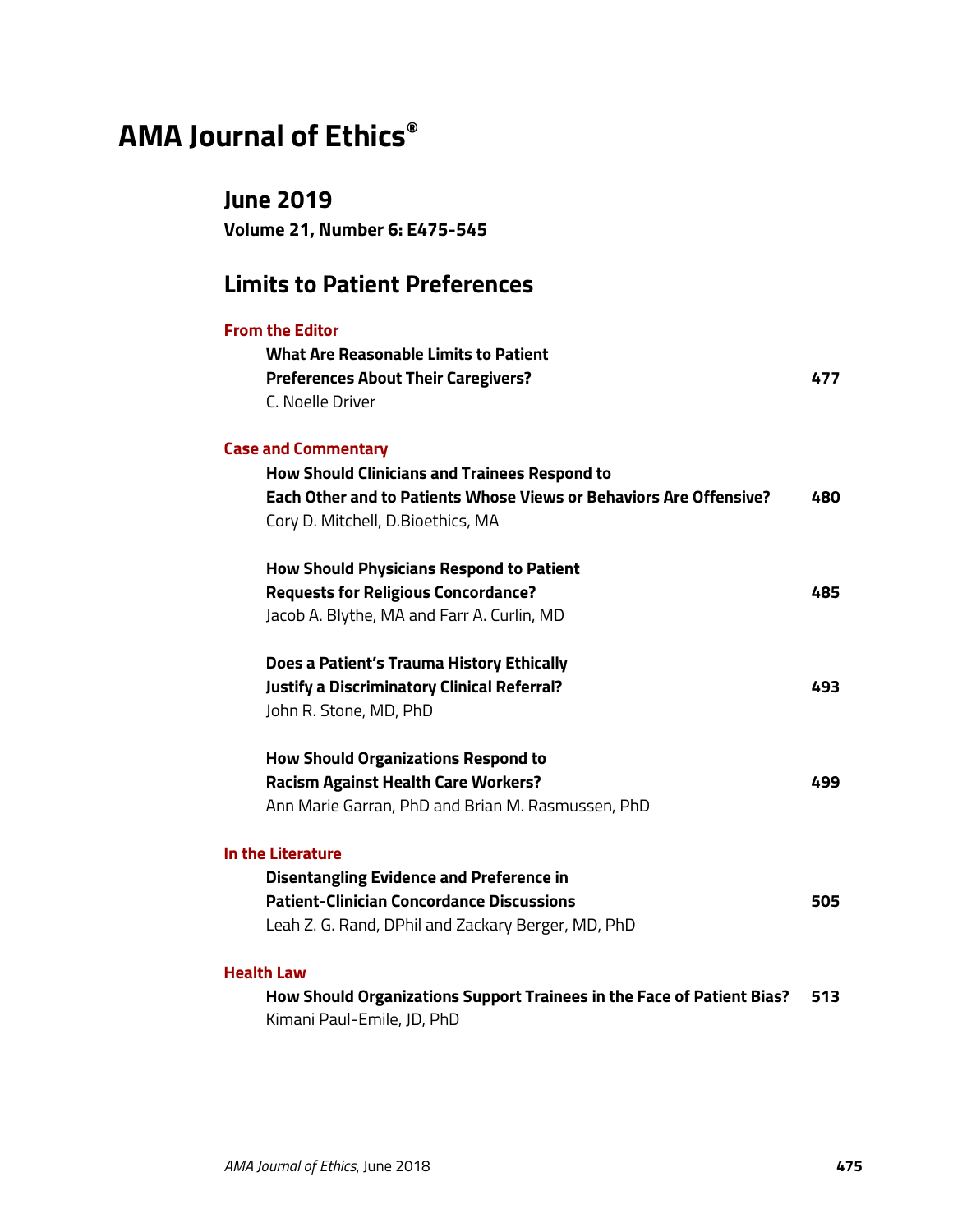## **Policy Forum**

| <b>Mayo Clinic's 5-Step Policy for Responding to Bias Incidents</b><br>Rahma M. Warsame, MD and Sharonne N. Hayes, MD | 521  |
|-----------------------------------------------------------------------------------------------------------------------|------|
| <b>Personal Narrative</b>                                                                                             |      |
| One Resident's Recommendations for Responding to Unjust Patient Bias                                                  | -530 |
| Christian A. Pean, MD, MS and Dionne Hart, MD                                                                         |      |
| <b>PrEP and the Judgment of Prevention</b>                                                                            | 536  |
| Samuel Dubin                                                                                                          |      |
| <b>Health Risks of Practicing Correctional Medicine</b><br>Dionne Hart, MD                                            | 540. |

## **Podcast**

**What Are Clinicians' Obligations to Patients Who Express Bias or Discrimination? An Interview with Dr Fatima Cody Stanford and Dr Kimani Paul-Emile**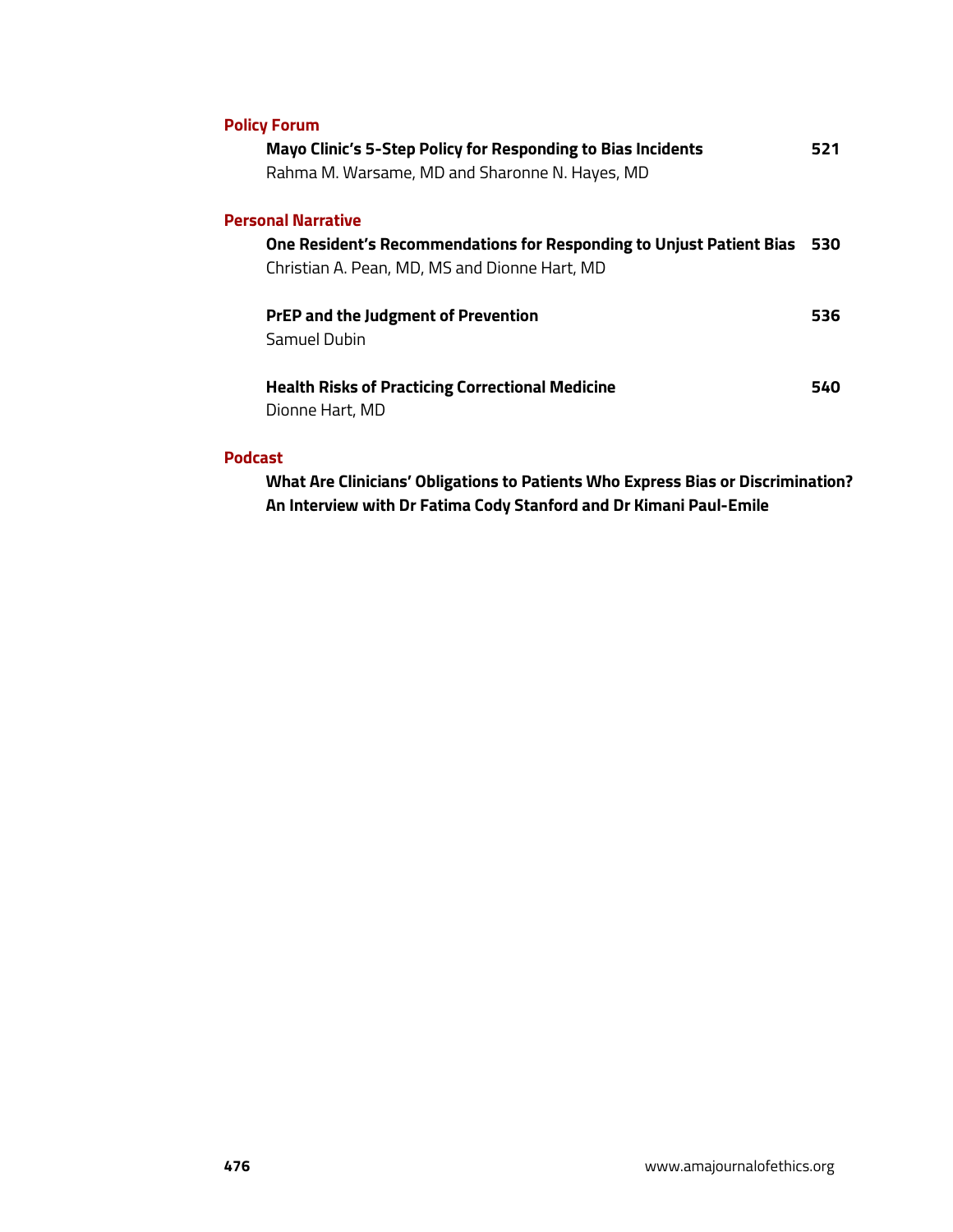# **AMA Journal of Ethics®**

**June 2019, Volume 21, Number 6: E477-479**

## **FROM THE EDITOR**

## **What Are Reasonable Limits to Patient Preferences About Their Caregivers?** C. Noelle Driver

In August 2017, people self-identifying as white nationalists rallied in Charlottesville, Virginia, to protest a city council decision to remove a Confederate monument from a public space. Protestors clashed violently with counter-protestors, and the weekend culminated with a white supremacist pummeling a group of counter-protestors with his car, leaving many injured and a young woman dead.<sup>1</sup> The governor declared a state of emergency and news of the protests spread. Reaching Portland, a city with its own unique history of white supremacy, $2$  news of the violent rally kindled a response from Esther Choo, an emergency medicine physician at the Oregon Health & Science University. She posted on Twitter that white supremacism affects her ability to practice medicine; some patients refuse to be treated by her solely because of her Korean ancestry. $3$  This revelation resonated with clinicians across the country; her post has received thousands of likes,<sup>3</sup> and Choo appeared on *CNN* to discuss the issue of patient discrimination against clinicians.4

Patients are typically the most vulnerable persons in health care encounters. A basic tenet of patient-centered care is expressing respect for patients' preferences, as they are expressions of patients' generally recognized right to self-determination.<sup>5</sup> Patients' preferences can inform clinician allocation; in some nonacute settings, such as primary care or gynecology, clinician assignment or reassignment based on patients' preference for a physician of a specific gender is routine practice, which is seen by many as reasonable deference to a patient's comfort.<sup>6,7</sup> While physicians have legal obligations to stabilize patients in acute emergencies, $<sup>8</sup>$  regardless of prejudice or bias those patients</sup> might express against them, should there be limits to patient preferences in noncritical settings, particularly when these preferences express unjust bias or discrimination? This issue of the *AMA Journal of Ethics* explores the complexities of responding to patients' unjust bias and requests for patient-clinician concordance in individual patient encounters.

How should a clinician respond to an unjustly biased or prejudiced patient? In a case of a white supremacist patient and a trainee of color, Cory D. Mitchell proposes affect [labeling,](https://journalofethics.ama-assn.org/article/how-should-clinicians-and-trainees-respond-each-other-and-patients-whose-views-or-behaviors-are/2019-06) or naming of emotions, to help both patients and clinicians identify and respond to negative emotions. Sharing his personal experience as an orthopedic surgery resident physician, Christian A. Pean asks, How should one respond to such requests in an ethnically responsible, pragmatic, and professional manner? He offers guidance to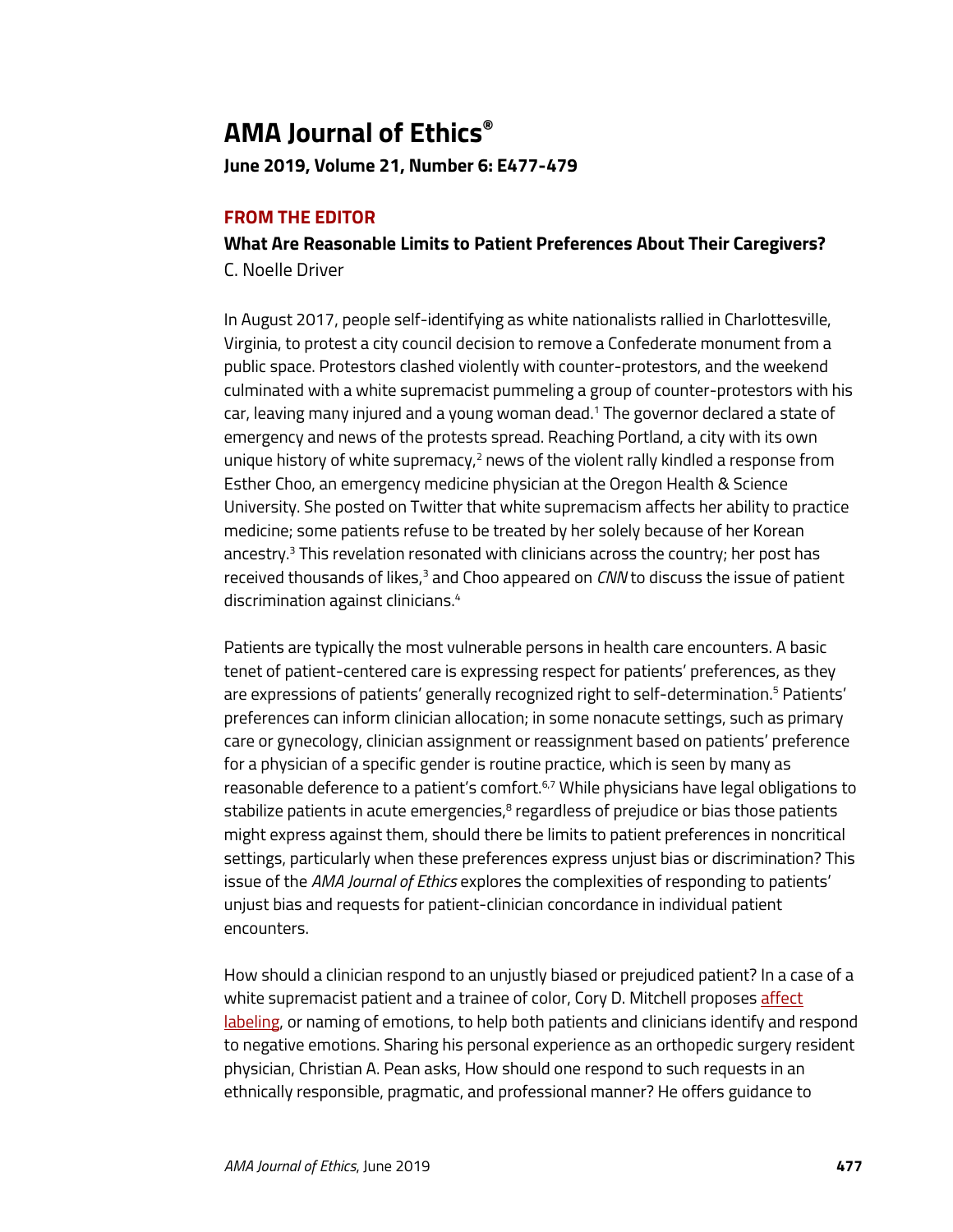organizations and clinicians about [how to respond to bias incidents.](https://journalofethics.ama-assn.org/article/one-residents-recommendations-responding-unjust-patient-bias/2019-06) Similarly, Dionne Hart describes her experience of [discrimination in correctional health care,](https://journalofethics.ama-assn.org/article/health-risks-practicing-correctional-medicine/2019-06) especially challenges discrimination poses to one's general obligation, as a health care professional, to clinical neutrality. Taking both a patient's and a physician's perspective, Samuel Dubin reflects on his own experience of **feeling stigmatized** when seeking a prescription for pre-exposure prophylaxis.

Responding to bias incidents extends beyond individual patients and clinicians to health care organizations. Kimani Paul-Emile suggest[s 5 protocols](https://journalofethics.ama-assn.org/article/how-should-organizations-support-trainees-face-patient-bias/2019-06) organizations can implement to support clinicians who experience or witness bias incidents: assessment, debriefing, convening a team meeting, event tracking and data collection, and initiating institutional cultural change. Ann Marie Garran and Brian M. Rasmussen argue that organizations must work to train both professional and nonprofessional staff and enact [policies for](https://journalofethics.ama-assn.org/article/how-should-organizations-respond-racism-against-health-care-workers/2019-06) [responding to discrimination](https://journalofethics.ama-assn.org/article/how-should-organizations-respond-racism-against-health-care-workers/2019-06) against employees and patients. And Rahma M. Warsame and Sharonne N. Hayes describe the content, goals, and creation o[f Mayo Clinic policy](https://journalofethics.ama-assn.org/article/mayo-clinics-5-step-policy-responding-bias-incidents/2019-06)  [and procedure](https://journalofethics.ama-assn.org/article/mayo-clinics-5-step-policy-responding-bias-incidents/2019-06) to address discriminatory behavior when "zero-tolerance" is not possible.

Finally, this issue examines the ethics of patient-clinician concordance requests. Jacob A. Blythe and Farr A. Curlin analyze a case in which a patient requests a primary care clinician concordant with her [religious values;](https://journalofethics.ama-assn.org/article/how-should-physicians-respond-patient-requests-religious-concordance/2019-06) they argue that patient-physician concordance can enhance medical practice in certain circumstances. Leah Z. G. Rand and Zackary Berger discuss mixed evidence of [patient-clinician concordance](https://journalofethics.ama-assn.org/article/disentangling-evidence-and-preference-patient-clinician-concordance-discussions/2019-06) and argue that clinician reassignment requests must be scrutinized for a reasonable justification, such as conscientious objection. And John R. Stone consider[s simplicity as an ethical value](https://journalofethics.ama-assn.org/article/does-patients-trauma-history-ethically-justify-discriminatory-clinical-referral/2019-06) in transitioning a traumatized patient from pediatric to adult psychiatric care.

Health care settings are not free of prejudice and discrimination. How to handle ethical issues related to their expression in clinical settings should be considered individually and organizationally by caregivers, administrators, and policymakers. It is my hope that readers of this issue of the *AMA Journal of Ethics* will turn a critical eye to the various species of prejudice and consider how contributors' sharing of their experiences and analyses might take us closer to a more just health care system and society.

### **References**

- 1. Keneally M. What to know about the violent Charlottesville protests and anniversary rallies. *ABC News*. August 8, 2018. [https://abcnews.go.com/US/happen-charlottesville-protest-anniversary](https://abcnews.go.com/US/happen-charlottesville-protest-anniversary-weekend/story?id=57107500)[weekend/story?id=57107500.](https://abcnews.go.com/US/happen-charlottesville-protest-anniversary-weekend/story?id=57107500) Accessed February 15, 2019.
- 2. Capatides C. Portland's racist past smolders beneath the surface. *CBS News*. October 29, 2017. [https://www.cbsnews.com/news/portland-race-against-the](https://www.cbsnews.com/news/portland-race-against-the-past-white-supremacy/)[past-white-supremacy/.](https://www.cbsnews.com/news/portland-race-against-the-past-white-supremacy/) Accessed February 15, 2019.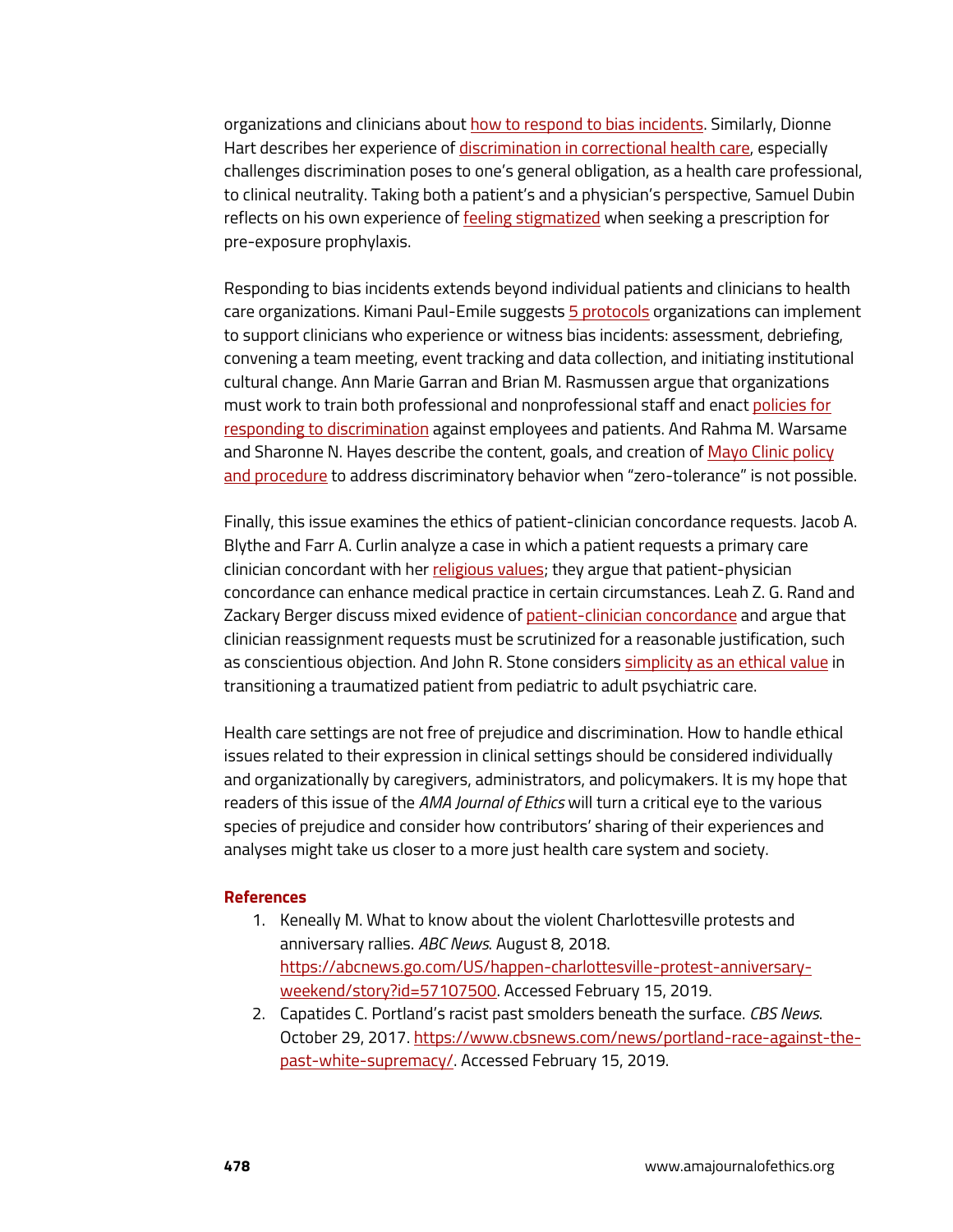- 3. Choo E. Doctor talks about the racism she confronts in the ER. Twitter. [https://twitter.com/i/moments/897176983188250628?lang=en.](https://twitter.com/i/moments/897176983188250628?lang=en) Published August 14, 2017. Accessed February 15, 2019.
- 4. Choo E. *Doctor: White Nationalists Refuse My Care* [video]. *CNN*. August 19, 2017. [https://www.cnn.com/videos/us/2017/08/19/asian-american-doctor-white](https://www.cnn.com/videos/us/2017/08/19/asian-american-doctor-white-nationalists-refuse-my-care-paul-new-day-weekend.cnn)[nationalists-refuse-my-care-paul-new-day-weekend.cnn.](https://www.cnn.com/videos/us/2017/08/19/asian-american-doctor-white-nationalists-refuse-my-care-paul-new-day-weekend.cnn) Accessed February 15, 2019.
- 5. Keirns CC, Goold SD. Patient-centered care and preference-sensitive decision making. *JAMA*. 2009;302(16):1805-1806.
- 6. Makam A, Mallappa Saroja CS, Edwards G. Do women seeking care from obstetrician-gynaecologists prefer to see a female or a male doctor? *Arch Gynecol Obstet*. 2010;281(3):443-447.
- 7. Peek M, Lo B, Fernandez A. How should physicians respond when patients distrust them because of their gender? *AMA J Ethics*. 2017;19(4):332-339.
- 8. Emergency Medical Treatment and Labor Act (EMTALA), 42 USC §1395dd (1986).

**C. Noelle Driver** is a third-year dual medical degree/master's degree student at the Mayo Clinic Alix School of Medicine in Rochester, Minnesota. She earned a bachelor's degree in applied mathematics and in ecology and evolutionary biology from Yale University and is currently pursuing a master's degree in clinical and translational sciences at Mayo Clinic Graduate School of Biomedical Sciences. Her primary interest is in intensive care medicine, and she researches quality-of-life and health outcomes in a variety of disease settings.

#### **Citation**

*AMA J Ethics*. 2019;21(6):E477-479.

#### **DOI**

10.1001/amajethics.2019.477.

### **Conflict of Interest Disclosure**

The author(s) had no conflicts of interest to disclose.

*The viewpoints expressed in this article are those of the author(s) and do not necessarily reflect the views and policies of the AMA.*

#### **Copyright 2019 American Medical Association. All rights reserved. ISSN 2376-6980**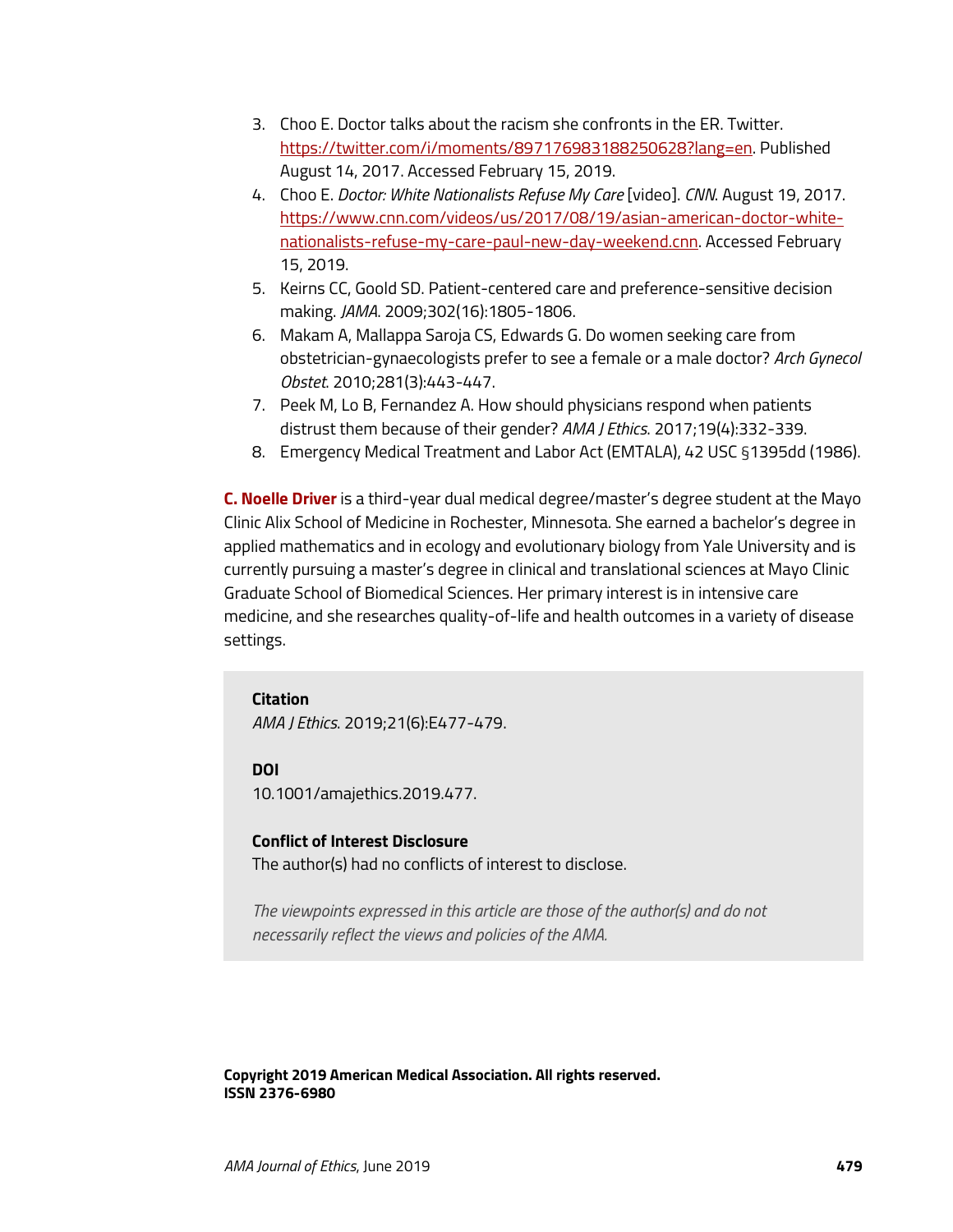# **AMA Journal of Ethics®**

**June 2019, Volume 21, Number 6: E480-484**

## **CASE AND COMMENTARY**

**How Should Clinicians and Trainees Respond to Each Other and to Patients Whose Views or Behaviors Are Offensive?**

Cory D. Mitchell, D.Bioethics, MA

## **Abstract**

This commentary responds to a case in which a senior resident physician, an attending physician, and a medical student who is a person of color treat a patient expressing racial bias. By applying affect labeling (naming of emotions), this commentary illustrates how to balance patient preferences with a duty to treat and demands of justice in a way that can be healing for all stakeholders.

## **Case**

Mr K is a 75-year-old man who presents to the emergency department at a metropolitan teaching hospital after falling in his home. SM, a fourth-year medical student who selfidentifies as African American, notes that Mr K is agitated, confused, holds a confederate flag handkerchief, and has a faded Aryan fist (a white supremacist symbol) tattooed on his arm. SM is on a team consisting of an attending physician and 2 residents. SM begins to interview the patient by asking, "Mr K, can you tell me where you are?" Mr K turns to SM and shouts, "The 'hood!"

"No, Mr K, you are in the emergency department; you fell at home," SM clarifies. Mr K frowns and then his eyelids flutter closed. SM approaches Mr K, preparing to rock Mr K's shoulder to check his consciousness, but then pauses, afraid of Mr K's response. SM decides not to touch Mr K and leaves the room. Dr T, the senior resident physician standing just outside Mr K's room, asks, "What'd you learn about this patient? Let's go through the history."

"Dr T, I do not feel comfortable continuing Mr K's physical exam," reports SM.

"Why?" asks Dr T upon walking closer to Mr K. Dr T spots Mr K's handkerchief and tattoo, thinks, *Oh, I see*, and wonders what to do.

## **Commentary**

Although this case raises many ethical questions, I focus on one here: Should racist symbolism displayed by Mr K influence SM's response to the patient? We will assume for sake of argument in this case that the patient's tattoo expresses his current—not just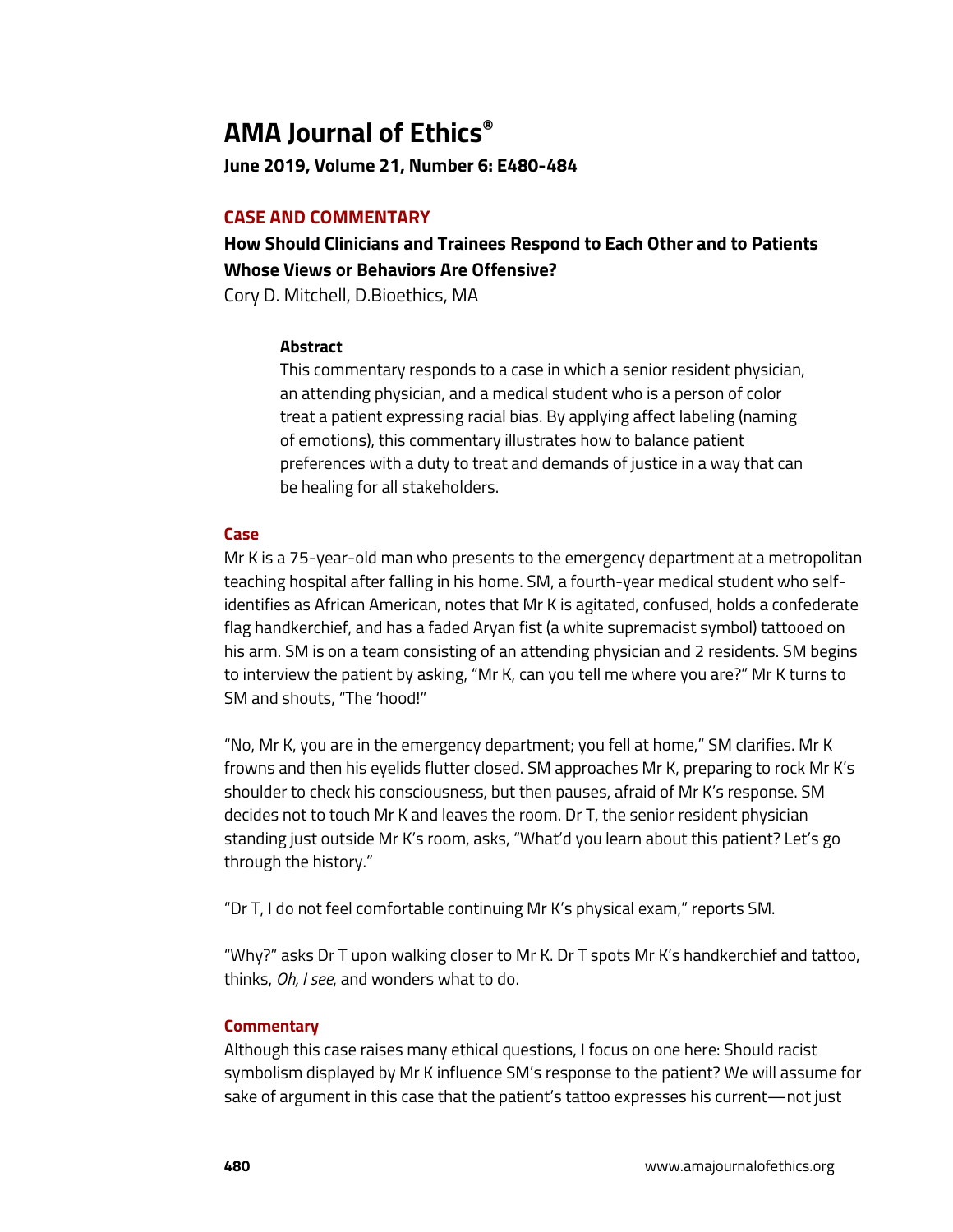his past—views on white supremacy, although it is worth noting that, in some cases, such an assumption could be worth questioning. In emergencies, a physician's duty to care should transcend his or her personal responses to racist symbolism and even take precedence over a patient's expressed wishes in emergent situations.<sup>1</sup> However, if a patient's speech or behavior is threatening, the patient's care may need to be transferred to another physician who does not challenge the patient's preference for a racially concordant clinician. Hand off among clinicians, if time allows, should entail some sort of formal ethics consultation.

It is important to note that reactions by persons of color to racist symbolism and images imbued with hate are not chosen in the sense that one chooses the color blue over the color green. Responses to racism tend to be visceral rather than intellectual. In this article, I argue that refusal to treat solely on the grounds of a patient's expression of bias is never morally justified. I suggest how *affect labeling* can be an effective way for an offended clinician to process and overcome a visceral reaction to offer superb care to a patient wearing symbols suggestive of the patient's assumption of racial superiority.

### **Decision to Treat and Affect Labeling as a Coping Strategy**

*Decision to treat*. Paul-Emile and colleagues have proposed a decision tree for use in emergency settings when a patient has rejected a physician on the basis of race.<sup>1</sup> Following this decision tree, Dr T and SM should first assess Mr K's medical condition. If the patient is unstable, they should treat Mr K regardless of a patient's racial bias because Mr K could be suffering from delirium, psychosis, or dementia; refusal to treat the patient in such cases is unacceptable because such a cognitively impaired patient is not responsible for his or her actions.<sup>1</sup> However, I argue that, once a patient is stable, Dr T should recognize that repeated exposure to racial discrimination can result in a cascade of biopsychosocial sequelae for SM, including elevated blood pressure and cortisol, increased heart rate, hypervigilance, amygdala activation, aggression, risk of depression, and increased incidence of substance use or abuse, $<sup>2</sup>$  and thus he should seek to</sup> intervene to the best of his ability. Appropriate intervention may entail requesting an ethics consult.

*Affect labeling*. However, some amelioration of the situation is within every clinician's grasp. One potential approach is to use affect labeling to get both SM and Mr K to put their emotions into words. Affect labeling is an evidence-based approach to regulating emotional states that can result from anxiety-producing stimuli.<sup>3</sup> SM's reaction to the confederate flag handkerchief and Aryan fist tattoo suggests that he is experiencing some degree of emotional distress. Likewise, Mr K's response to SM (uttering that he's in "the hood") suggests that SM's presence is an emotional trigger for Mr K. Clinicians faced with a patient's race-based bias must balance the ethical principles of [respect for](https://journalofethics.ama-assn.org/article/prejudiced-patient/2014-06)  [autonomy](https://journalofethics.ama-assn.org/article/prejudiced-patient/2014-06) against the equally weighty principles of justice and nonmaleficence—not just for the patient, but for themselves and their fellow clinicians as well. In what follows, I suggest an approach to achieving such balance.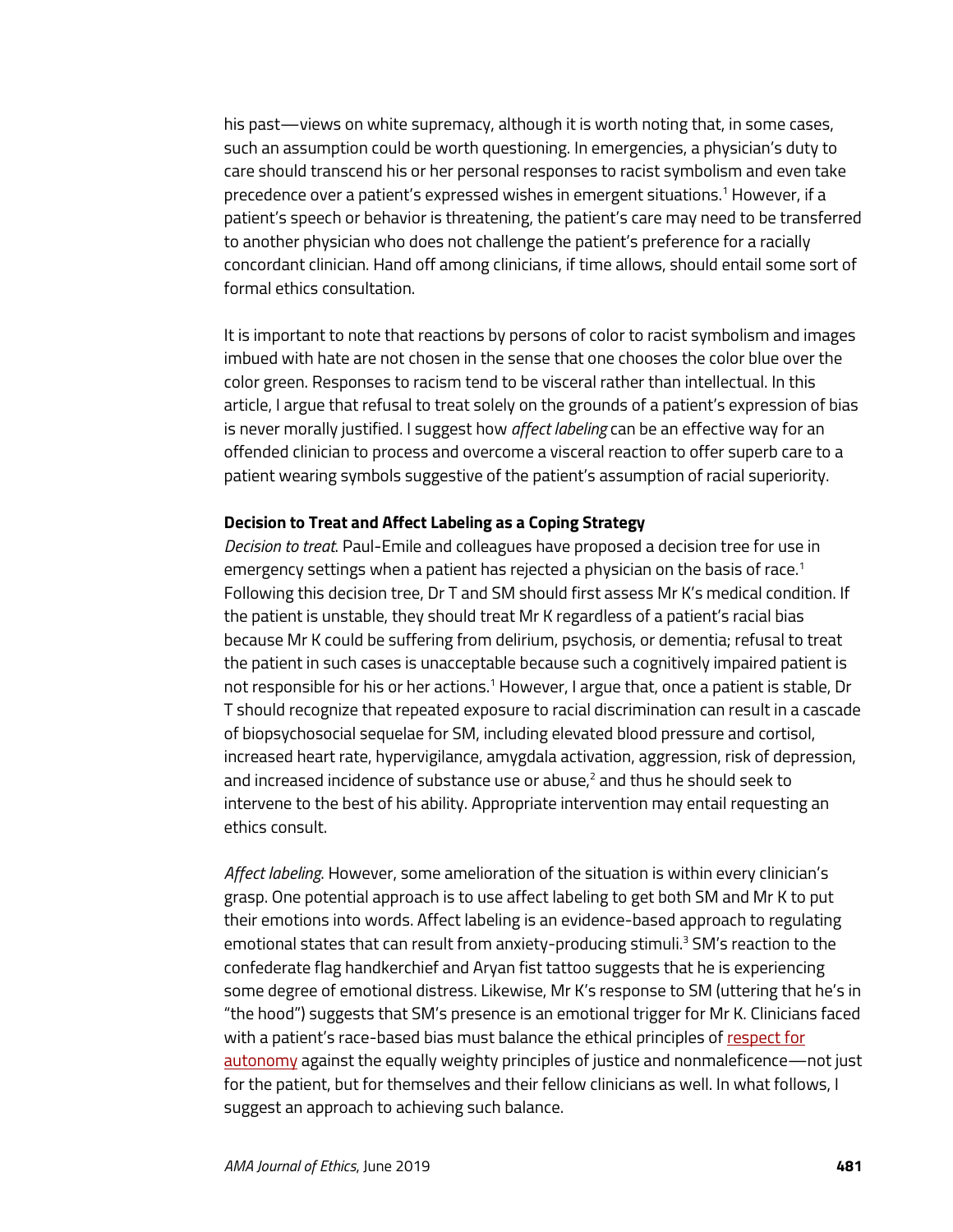#### **Strategies for Intervening**

*Affect labeling by the medical student*. When the situation permits, Dr T should address SM's feelings by asking SM why he does not feel comfortable continuing Mr K's physical exam. Based on my personal experience, I know that there are times in clinical settings when racist symbols or speech simply surprise us African Americans, and at times that experience is difficult to articulate—especially when a person of color is the clinician and the person implicitly or explicitly expressing racist attitudes is in need of care. Dr T can help SM navigate this role conflict by providing SM with affect labels such as shocked, surprised, upset, hurt, sad, confused, or angry. This type of affect labeling can modulate emotional, neural, autonomic, and behavioral responses to aversive stimuli.<sup>4-7</sup>

*Affect labeling by the patient*. Once Dr T has helped SM process and articulate his emotions, he can do the same with Mr K if necessary. In order to determine if affect labeling would be appropriate with Mr K, Dr T should request a psychological consult to assess Mr K's cognitive state and any potential barriers to following a treatment plan, such as adverse life experiences or refusal to follow an African American's instructions. If the patient is not opposed to being treated by SM or is cognitively impaired, affect labeling may not be appropriate. However, if Mr K expresses a desire not to be treated by SM, Dr T can help Mr K connect his emotions to his experience and thereby reduce his anxiety. For instance, Dr T could say, "When SM is in the room, how does that make you feel? So how does it feel when I tell you that SM is one of our finest physicians and that he is capable of providing you with excellent care?" Dr T could have an initial conversation with Mr K in order to accomplish this goal. However, a subsequent conversation should take place with Mr K, Dr T, and SM together in order to facilitate trust, dialogue, and learning. The rationale for this approach is to give both the patient and the clinician a chance to process and reconcile negative emotions in a way that is safe and conducive to healing for all involved parties. Eventually, one would expect SM to handle situations like this one on his own, so Dr T must be explicit with SM about what he is doing pedagogically.

#### **Organizational Responses**

Racial discrimination is detrimental to communication in health care relationships.<sup>8</sup> Whenever and wherever communication breaks down, care is undermined.<sup>9</sup> Thus, health care organizations have ethical and operational responsibilities to facilitate communication across all levels of the organization.

*Affect labeling via expressive writing*. In order to facilitate communication in situations like this case scenario, policies for dealing with patient bias in clinical encounters can be helpful. Medical schools and teaching hospitals are especially well equipped to help medical students and residents learn protective practices, such a[s expressive writing](https://journalofethics.ama-assn.org/article/medical-students-learn-tell-stories-about-their-patients-and-themselves/2011-07) in response to bias incidents.10 These institutions could require that students write about their emotions in response to people or symbols that are racist or threatening as a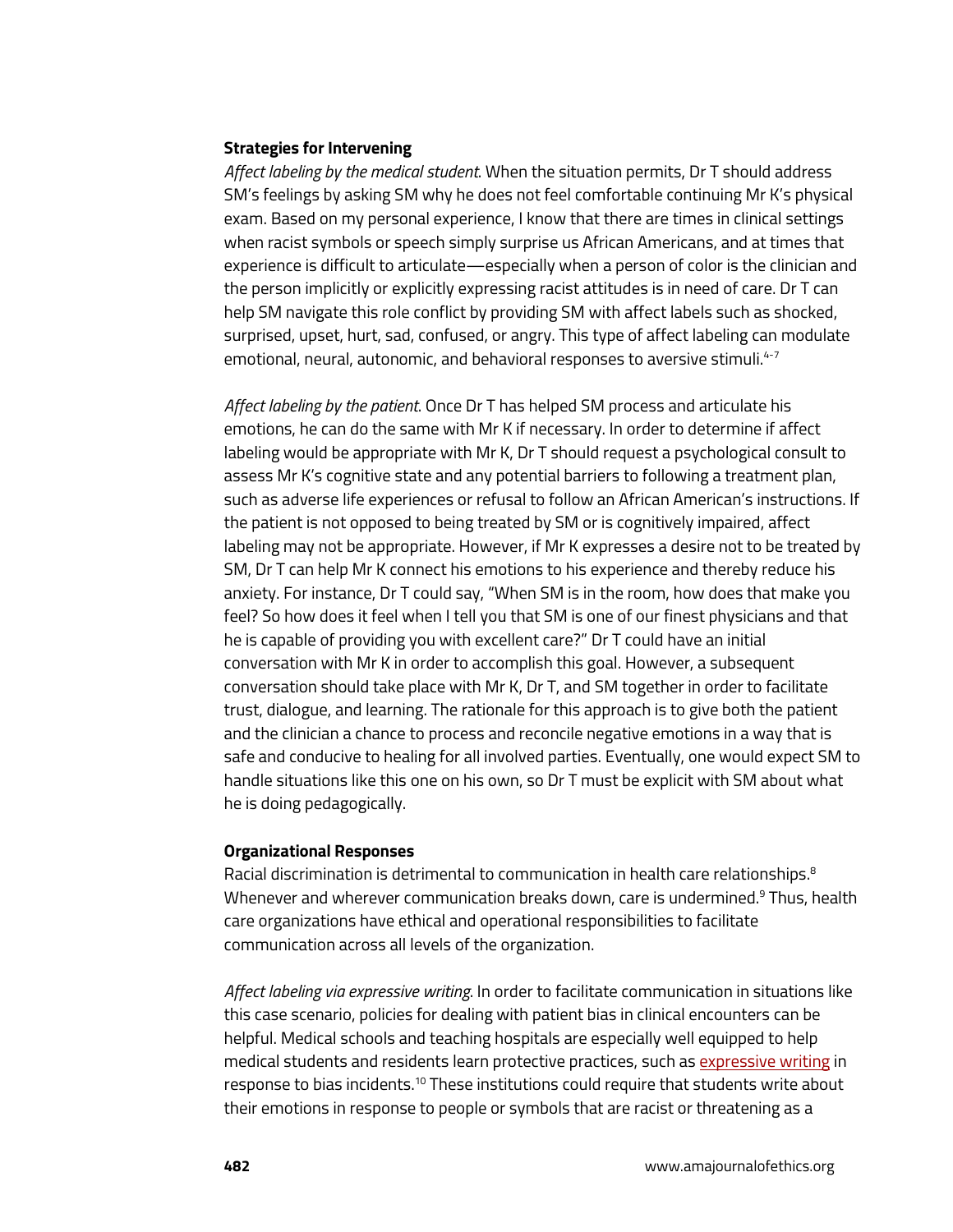means of affect labeling. Fifteen to 20 minutes of expressive writing about disturbing events over a few sessions has been shown to result in long-term reduction of harmful symptoms stemming from adverse emotional responses to noxious stimuli.<sup>11</sup> Medical education would be greatly enhanced if all stakeholders' experiences of bias could be reported and evaluated, perhaps through an expressive writing exercise that could be submitted to a staff bioethicist, for example, for consideration and response. Specifically, the staff bioethicist could evaluate whether and how the clinician or student connected his or her emotions with the experience of emotional threat induced by symbolic communication or other expressions of discrimination.

*System-wide use of affect labeling*. All clinicians should be taught to respond to racist symbolism through ameliorative practices such as affect labeling. Affect labeling heals through communication and dialogue—through language—which can build a better health system. Affect labeling is one way of increasing psychological safety in situations that are emotionally laden but morally ambiguous due to the conflict between the fundamental, overarching duty to treat and the principles of respect for autonomy and justice as they apply to clinicians as well as patients. Because of the potency of this intervention, all clinicians should be able to engage others in affect labeling. This practice can take place among clinicians themselves, between clinicians and patients, or between clinicians and other staff members as needed. So Dr T should be trained in and highly supportive of this approach to emotional regulation for the benefit of SM as well as Mr K. Dr T is also well positioned to mediate discussions between SM and Mr K. It is through safe encounters with others that we grow as persons.<sup>12</sup> A health system that fosters such dialogue is better prepared to care for its own clinicians as well as patients.

## **References**

- 1. Paul-Emile K, Smith AK, Lo B, Fernández A. Dealing with racist patients. *N Engl J Med*. 2016;374(8):708-711.
- 2. Mays VM, Cochran SD, Barnes NW. Race, race-based discrimination, and health outcomes among African Americans. *Annu Rev Psychol*. 2007;58:201-225.
- 3. Torre JB, Lieberman MD. Putting feelings into words: affect labeling as implicit emotion regulation. *Emot Rev*. 2018;10(2):116-124.
- 4. Burklund LJ, Creswell JD, Irwin MR, Lieberman MD. The common and distinct neural bases of affect labeling and reappraisal in healthy adults. *Front Psychol*. 2014;5:221.
- 5. Kassam KS, Mendes WB. The effects of measuring emotion: physiological reactions to emotional situations depend on whether someone is asking. *PLoS One*. 2013;8(7):e64959.
- 6. Costafreda SG, Brammer MJ, David AS, Fu CH. Predictors of amygdala activation during the processing of emotional stimuli: a meta-analysis of 385 PET and fMRI studies. *Brain Res Rev*. 2008;58(1):57-70.
- 7. Kircanski K, Lieberman MD, Craske MG. Feelings into words: contributions of language to exposure therapy. *Psychol Sci*. 2012;23(10):1086-1091.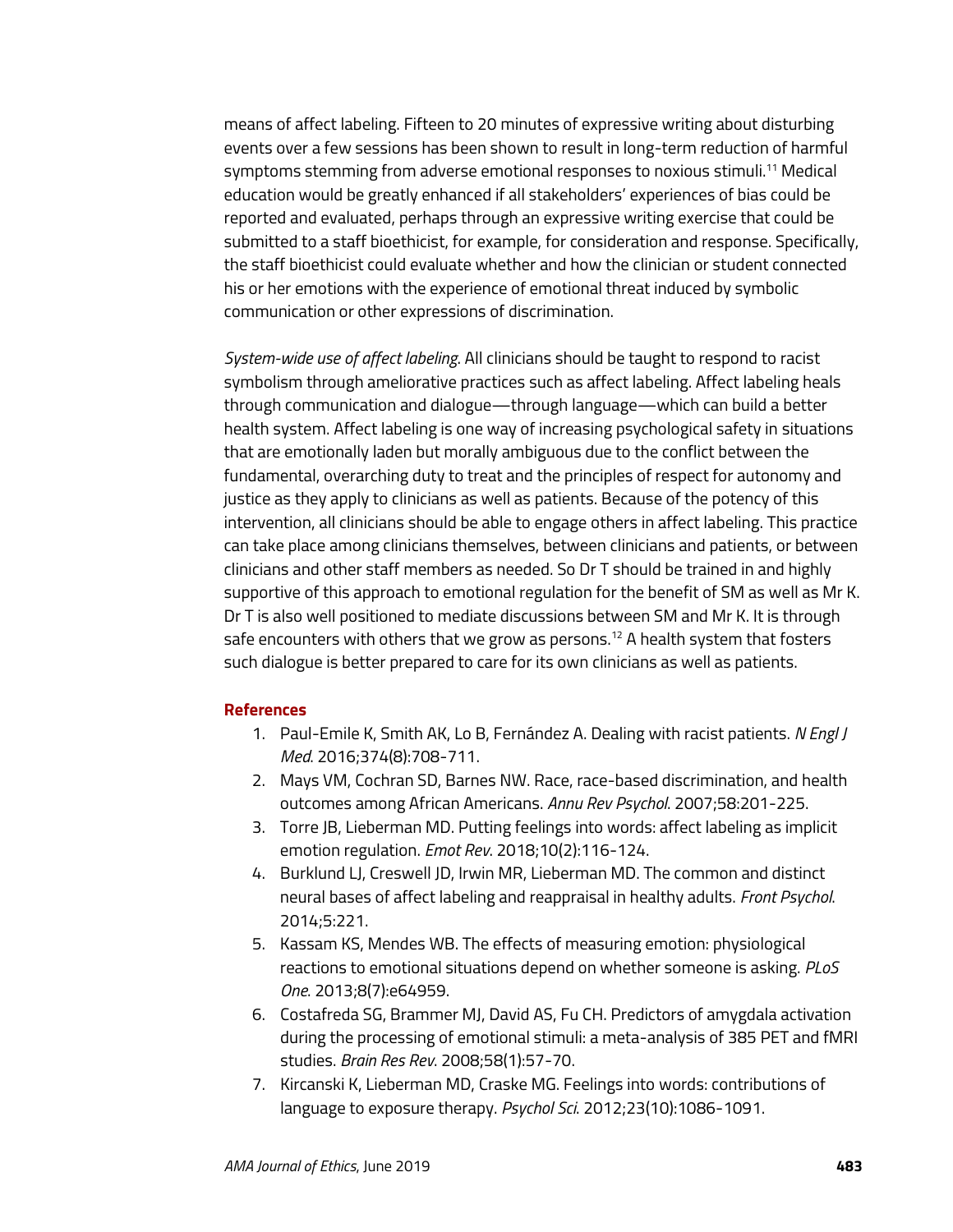- 8. Hausmann LRM, Hannon MJ, Kresevic DM, Hanusa BH, Kwoh CK, Ibrahim SA. Impact of perceived discrimination in healthcare on patient-provider communication. *Med Care*. 2011;49(7):626-633.
- 9. CRICO Strategies. Malpractice risks in communication failures: 2015 annual benchmarking report. [https://www.rmf.harvard.edu/~/media/0A5FF3ED1C8B40CFAF178BB965488F](https://www.rmf.harvard.edu/%7E/media/0A5FF3ED1C8B40CFAF178BB965488FA9.ashx) [A9.ashx.](https://www.rmf.harvard.edu/%7E/media/0A5FF3ED1C8B40CFAF178BB965488FA9.ashx) Accessed December 10, 2018.
- 10. Cowen VS, Kaufman D, Schoenherr L. A review of creative and expressive writing as a pedagogical tool in medical education. *Med Educ*. 2016;50(3):311-319.
- 11. Baikie KA, Wilhelm K. Emotional and physical health benefits of expressive writing. *Adv Psychiatr Treat*. 2005;11(5):338-346.
- 12. Chuwa LT. *African Indigenous Ethics in Global Bioethics: Interpreting Ubuntu*. New Dordrecht, The Netherlands: Springer Science + Business Media; 2014. *Advancing Global Bioethics*; vol 1.

**Cory D. Mitchell, D.Bioethics, MA** is a graduate of the Doctorate in Bioethics and Health Policy and Master of Arts in Health Care Mission Leadership programs at the Neiswanger Institute for Bioethics and Healthcare Leadership at Loyola University Chicago Stritch School of Medicine in Maywood, Illinois.

#### **Editor's Note**

The case to which this commentary is a response was developed by the editorial staff.

#### **Citation**

*AMA J Ethics*. 2019;21(6):E480-484.

## **DOI**

10.1001/amajethics.2019.480.

### **Conflict of Interest Disclosure**

The author(s) had no conflicts of interest to disclose.

*The people and events in this case are fictional. Resemblance to real events or to names of people, living or dead, is entirely coincidental. The viewpoints expressed in this article are those of the author(s) and do not necessarily reflect the views and policies of the AMA.*

#### **Copyright 2019 American Medical Association. All rights reserved. ISSN 2376-6980**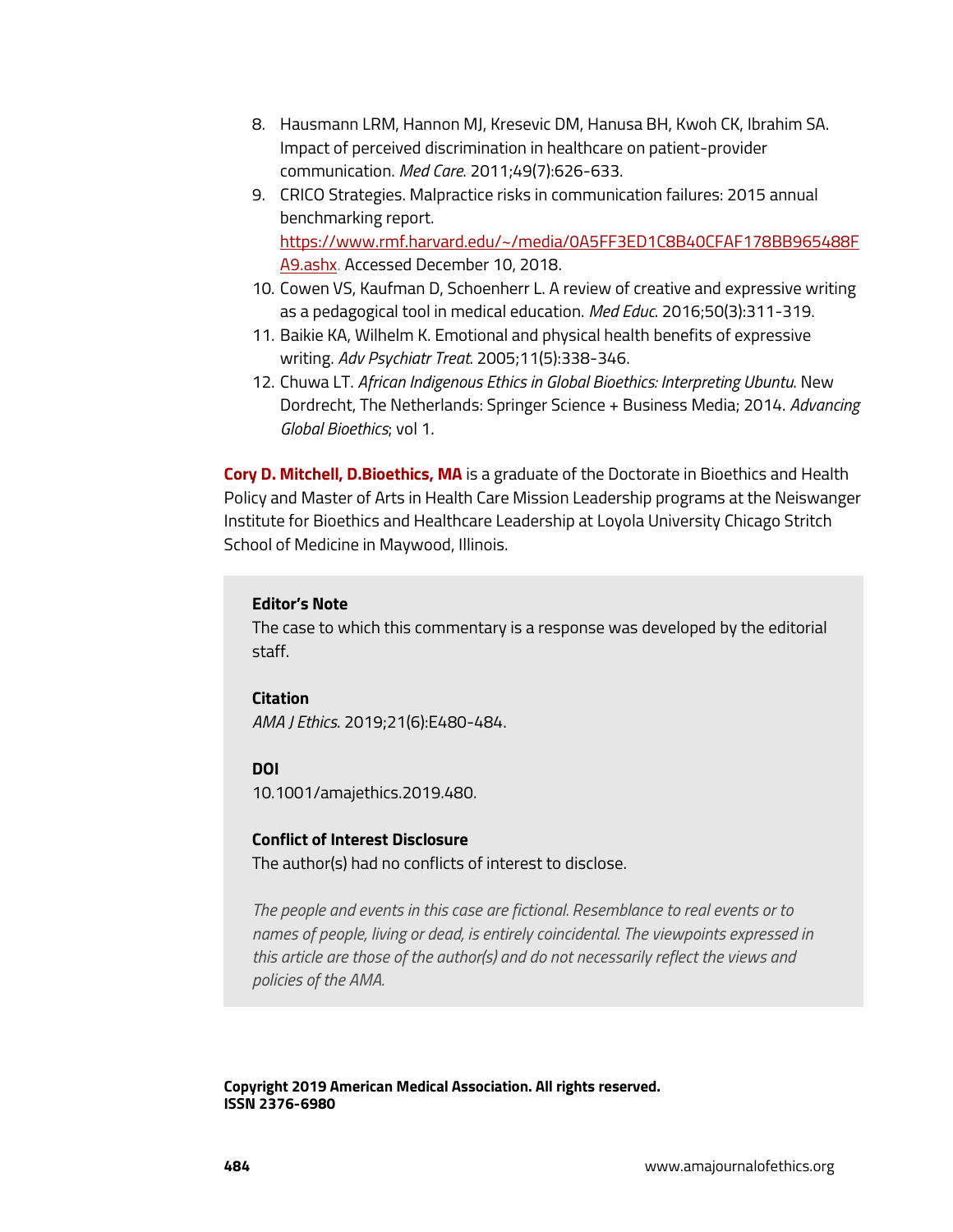# **AMA Journal of Ethics®**

**June 2019, Volume 21, Number 6: E485-492**

## **CASE AND COMMENTARY**

# **How Should Physicians Respond to Patient Requests for Religious Concordance?**

Jacob A. Blythe, MA and Farr A. Curlin, MD

## **Abstract**

In which ways and in which circumstances should institutions and individual physicians facilitate patient-physician religious concordance when requested by a patient? This question suggests not only uncertainty about the relevance of particular traits to physicians' professional roles but also that medical practice can be construed as primarily bureaucratic and technological. This construal is misleading. Using the metaphor of shared language, this article contends that patient-physician concordance is always a question of degree and that greater concordance can, in certain circumstances, help to obtain important goals of medicine.

## **Case**

Ms L is a 78-year-old woman who presents to a primary care clinic to establish care with a new physician, as she has recently moved. She is assigned to a newer physician on staff, Dr O, who chats with her briefly and then begins to interview Ms L. Within a few minutes of Dr O's questions about her health history, Ms L mentions her faith. "I found Jesus a long time ago," she says sincerely. "Do you believe in God?"

Dr O is surprised but doesn't show it. "Yes, I do. Is it okay if we focus on your medical history for now?"

Ms L pauses for a moment and goes on about her faith's importance. "An essential part of who I am is that I believe in God. I believe in Jesus. What God do you follow? Is it Jesus, Allah or another god?" Dr O tries to focus on how to move on to obtain the rest of Ms L's history, and replies, "I believe in Jesus and Allah, too." Ms L straightens her spine and immediately replies, "No, you can't follow both."

Dr O doesn't reply and moves on to her review of systems. "Do you know if there is a Christian doctor here?" Ms L interrupts.

Dr O replies, "I'm new to this clinic and don't really know the religious affiliations of my colleagues." Dr O pauses and considers whether to continue examining Ms L.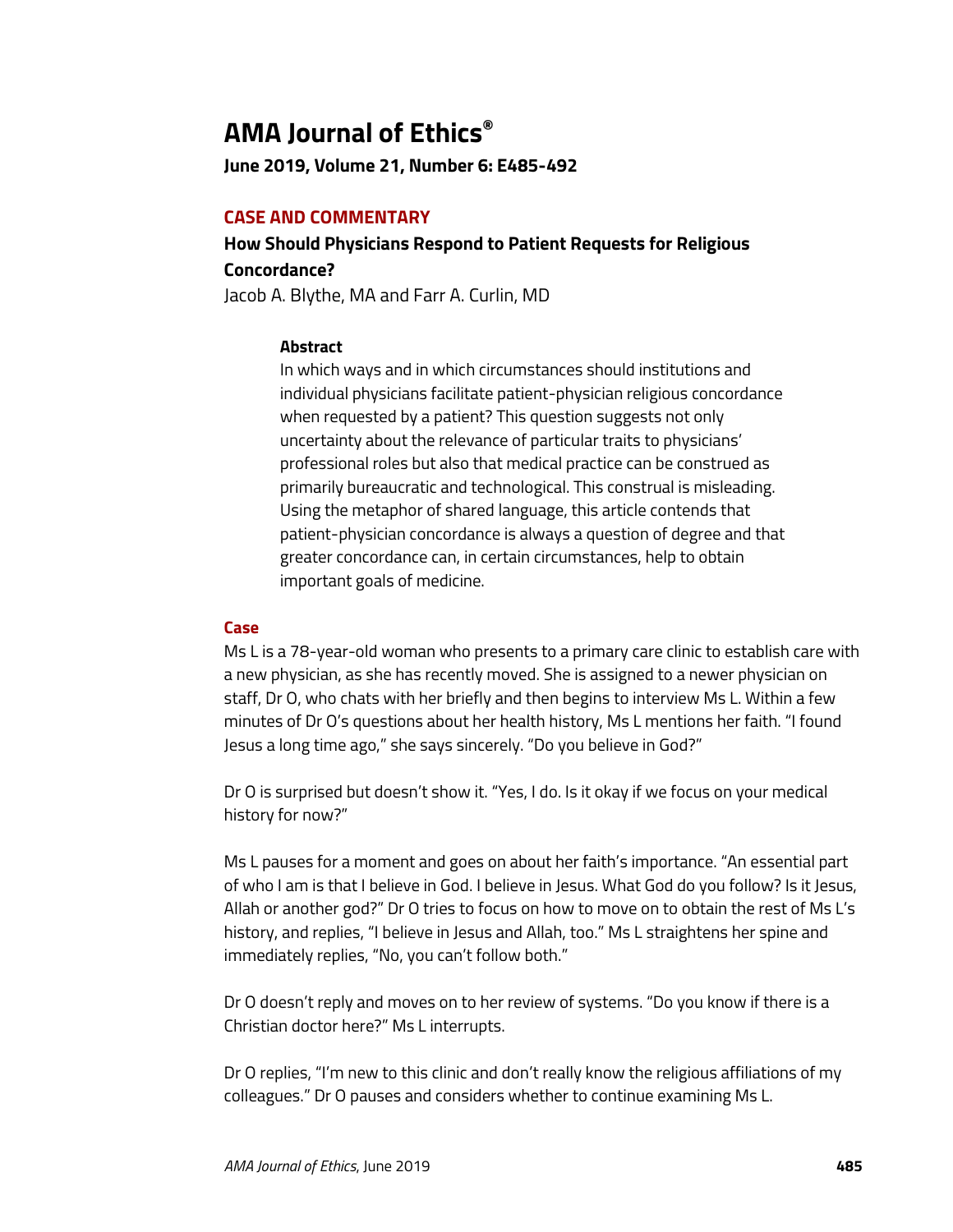#### **Commentary**

This case could be approached successfully in a variety of ways. We advocate a case-bycase approach to similar impasses, which call for wisdom and finesse. Accordingly, we caution against policies that would rule out any number of responses (eg, accommodation, partial accommodation, resistance) that might fit a specific clinical environment and patient.

We do recognize, however, that this case invites us to consider a wider set of difficult cases encountered by physicians—namely, cases in which a patient seeks out a physician who is concordant with her along some dimension (in this case, religious affiliation). This wider set of cases prompts an important question: In which ways and in which circumstances should institutions and physicians facilitate patient-physician concordance when such concordance is sought by a patient? This question involves considerations of justice (Are similar patients being treated similarly?), physician duties (Are physicians obligated to accommodate reasonable patient requests?), and the roles of health professionals in a pluralist society (Which aspects of physicians are relevant to their professional roles and why?). (We restrict our commentary to patients' requests for concordance, since physicians' requests for concordance involve additional ethical considerations.)

#### **Are Particular Features of Physicians Relevant to Their Professional Roles?**

Requests for religious concordance may stir controversy because of concerns about justice or the understandable desire to preserve strict <u>professional boundaries</u>,<sup>1,2</sup> but each of these motivations may reflect the medical profession's underlying uncertainty about the relevance of individual characteristics to professional roles. Resistance to facilitating religious concordance is consistent with calls for physicians to set aside their particular characteristics (eg, religious affiliation<sup>3</sup>) when they don their professional role, but such calls are grounded in a false presumption—that the practice of medicine is primarily a bureaucratic and technological venture.<sup>4</sup>

On this construal of medical practice, the physician is characterized as an interchangeable and "anonymous functionary"—a characterization of moral worthiness when associated with "proper procedure," as the intrusion of the physician's particularity becomes a threat to the procedures that preserve the medical bureaucracy's pretense to fairness.4,5 The requirements of bureaucracy and technological production conspire to characterize particularity as either corrupting (bureaucracy's concern) or as a threat to predictability and reproducibility (technological production's concern); in this frame, particularity threatens hopes of achieving medical practice that is efficient and fair.<sup>4,5</sup> Within the bureaucratic imagination, the only relevant features of individuals are those that mark them as holders of bureaucratic offices (ie, physicians) or as clients of such offices (ie, patients).4,5 As clients, patients are *assumed* to desire and need representative professionals, not idiosyncratic individuals.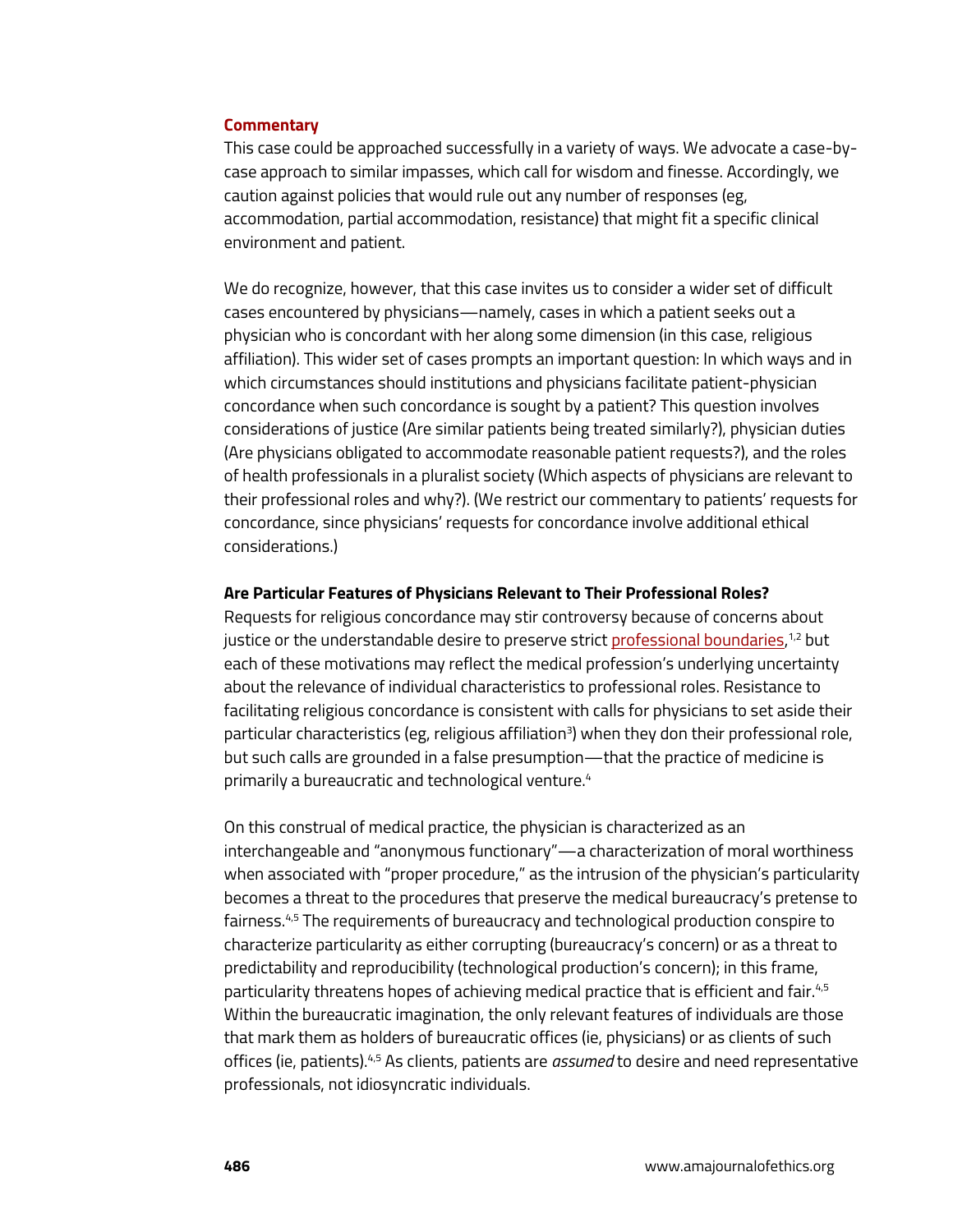Concerns about efficiency and fairness are appropriate when considering general clinical encounters between "moral strangers,"<sup>6</sup> but such concerns do not preclude facilitating clinical encounters between *moral friends*. Ms L's queries suggest that she is seeking a moral friend whom she can trust to promote her health in the context of a particular moral landscape. Accommodating such a request can be accomplished without threatening fairness, whereas refusing such a request is likely to hinder Ms L's physician from practicing good medicine and Ms L from participating fully in a physician-patient relationship. Thus, reflexive resistance to facilitating religious concordance due to concerns about fairness or efficiency prioritizes the demands of a vision of medicine that may not lead to the best care for some patients. Moreover, in some cases, it seems quite possible to meet the demands of efficiency and fairness while simultaneously facilitating clinical encounters between moral friends.

The possibility of religious concordance promoting the practice of good medicine in some cases alerts us to the reality that the practice of medicine is not primarily a bureaucratic and technological venture and that arguments grounded on such a construal go astray. In contrast, we maintain that each patient and physician is an irreducibly particular individual with a manifold identity, only one aspect of which is described by the role of patient or physician. While these roles certainly entail commitments, these commitments do not require the wholesale repudiation or concealment of one's manifold identity. It is neither possible nor wise to attempt to strictly separate the personal from the professional; to do so involves eradicating deep, often idiosyncratically grounded, commitments—eg, a personal commitment to serving those in need—that are often prized in those who enter medicine. Setting aside this false dichotomy between the personal and professional, how should physicians navigate concordance or discordance with their patients along different dimensions?1,2,7-9

#### **Concordance as One Strategy for Realizing Current Ethical Ideals**

It seems uncontroversial to say that the competent physician pays attention to psychological and social features that may affect patient care. A physician's capacity to pay attention—and to facilitate wise decisions in light of what she recognizes—can be enhanced in some cases when there is concordance of one form or another between a physician and a patient.

To select a common example, it may be that any competent physician can, with the help of an interpreter, treat a patient who speaks a different language, but a physician who shares the primary language of the patient has presumably *more capacity* to elicit salient information, understand context, and respond appropriately to what the patient says. The aforementioned "more" is not required by the professional role, but it does seem to facilitate the achievement of goods that medical professionals rightly pursue. Concordance, in this case, enhances the practice of medicine. The example o[f language](https://journalofethics.ama-assn.org/article/clinicians-obligations-use-qualified-medical-interpreters-when-caring-patients-limited-english/2017-03)  [concordance](https://journalofethics.ama-assn.org/article/clinicians-obligations-use-qualified-medical-interpreters-when-caring-patients-limited-english/2017-03) relates to the case described above, as religious discordance can be viewed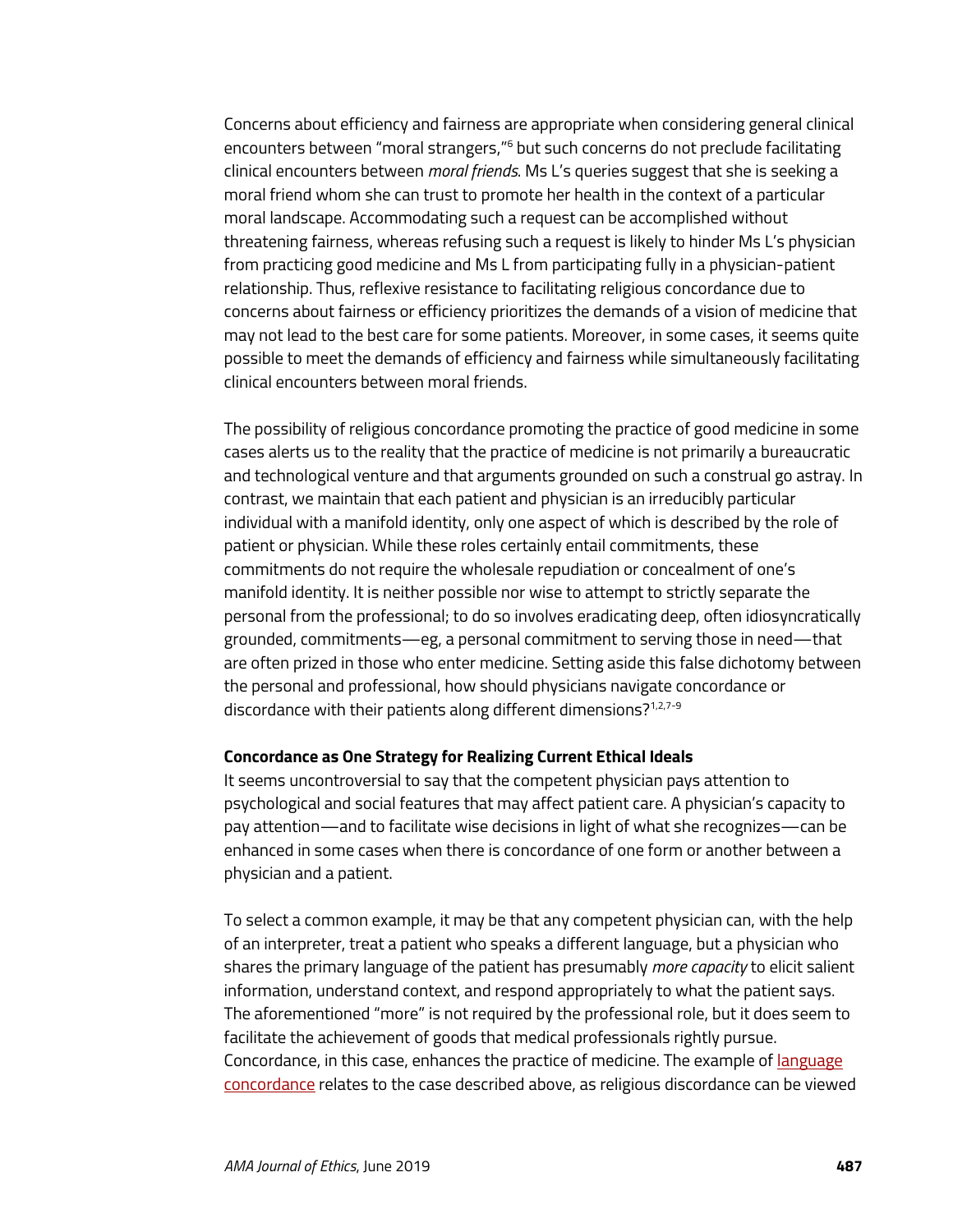as the absence of a "common vocabulary" and context—in short, as the absence of a shared language. 10

Using the example of language concordance as a paradigm case, we suggest that concordance of moral vision and "moral language" may help physicians recognize and respond to salient features of individual patients. While any competent physician can treat Ms L, she might be best served by a physician who speaks her "language," understands her traditions of thought and practice, and can respond in light of any salient nonphysiological information that emerges due to this shared context.

Of course, a request for concordance can express not a need for a shared moral language but a form of invidious discrimination, such as when a patient insists on being treated by a white physician. Facilitating such requests is obviously unacceptable, and it is possible that Ms L is motivated less by a desire for shared moral language than by a disdain for non-Christians. Distinguishing cases that deserve accommodation from those that should be resisted is no small feat, and it calls for difficult moral discernment in some cases. But, in the present analysis, we presume Ms L is acting in good faith, and this assumption seems fitting as a first response to most patients.

Returning to the notion of moral vision and moral language, each patient and physician enters a clinical encounter steeped in particular traditions of thought and practice, which inform their moral evaluations of available goods (medical and nonmedical) and their judgments about how medicine fits into the pursuit of those goods. Accepted ideals of medical practice, such as shared decision making (SDM), informed consent, and goalconcordant care, recognize this evaluative aspect of clinical encounters.11-16 SDM attempts to rectify asymmetries between patients and physicians by promoting, at a minimum, the transfer of information from physician to patient and the transfer of values and preferences from patient to physician, recognizing that the moral evaluation of courses of action bears heavily on whether they are medically appropriate.<sup>11,12,14</sup> SDM hopefully leads to a joint decision informed by both medical expertise and patient values. In a similar vein, a primary goal of informed consent—on some readings—is to assist the patient in making treatment choices that accord with her inherent stable values, once again recognizing the importance of the moral evaluation of medical therapies.<sup>13</sup> Recently, the concept of goal-concordant care has risen to prominence as a way of describing care that accords with a patient's goals and respects the limitations she desires; some authors have even suggested that failing to achieve goal-concordant care may constitute a medical error.<sup>15,16</sup> All 3 of these ideals—SDM, informed consent, and goal-concordant care—highlight the reality that health is a real good, but it is not the only good. All patients must eventually decide how to choose among the various available goods and to what extent to cooperate with physicians in doing so.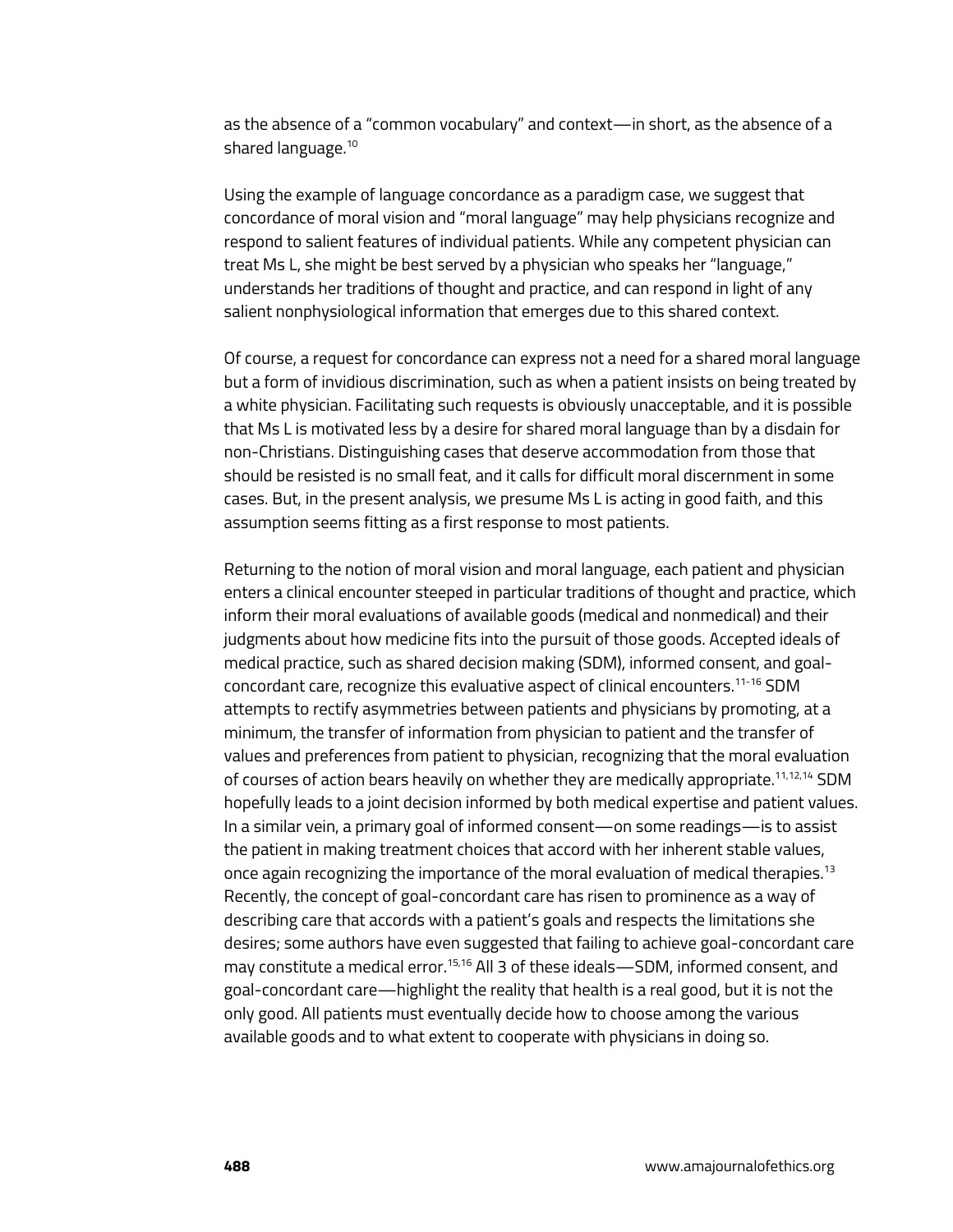The physician who attempts to achieve the ideals represented by SDM, informed consent, and goal-concordant care is tasked with attending to the patient's past and present in order to envision and propose clinical care plans that reflect the physician's commitment to the patient's health and accord with the particular characteristics, preferences, and interests of the patient.<sup>13</sup> In making these proposals, the physician respects the patient's authority to decide whether and to what extent she will cooperate with the physician to pursue various courses of action among the many available (some of which may contradict the physician's medical recommendations). In some cases, the patient's particularity will influence the very proposals the physician offers. This process of mutual accommodation can fail, and some failures will be traceable to blindness on the part of physicians—blindness that might have been overcome by concordance of moral vision and moral language.

Such blindness may be rooted in the medical context. The medical context has been described by Taylor as "a community defined by the shared cultural conviction that its shared convictions [are] not in the least cultural, but, rather, timeless truths."17 Taylor pithily describes this as "a culture of no culture."17 In this frame, the physician is presumed to be neutral—as Dr O is characterized—and any discordance is a matter of the neutral medical-scientific perspective (often portrayed as normative) coming into conflict with a particular (in this case, religious) culture. Ms L's reaction to Dr O exposes the weakness of this claim of physician neutrality. Ms L indicates that the religious commitments of her physician matter to her. Dr O might be able to demonstrate respect for Ms L without sharing her values, but Dr O will have to concede that she is not an interchangeable representative of the medical profession. She is, rather, a physician who comes to medicine with convictions that differ from those of her patient, which might make a difference for the care she offers Ms L. Put differently, in the dance that is medical practice, medical facts are not merely given; as Kuczewski writes, uncovering medical facts involves a "value-laden thought process.… Such values may simply come from the standard of care and the clinical culture, but they will sometimes be colored by the physician's own experiences and, quite possibly, personal values."<sup>18</sup>

We suggest that proceeding from the predominant cultural commitments of a culture of no culture can hinder physicians from achieving medical goods. To provide one example, Hasnain et al have argued on the basis of their qualitative research that "Muslims … have in common a religious thread that impacts the entire spectrum of their health-related beliefs and practices."19Accordingly, Muslims, particularly Muslim women, have a diverse set of [religious and cultural needs](https://journalofethics.ama-assn.org/article/best-practices-partnering-ethnic-minority-serving-religious-organizations-health-promotion-and/2018-07) related to health and, as Hasnain et al note, "lack of providers' attention to these needs compromises the provision of quality care and contributes to Muslim women's reluctance to seek and use healthcare services."19 In their study, most challenges reported by clinicians in treating Muslim women centered on clinicians failing to understand these patients' religious and cultural needs.<sup>19</sup> While ignorance can be overcome by education, it also can be mitigated by concordance at the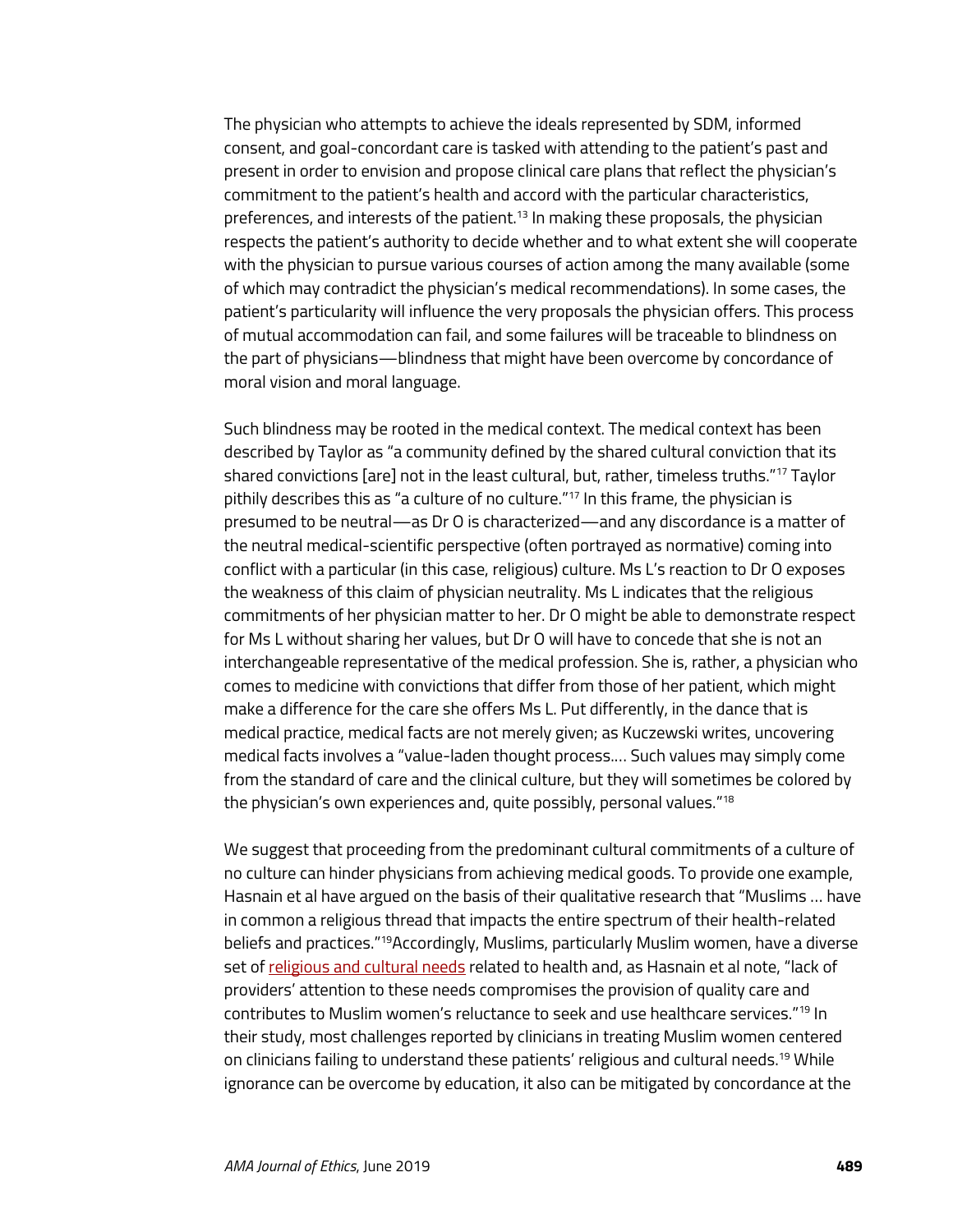level of religious affiliation and gender. Moreover, the public appears to suspect that physicians' distancing themselves from patients' cultural commitments (ie, proceeding from a culture of no culture) sometimes hinders their care. One survey found that 43% of respondents were "very" or "somewhat" concerned that "medical personnel might not understand how your culture affects the type of treatment you would like to receive."<sup>20</sup>

### **Conclusion**

The clinical encounter is steeped in and inevitably shaped by the values of both physicians and patients, and concordance is always a question of degree. Physicians who resist requests for concordance may have uncritically accepted a role as an anonymous functionary working in a culture of no culture. We contend that this posture will sometimes prevent a physician from recognizing the goods and values at stake in a request for concordance and in the medical decisions that patients face. This is not to say that all requests should be satisfied, but it is to argue for cultural humility rather than a presumption of neutral cultural competence in assessing such requests.<sup>21</sup> As Tervalon and Murray-García note, such humility requires that we are "flexible and humble enough to say that [we] do not know when [we] truly do not know and to search for and access resources that might enhance immeasurably the care of the patient."21 Occasionally, the best resources we have may be our colleagues, who—because of their concrete particularity—may be able to better provide what the patient needs. A diverse community of physicians makes such accommodations possible; physicians with specific traditions of thought and practice are sometimes best situated to bring to bear what medicine offers and to do so in ways that fit the needs of patients with similar traditions of thought and practice.

### **References**

- 1. Post SG, Puchalski CM, Larson DB. Physicians and patient spirituality: professional boundaries, competency, and ethics. *Ann Intern Med*. 2000;132(7):578-583.
- 2. Pesut B, Thorne S. From private to public: negotiating professional and personal identities in spiritual care. *J Adv Nurs*. 2007;58(4):396-403.
- 3. Stahl RY, Emanuel EJ. Physicians, not conscripts—conscientious objection in health care. *N Engl J Med*. 2017;376(14):1380-1385.
- 4. Blythe JA, Curlin FA. "Just do your job": technology, bureaucracy, and the eclipse of conscience in contemporary medicine. *Theor Med Bioeth*. 2018;39(6):431-452.
- 5. Berger PL, Berger B, Kellner H. *The Homeless Mind: Modernization and Consciousness*. New York, NY: Random House; 1973.
- 6. Engelhardt HT, Jennings B. Contested terrain: pluralism and the good. *Hastings Cent Rep*. 1989;19(5):33-35.
- 7. Curlin FA, Moschovis PP. Is religious devotion relevant to the doctor-patient relationship? *J Fam Pract*. 2004;53(8):632-636.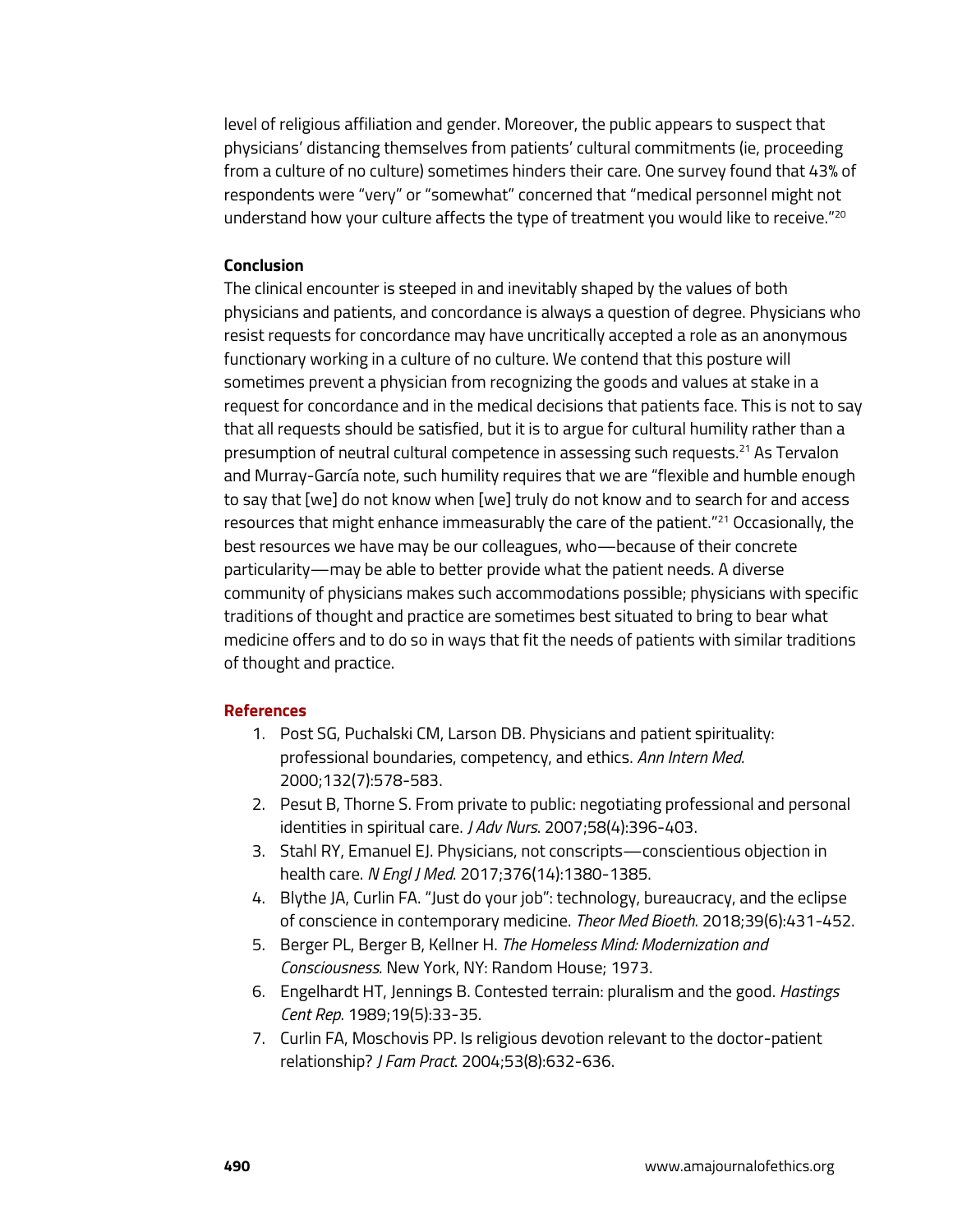- 8. Goldberg DS, Brody H. Spirituality: respect but don't reveal. *Am J Bioeth*. 2007;7(7):21-22.
- 9. Hall DE, Curlin F. Can physicians' care be neutral regarding religion? *Acad Med*. 2004;79(7):677-679.
- 10. Ellis MR, Campbell JD. Concordant spiritual orientations as a factor in physicianpatient spiritual discussions: a qualitative study. *J Relig Health*. 2005;44(1):39-53.
- 11. Barry MJ, Edgman-Levitan S. Shared decision making—the pinnacle of patientcentered care. *N Engl J Med*. 2012;366(9):780-781.
- 12. Charles C, Gafni A, Whelan T. Shared decision-making in the medical encounter: what does it mean? (or it takes at least two to tango). *Soc Sci Med*. 1997;44(5):681-692.
- 13. Lynn J, DeGrazia D. An outcomes model of medical decision making. *Theor Med*. 1991;12(4):325-343.
- 14. Whitney SN, McGuire AL, McCullough LB. A typology of shared decision making, informed consent, and simple consent. *Ann Intern Med*. 2004;140(1):54-59.
- 15. Sanders JJ, Curtis JR, Tulsky JA. Achieving goal-concordant care: a conceptual model and approach to measuring serious illness communication and its impact. *J Palliat Med*. 2018;21(S2):S17-S27.
- 16. Turnbull AE, Hartog CS. Goal-concordant care in the ICU: a conceptual framework for future research. *Intensive Care Med*. 2017;43(12):1847-1849.
- 17. Taylor JS. Confronting "culture" in medicine's "culture of no culture." *Acad Med*. 2003;78(6):555-559.
- 18. Kuczewski MG. Talking about spirituality in the clinical setting: can being professional require being personal? *Am J Bioeth*. 2007;7(7):4-11.
- 19. Hasnain M, Connell KJ, Menon U, Tranmer PA. Patient-centered care for Muslim women: provider and patient perspectives. *J Womens Health (Larchmt)*. 2011;20(1):73-83.
- 20. Jacobs LM, Burns K, Bennett Jacobs B. Trauma death: views of the public and trauma professionals on death and dying from injuries. *Arch Surg*. 2008;143(8):730-735.
- 21. Tervalon M, Murray-García J. Cultural humility versus cultural competence: a critical distinction in defining physician training outcomes in multicultural education. *J Health Care Poor Underserved*. 1998;9(2):117-125.

**Jacob A. Blythe, MA** is a third-year medical student at the Stanford University School of Medicine in Stanford, California, where he is concentrating in biomedical ethics and medical humanities. He earned a BA degree from Baylor University and an MA from the Duke Divinity School. He is interested in the intersections between religious commitments and biomedical technologies and practices, the maintenance and sustenance of professional communities, and the challenges inherent in physicianpatient communication.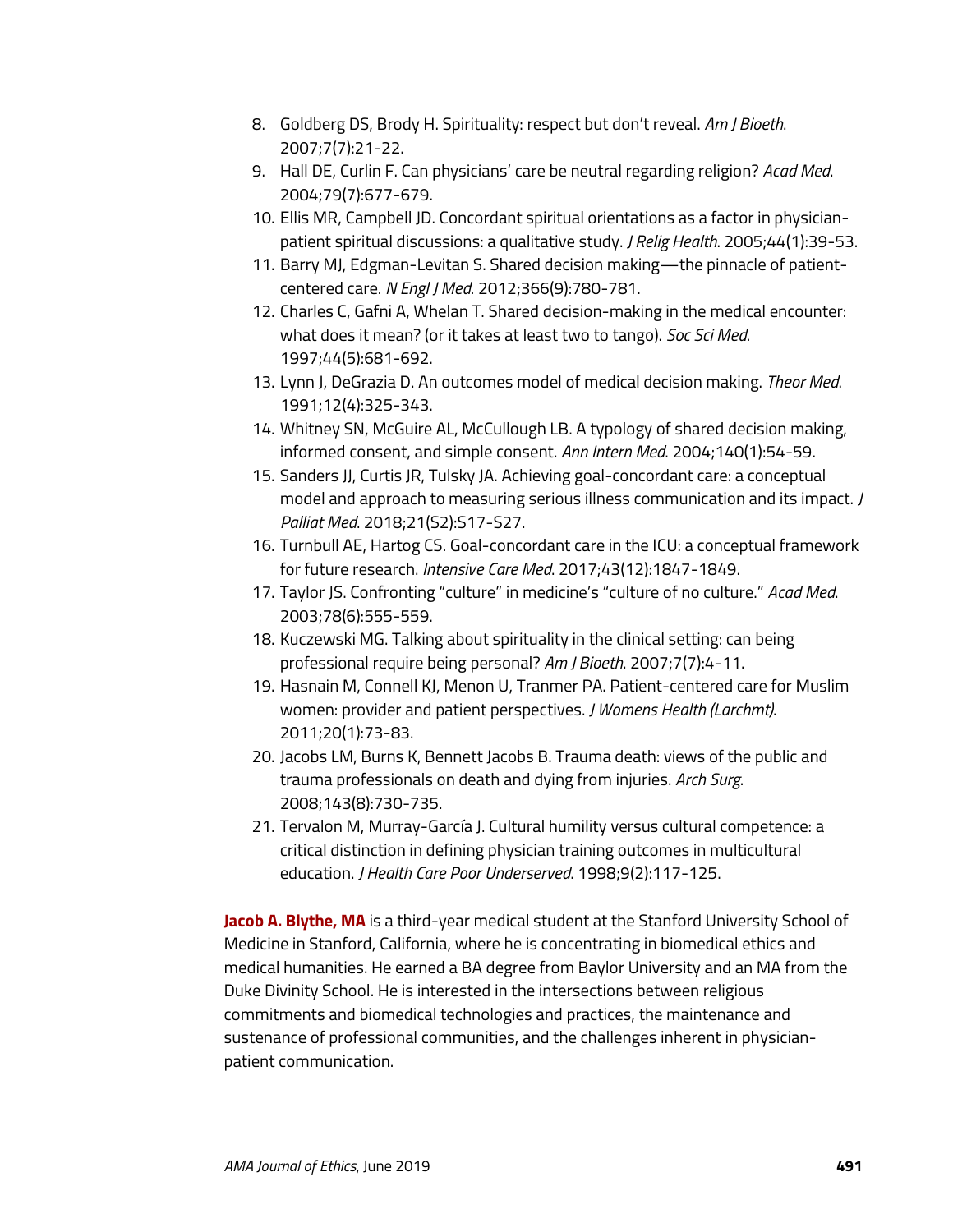**Farr A. Curlin, MD** is the Josiah C. Trent Professor of Medical Humanities and co-director of the Theology, Medicine, and Culture Initiative at Duke University in Durham, North Carolina. He is an active palliative medicine physician and holds appointments in both the Duke University School of Medicine and the Duke Divinity School, where he is working with colleagues to develop a new interdisciplinary community of scholarship and training focused on the intersection of theology, medicine, and culture. Dr Curlin's ethics scholarship takes up moral questions that are raised by religion-associated differences in physicians' practices.

#### **Editor's Note**

The case to which this commentary is a response was developed by the editorial staff.

#### **Citation**

*AMA J Ethics*. 2019;21(6):E485-492.

**DOI**

10.1001/amajethics.2019.485.

#### **Acknowledgements**

We would like to thank Emily Shearer, MS, MPP for her thoughtful critique.

#### **Conflict of Interest Disclosure**

The author(s) had no conflicts of interest to disclose.

*The people and events in this case are fictional. Resemblance to real events or to names of people, living or dead, is entirely coincidental. The viewpoints expressed in this article are those of the author(s) and do not necessarily reflect the views and policies of the AMA.*

**Copyright 2019 American Medical Association. All rights reserved. ISSN 2376-6980**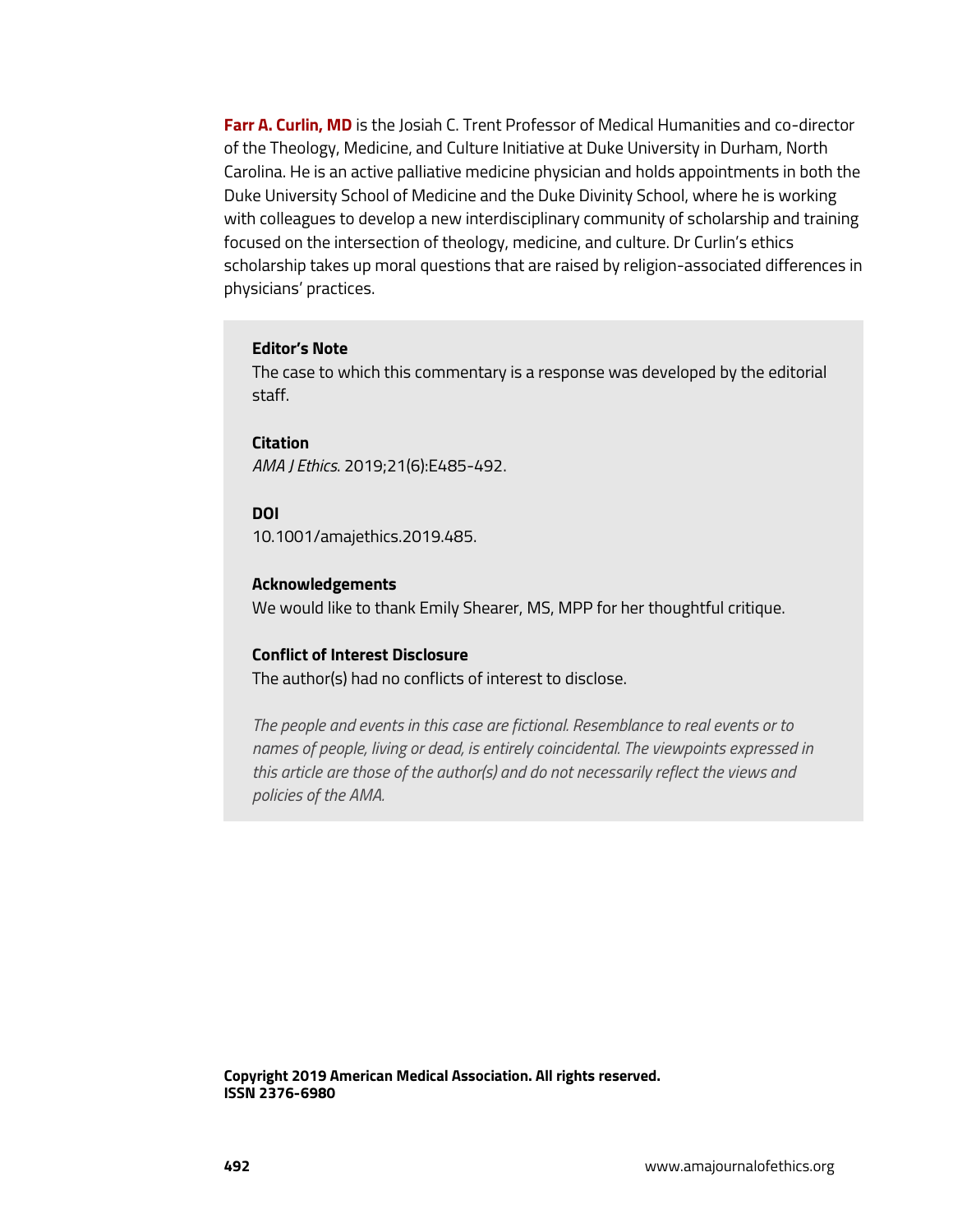# **AMA Journal of Ethics®**

**June 2019, Volume 21, Number 6: E493-498**

## **CASE AND COMMENTARY**

**Does a Patient's Trauma History Ethically Justify a Discriminatory Clinical Referral?**

John R. Stone, MD, PhD

## **Abstract**

This article analyzes a child psychiatrist's referral approach when the patient's care must be transferred to an adult psychiatrist and the otherwise best adult psychiatrist has "accented" language, which is associated with the patient's prior trauma. The analysis considers the value of simplicity and a related "simplicity strategy," revealing that many ethical factors lay behind the simplicity approach. The inquiry then addresses simplicity regarding practical wisdom and context. The paper argues that simplicity should mean considering just what's relevant and no more. Applied to the case, simplicity includes respect for persons, openness, honesty, trustworthiness, beneficence, nonmaleficence, ethics of care, professional empathy, group inquiry, epistemic humility, and justice. An objection regarding undue complexity is noted and refuted.

## **Case**

SR, age 18, has seen her child psychiatrist since age 16, when she witnessed her sister's sexual assault by a home intruder. The perpetrator shouted with a heavy accent during the incident. Since then, Dr J, the child psychiatrist, has helped SR reduce her fear of men speaking accented English. When SR turns 18, Dr J states that she should transition from Dr J to continued therapy with an adult psychiatrist. "OK," says SR. "I hope the new doctor's as nice as you."

Dr J knows many adult psychiatrists who could further assist SR with her posttraumatic stress. Dr J especially prefers Dr C, who has often helped Dr J's other patients needing comparable care transitions. However, Dr C's English is heavily accented. SR has not explicitly favored an adult psychiatrist who speaks nondescript English, but Dr J naturally worries that Dr C's speech pattern would further traumatize SR. Dr J is uncertain about disclosing Dr C's personal characteristics to SR because such disclosure might discriminate against or disrespect Dr C. On the other hand, Dr J worries whether it would be ethically or clinically appropriate to refer SR to Dr C without alerting SR to the language issue. Dr J could refer SR to other adult psychiatrists, but Dr J thinks they would be less effective than Dr C.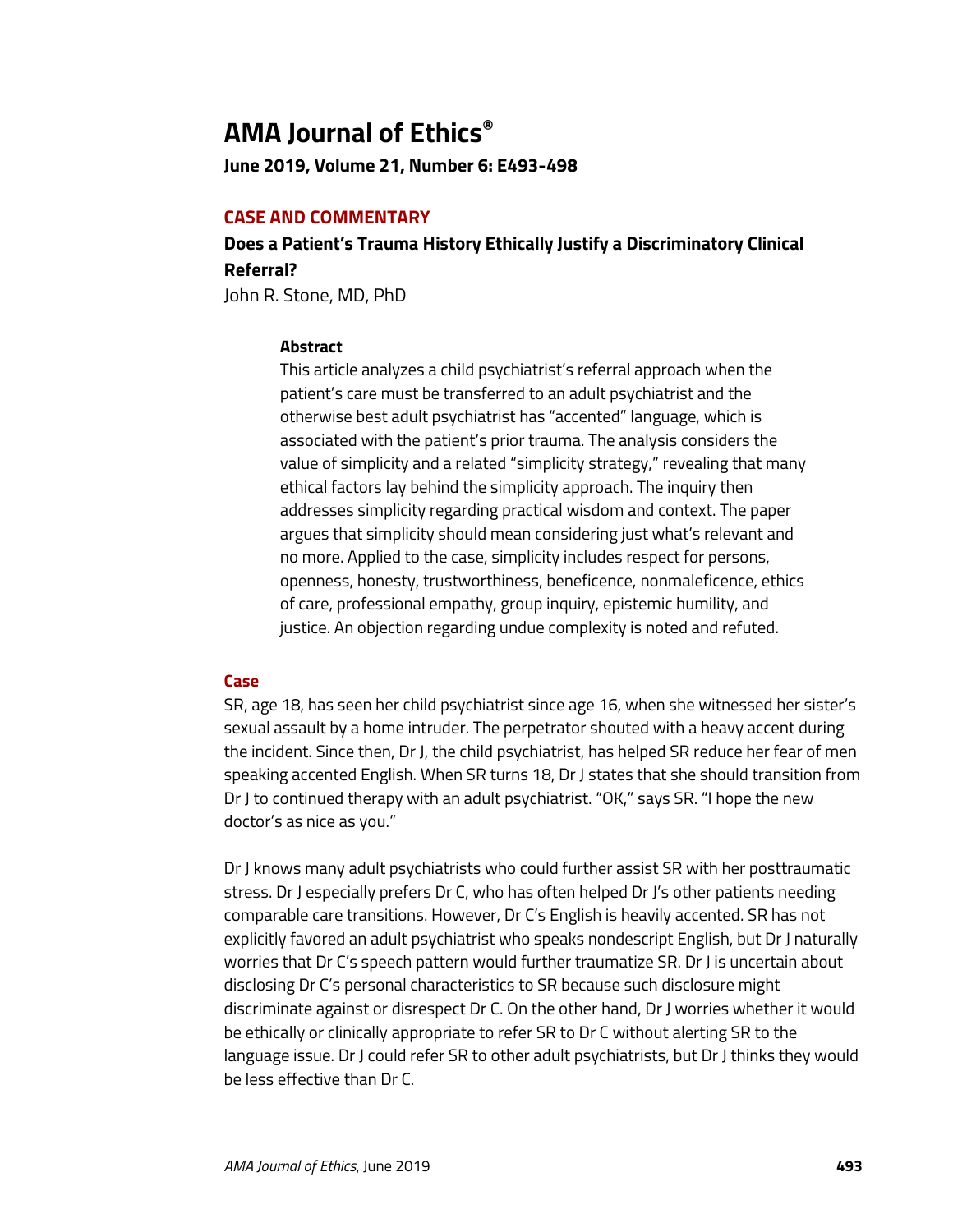#### **Commentary**

I sometimes envied clinical colleagues who saw clear clinical options for a patient while nuanced possibilities swirled in my brain. Their mantra might well have been "KISS," the well-known acronym for "Keep it simple, Stupid!" Constructively, I take KISS to mean that wise approaches avoid extraneous factors. That is, simplicity is clinically helpful. Avoiding the pejorative "Stupid," perhaps a simplicity strategy labeled SS captures Dr J's best response.

#### **Simplicity as an Ethical Value**

In the case of SR and her child psychiatrist's referral dilemma, 3 alternative scenarios suggest how the value of simplicity can illuminate factors of ethical relevance.

*Scenario 1*. Let's suppose SR is legally an adult with sufficient capacity for health care decisions. Further suppose that Dr J recommends Dr C to SR, explaining Dr C's "accent" issues. To SR, Dr J might then state: *Given your great progress, I think you will quickly work through negative reactions to Dr C's speech. Your usual fear response should be shorter and less intense. Dr C is really wonderful. I suspect you'll quickly move beyond or accept his accent. Working with Dr C seems your best route to continued recovery. However, I certainly will honor your decision to see another psychiatrist. A good but second-best psychiatrist would be Dr D. I suggest mulling over this choice a few days. I'll arrange an appointment with Dr C, D, or another psychiatrist you would prefer. Also, SR, I would be fine with your choice for someone besides Dr C. Our relationship won't suffer.*

In blunt (SS) shorthand, some might ask, "What's the problem?" SR is of age and has capacity. After Dr J explains the choices, SR gets to decide. Period. Simple enough. Moreover, Dr J is honest and open with SR, mentioning Dr C's accented English despite being concerned about doing so. Dr J thus likely would maintain or enhance SR's trust. And trust is doubly involved.<sup>1</sup> If Dr J refers SR to Dr C without alerting her to the language issue, either Dr J is professionally incompetent in ignoring potential harm, or Dr J is dishonest. Regardless, SR would probably consider Dr J untrustworthy. Then SR's future trust in health care professionals could decline, undermining her later health care. (As philosopher Annette Baier noted, trust is hard-won and easily lost.2 ) In addition to issues of trust, if SR did not expect Dr C's accent, her encounter with Dr C could be needlessly traumatic, contravening Dr J's duties to do no harm and to do good. Also, Dr J's ignoring SR's risk for further trauma would demonstrate a failure of empathic insight and attendant caring responses.<sup>3</sup> Dr J's openness, respect for SR's autonomy, and trustworthiness are the clinical ethical values that applying SS illustrates through this particular case variation.

*Scenario 2*. Let's instead suppose Dr J recommends only Dr D, who speaks without an accent. Also presume SR later learns Dr J generally recommends Dr C rather than Dr D. SR thus decides that Dr J didn't really consider her a mature adult and didn't honor her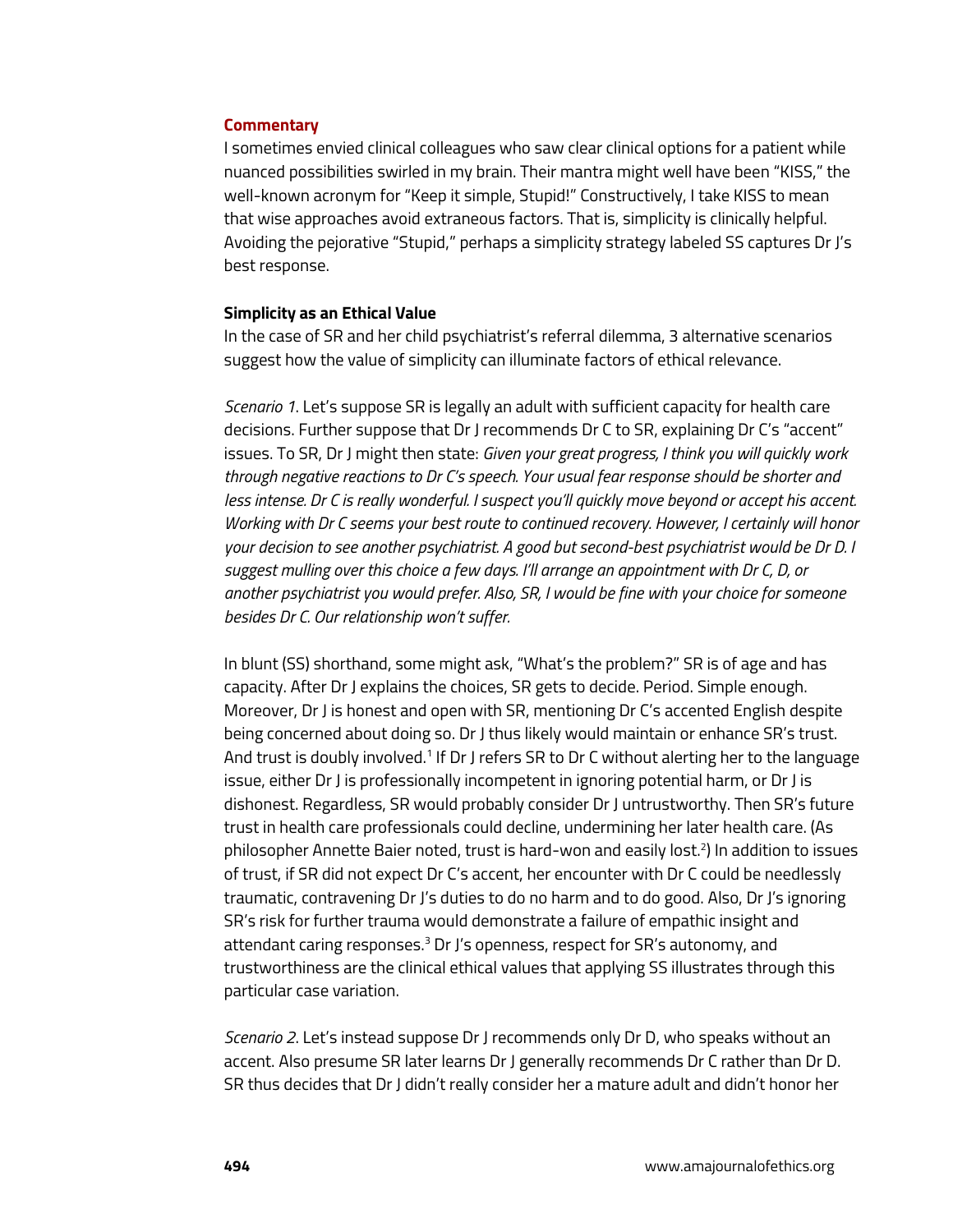capacity to assess referral pros and cons. She determines Dr J is untrustworthy, but now for different reasons.

Given this adverse outcome, the SS approach of ensuring SR's participation in assessing her referral options again seems best. Clinical ethical values and duties support honoring SR's capacity and right to choose, as explained above. Also, if SR makes an informed choice to see Dr C, Dr J avoids treating Dr C unfairly. That is, Dr J avoids discriminating against Dr C for a speech pattern unrelated to Dr C's professional competence. As a justice matter, then, Dr J ensures that Dr C has an equitable opportunity to be SR's new psychiatrist while honoring SR's capacity to conjointly make a referral decision.

*Scenario 3*. Let's finally suppose that Dr J recalls his medical school ethics group. Faculty mentors promoted the value of collective inquiry when deliberating about puzzling cases. Faculty also recommended consulting published analyses and evidence. So Dr J consults his long-standing partner, who draws on experiences. The partner suggests talking with Dr C, who might have encountered comparable problems. Dr J talks with Dr C, who says something like the following: *Yes, some patients are first discomfited because I'm "different." If their diversity exposure is limited, they seem particularly unsure I'm a good choice. With those patients, I transparently acknowledge my otherness and how I might be different from them. My direct approach is typically successful. I honor patients' reasonable distrust (from their perspective) and openly address it. And, if you like, I can share my phrases and strategies for putting such issues, as I've learned to say, "on the table." I would follow this approach with SR. If she then wants to see another psychiatrist, so be it.*

In this scenario, Dr J twice used group inquiry. One source was his partner's family, educational, and professional background—indicating an extensive group membership. Moreover, Dr C, we might suppose, had discussed the language issue with other colleagues, families, and so forth. Dr C had learned from his actual experiences and had developed significant practical wisdom about how to address a concrete professional challenge involving patients' needs or preferences related to one of his personal features. By using group inquiry, Dr J reinforces respect and justice, keeping the patient's interests (rather than Dr J's own) central. And by using group inquiry, Dr J honors Dr C's professional skills while attesting that Dr C's accent is immaterial except for a particular patient's challenge. Hence, Dr J avoids unjust discrimination. Let's further suppose, then, that Dr J communicates Dr C's revelations to SR and then supports SR's informed choice.

In Scenario 3, the value of simplicity motivates drawing from collective inquiry. Practical wisdom generates the SS of asking a partner and directly consulting Dr C without divulging SR's identity. The approach is "simple" because it employs the clear idea of drawing from collective input and wisdom. Also, when applied to this particular scenario, the SS helps illuminate the importance of clinical neutrality and patient centeredness. Dr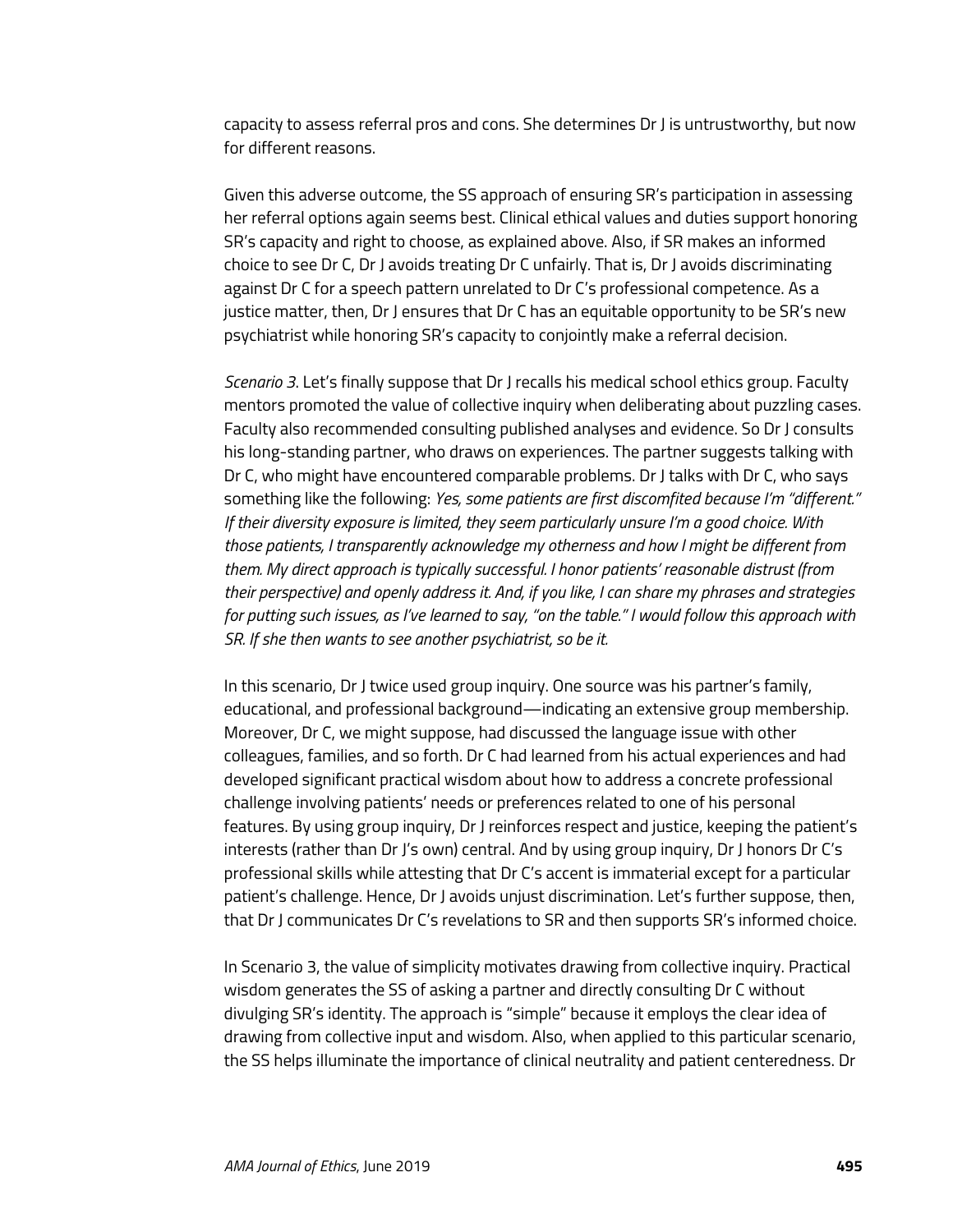J nonjudgmentally acknowledges SR's potential reactions to Dr C, consults Dr C, and focuses on ensuring SR's informed choice.

#### **Simplicity, Complexity, and Practical Wisdom**

In deciding what we health care professionals clinically should do, we must obviously assess all relevant factors. But—crucially—context matters. As a cardiologist (my first career), suppose someone needed urgent intervention. I had better draw on all relevant information available, say, in 15 minutes. Other pertinent facts might emerge over 24 hours. So what? Irrelevant in the moment. Without quick clinical action, the patent might die or be irreparably and severely damaged.

The SS means that I should just consider what's most relevant in those 15 minutes. I should not then worry about what would take 24 hours to learn. And my decisions, of course, are not just technically clinical but informed by my ethical orientation to urgency's practical necessities. I'm choosing (or recommending) what would be best for patients and minimizing harm while respecting their personhood, enabling their choices, treating them fairly in a caring manner, and doing so in the moment.

Simplicity as an ethical value suggests the importance of discerning all that matters clinically and ethically for a decision. But no more. Ethical choices are often complex in clinical care. (And elsewhere for that matter.) Analysis of SR and Dr J's case reveals this complexity. The superficial SS approach might jump on respect for autonomy apparently end of story. But respect for autonomy actually resonates here with respect for persons, openness, honesty, trustworthiness, beneficence, nonmaleficence, ethics of care, professional empathy, and group inquiry. And, oh yes, justice and humility! To consult Dr C, Dr J had to admit he was unsure about what to do. If not, no consulting others.

Clinical and ethical practical wisdom ought to draw on this sophisticated sense of what the value of simplicity implies. The superficial SS could mean ignoring potentially relevant matters. But the SS unthinkingly applied produces lousy clinical or ethical judgments. We have to face what matters. But context constrains what matters for a given clinical or ethical decision. We must discern [a situation's boundaries and needs.](https://journalofethics.ama-assn.org/article/how-situational-diagnosis-helps-disentangle-ethical-and-psychological-features-complex-cases/2017-05)

#### **Objection and Counterargument**

A critic of my scenarios and comments might argue that the approach produces outcomes that in sum are too complex: if clinicians actually tried applying this analysis, the multiple aspects would bog them down. Delayed judgments could then worsen patient outcomes. However, this hypothetical critic misunderstands clinical and ethical decision making. Seasoned health care professionals know that often many data sources and guidelines should influence their advice. Examples are lab tests, radiographic information, ultrasound images, MRI scans, more patient or family history, the patient's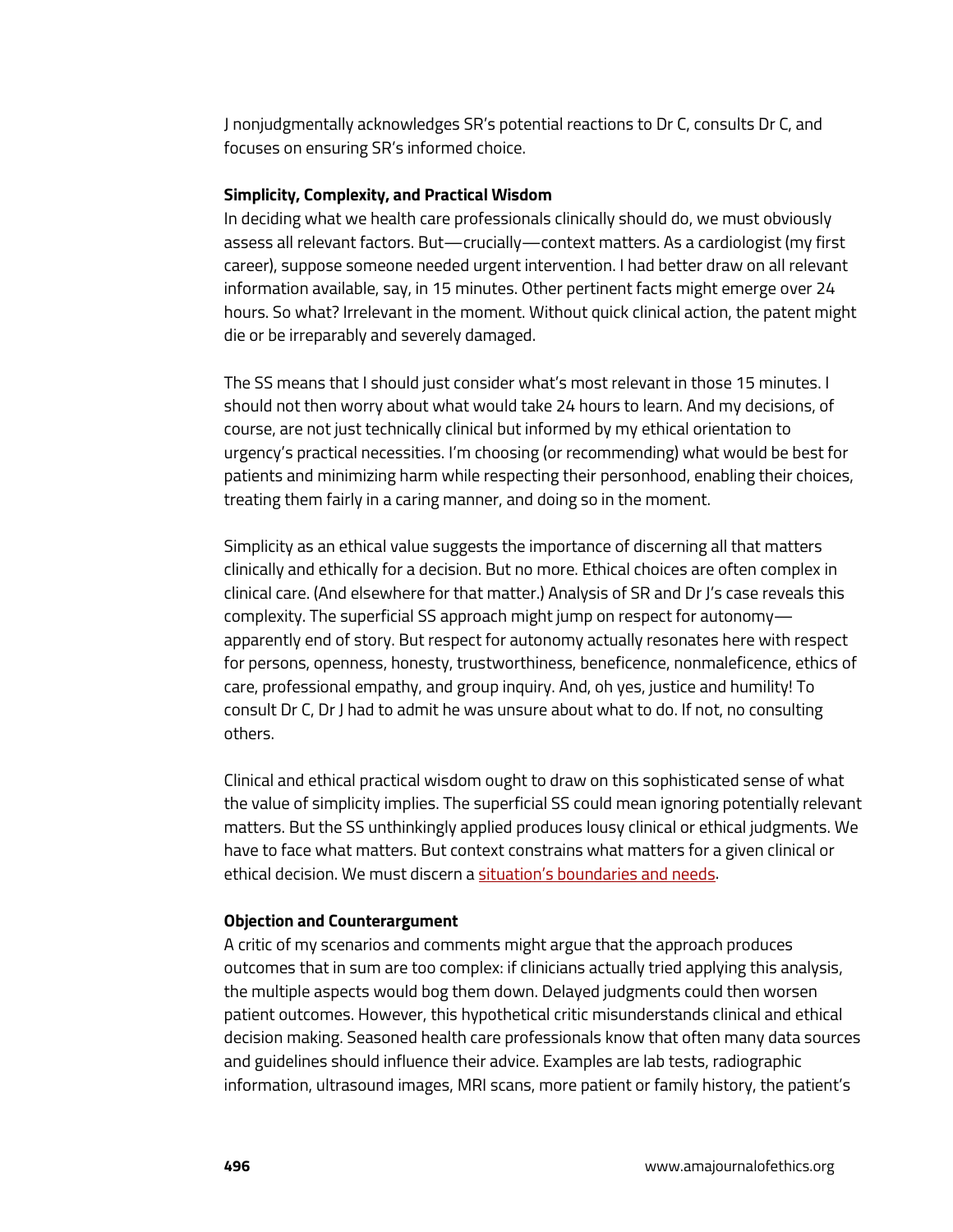clinical trends, [ethical principles,](https://journalofethics.ama-assn.org/article/four-quadrant-approach-ethical-issues-burn-care/2018-06) professional boundaries, and so on. Experienced clinicians efficiently sift and sort information from these sources. And practical wisdom includes humbly knowing how to promote mutual decision making with patients and when to request clinical and ethical consultation.

### **Conclusions**

This paper discusses a child psychiatrist's referral options when a traumatized patient fearfully responds to accented English and the ostensibly best adult psychiatrist for her speaks with a heavy accent. Traced through 3 clinical scenarios, the analysis shows the value of simplicity in ethical clinical judgment. Employing simplicity initially seems straightforward: explain the patient's options and she can decide (ie, express respect for autonomy). However, many ethical factors underlie what seems simple; what seems simple is complex. The value of simplicity and the related SS mean considering just what's relevant, and no more. And what's relevant for respecting autonomy and applying simplicity here include respect for persons, openness, honesty, trustworthiness, beneficence, nonmaleficence, ethics of care, professional empathy, group inquiry, justice, and epistemic humility. An objection regarding the undue complexity of SS was refuted. Applying the SS shows how to acknowledge a patient's potentially discriminatory preference without making an inequitable or disrespectful clinical referral.

#### **References**

- 1. Stone JR, Dula A. Race/ethnicity, trust, and health disparities: trustworthiness, ethics, and action. In: Kosoko-Lasaki S, Cook CT, O'Brien RL, eds. *Cultural Proficiency in Addressing Health Disparities*. Sudbury, MA: Jones & Bartlett; 2008:37-56.
- 2. Baier AC. Trust and antitrust. In: *Moral Prejudices: Essays on Ethics*. Cambridge, MA: Harvard University Press; 1995:95-129.
- 3. Halpern J. *From Detached Concern to Clinical Empathy*. New York, NY: Oxford University Press; 2001.

**John R. Stone, MD, PhD** is a professor at Creighton University in Omaha, Nebraska, with appointments in the Center for Health Policy and Ethics, the Department of Interdisciplinary Studies, and the Department of Medicine in the School of Medicine. He is also the co-founder and co-director of the Center for Promoting Health and Health Equality, a community-academic partnership. A physician, philosopher, and bioethicist, he focuses on social justice and health equity, especially unjust inequalities related to race and ethnicity. His work includes teaching, scholarship and writing, collaborative program development, and community-academic partnerships.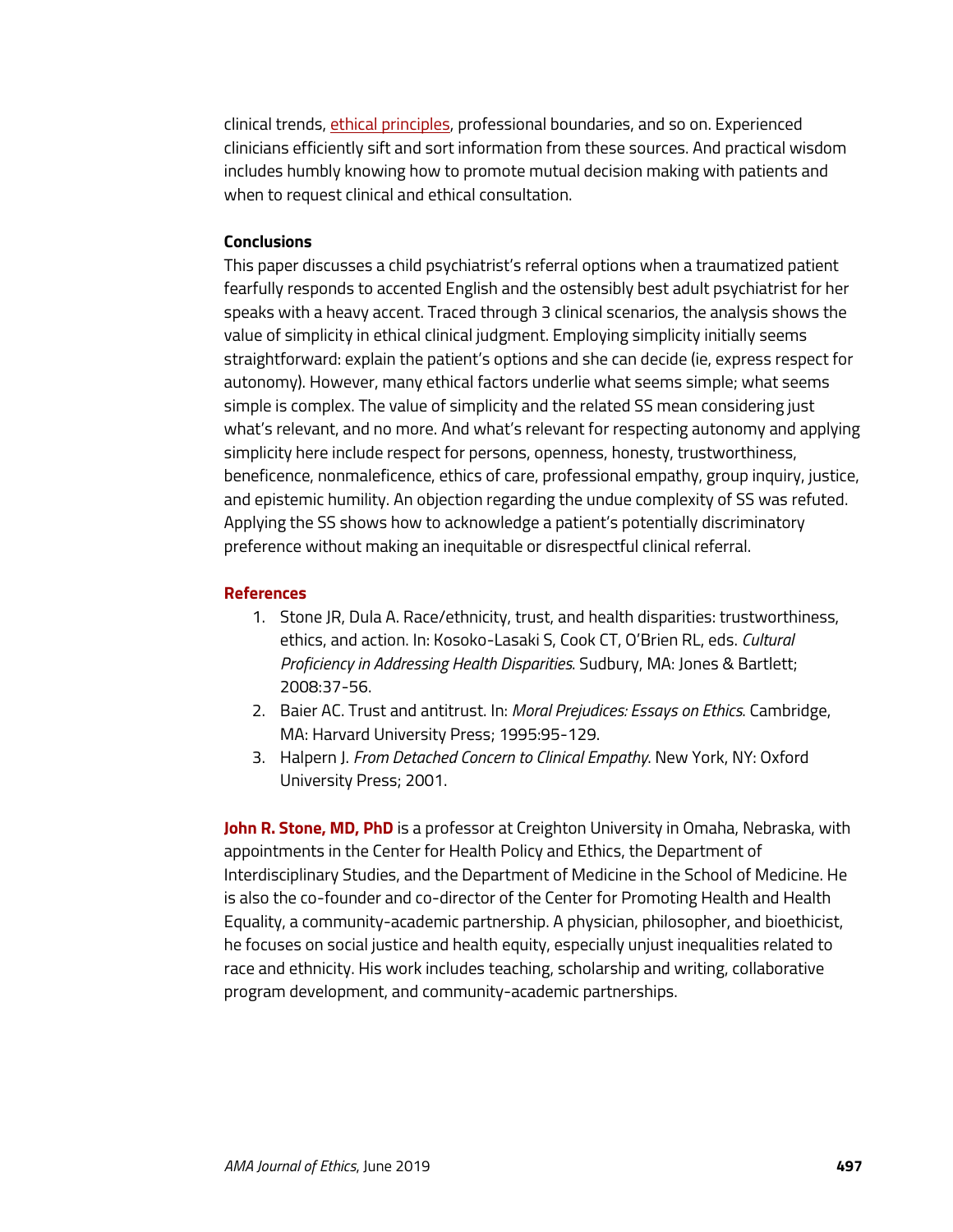#### **Editor's Note**

The case to which this commentary is a response was developed by the editorial staff.

## **Citation**

*AMA J Ethics*. 2019;21(6):E493-498.

### **DOI**

10.1001/amajethics.2019.493.

## **Conflict of Interest Disclosure**

The author(s) had no conflicts of interest to disclose.

*The people and events in this case are fictional. Resemblance to real events or to names of people, living or dead, is entirely coincidental. The viewpoints expressed in this article are those of the author(s) and do not necessarily reflect the views and policies of the AMA.*

**Copyright 2019 American Medical Association. All rights reserved. ISSN 2376-6980**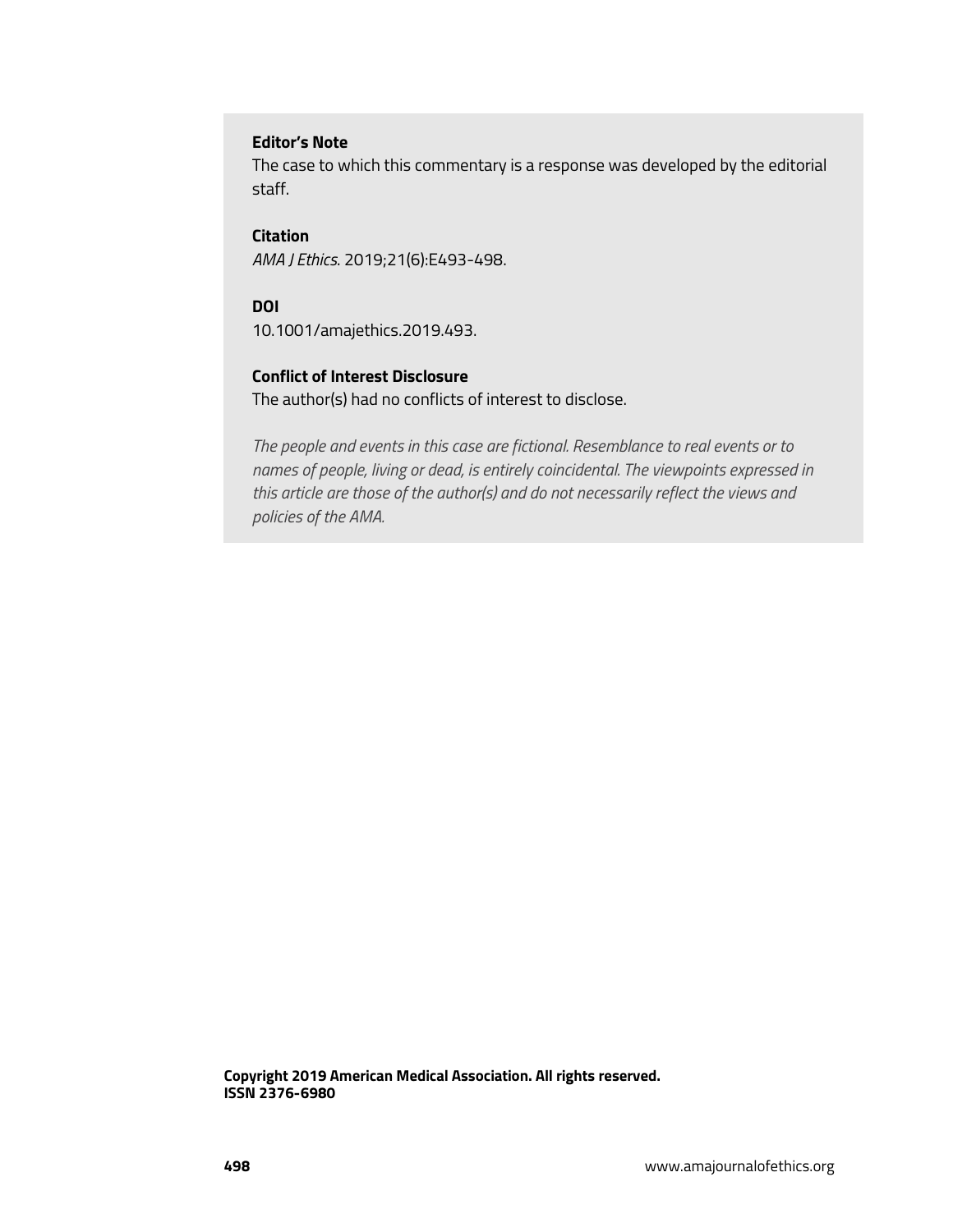# **AMA Journal of Ethics®**

## **June 2019, Volume 21, Number 6: E499-504**

### **CASE AND COMMENTARY**

### **How Should Organizations Respond to Racism Against Health Care Workers?**

Ann Marie Garran, PhD and Brian M. Rasmussen, PhD

### **Abstract**

This case and commentary considers how organizations should respond to overt racism expressed by patients. The article considers the nature and scope of organizations' responsibilities to train both professional and nonprofessional staff and to enact zero-tolerance policies to address expressions of discrimination.

### **Case**

Dr C, an African American, is in her final year of an internal medicine residency. She reports to the emergency department to examine a middle-aged white woman injured in a car accident. The patient appears in stable condition but likely requires further medical testing. In the midst of the examination, the patient blurts out, "Isn't there another doctor who can do this? I'd rather have a white doctor." Dr C, shocked but not surprised, asks the patient if she wants the examination to continue and the patient acquiesces. The patient mutters under her breath, "I guess this is the way the world is going." Dr C pretends to ignore the comment and continues the examination. The attending staff physician is an older white male, well respected in the organization. He observes the interaction and stands by quietly, allowing the examination to be completed. Upon leaving the patient's room, the discussion among clinicians focuses exclusively on which tests are to be ordered, leaving the matter of the patient's remarks unaddressed.

### **Commentary**

That racism exists in health care settings should surprise no one—it exists in all domains of contemporary life. What is surprising is just how little racism is formally addressed in medicine.1 Noting this neglect, Johnstone and Kanitsaki ask, "Why has racism per se tended to be poorly addressed as an *ethical* issue in health care ethics discourse?"2 That is a good question. We know, for instance, that there are long-standing discrepancies in health care outcomes based in part on racial discrimination. These findings are not just historical facts but reflect contemporary conditions.<sup>3</sup> Also well documented are racial assaults faced by health care practitioners of color, whether they be physicians, nurses, or other staff.<sup>4</sup> Although inequalities in access to health care services and inequalities in health outcomes deserve our utmost attention, it is [racial assaults on health care staff](https://journalofethics.ama-assn.org/article/how-should-clinicians-and-trainees-respond-each-other-and-patients-whose-views-or-behaviors-are/2019-06) that we wish to focus our attention on here—from an ethical perspective. We are particularly interested in exploring not only the ethical problems that emerge when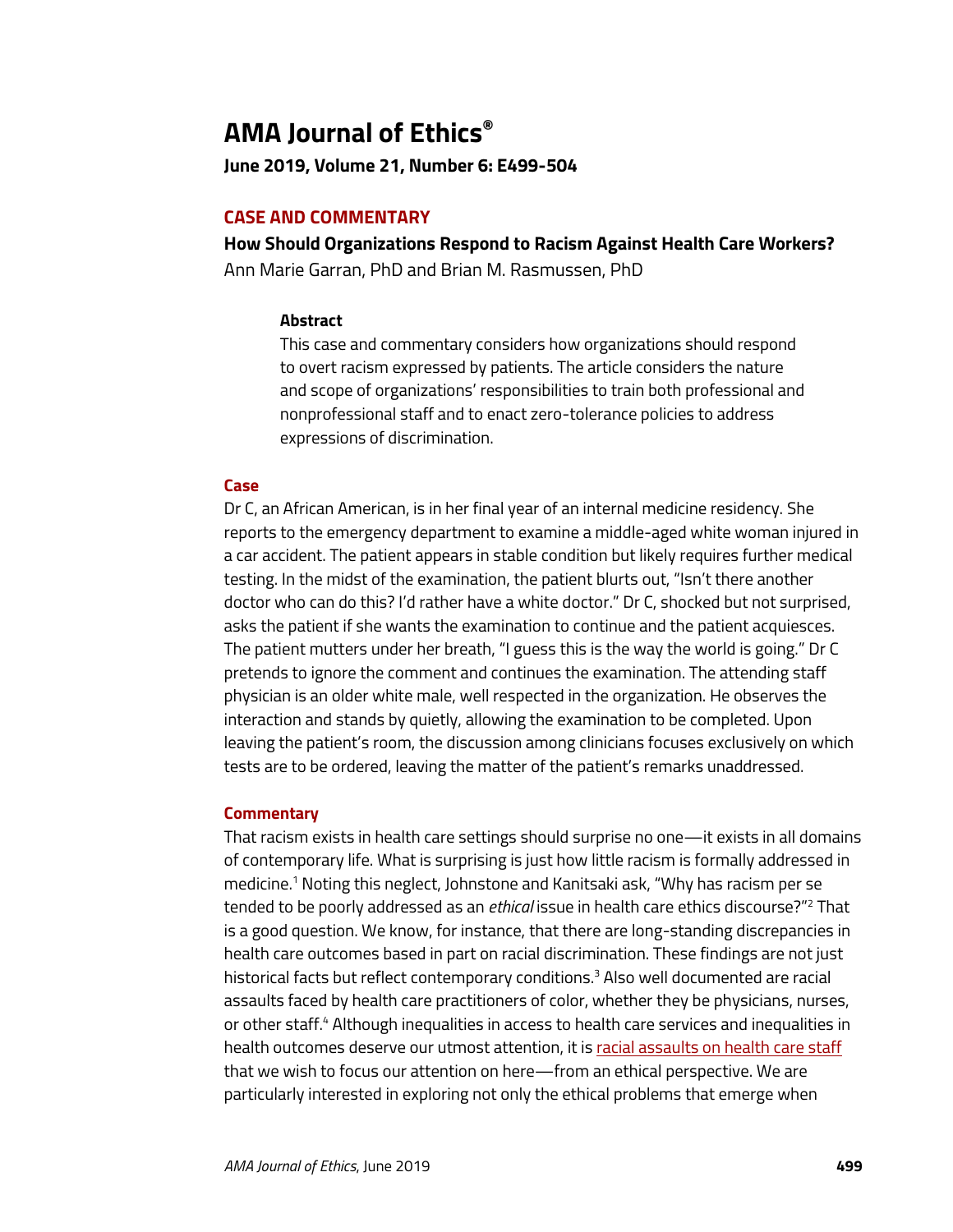health care workers are exposed to racial discrimination by patients they attempt to treat but also, importantly, the conditions under which these ethical issues can be optimally addressed.

#### **Need for Organizational Responses**

Not uncommonly, health care practitioners of color are subject to overtly racist behaviors by patients—for example, when an individual or family specifically requests a white clinician. As Paul-Emile et al argue,<sup>5</sup> there are some reasonable motives for people to request someone other than the attending physician. Such requests may be rooted in [religious dictates,](https://journalofethics.ama-assn.org/article/how-should-physicians-respond-patient-requests-religious-concordance/2019-06) gender preferences, or language barriers. For example, with respect to gender, we recognize that in the case of sexual assault it would be reasonable for a female patient to request a female physician. While some might be concerned that there is a slippery slope in determining what qualifies as *reasonable*, for the most part, a physician dealing with these kinds of requests is not burdened by the demand. The same cannot be said for the refusal of a patient to be treated by a clinician of color. In this case, the emotional harm experienced by the clinician should not be underestimated.<sup>6</sup> When faced by a racist attack, an ethical conflict emerges for health care practitioners of color between the duty to provide care and the duty not to treat patients against their wishes and to do no harm. Indeed, in certain situations, there are also legal requirements to provide care.7 In this scenario with Dr C, the ethical dilemma was averted, technically speaking, because the patient consented to Dr C's continuing the exam. Had the patient held firm in her refusal, the decision-making process of the physicians would first need to consider the medical condition of the patient and the necessary duty to provide care.<sup>5</sup> But our interest here is the harm done to Dr C and the inaction of the staff physician. We wonder: What went through his mind when the patient made her request? What was his thinking as he walked away, offering no space for discussion or for Dr C to debrief? What prevented him from saying something directly to the patient? What prohibited him from engaging in a conversation with Dr C to elicit her experience of this encounter? What was Dr C to make of his silence? Is Dr C expected to manage her emotions on her own? If so, why is this expectation an acceptable one?

In addition to the harm done to Dr C by her mentors' neglect is the harm done to her by the patient's abuse, as is the case with other health care practitioners of color on the receiving end of racism.<sup>8</sup> Indeed, there is a growing literature by health care practitioners that chronicles episodes of racial bias and discrimination and the emotional harm that they have experienced.<sup>9-11</sup> Accordingly, Paul-Emile and colleagues have provided guidelines (in the form of a decision tree) for emergency department physicians to consider when presented with patients' requests for reassignment based on race or ethnic background.<sup>5</sup> The decision tree balances the duty to provide care to racist patients with recognition of the harm to targeted physicians by taking into account whether the patient is medically stable. However, the authors also state, "we believe that institutions should not accommodate patients in stable condition who persist with reassignment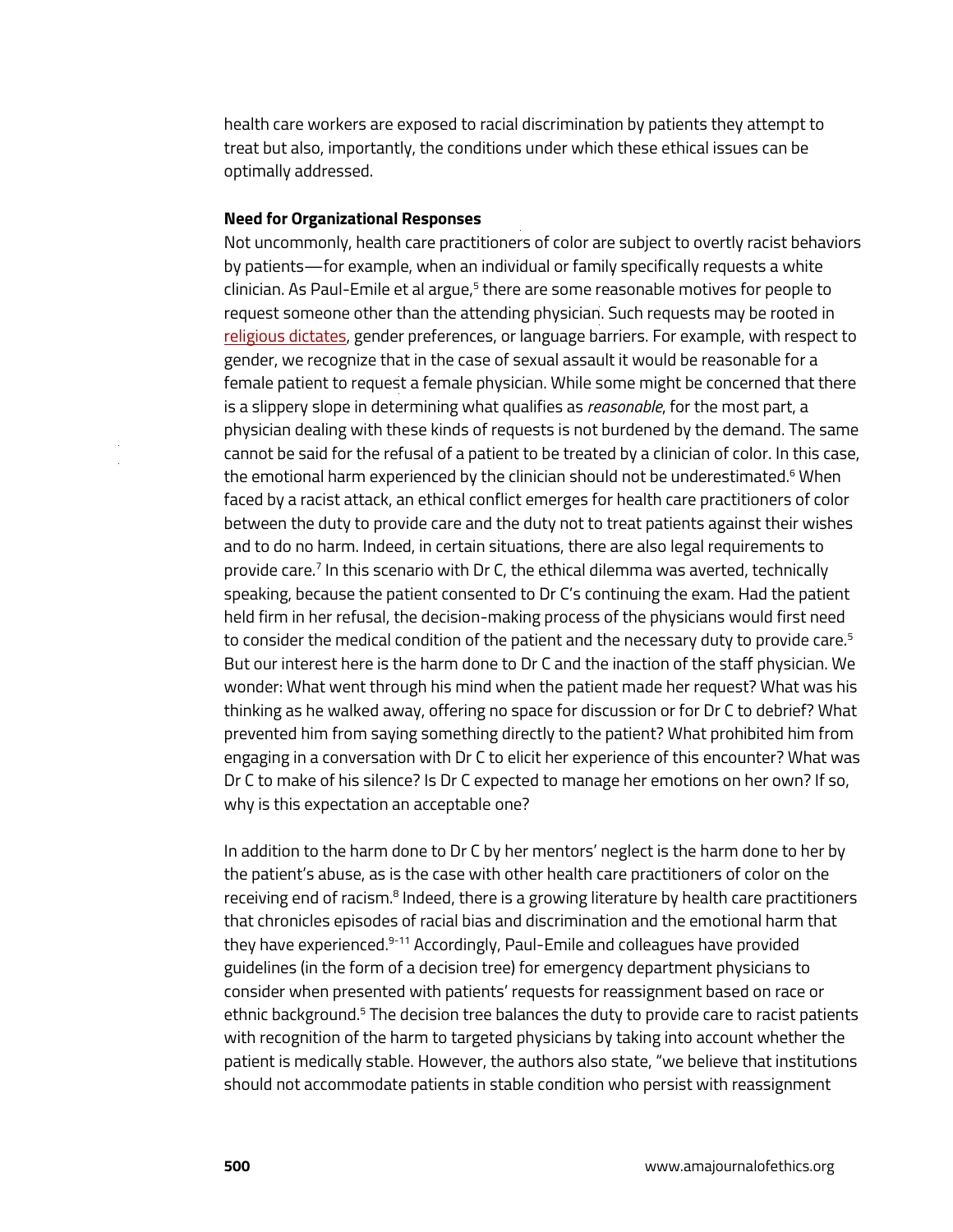requests based on bigotry."<sup>5</sup> Similarly, Rakatansky argues that when "there is no imminent danger of patient harm, the HCW [health care worker] or institution may, and I believe should, deny requests that are based solely on bias and bigotry."<sup>4</sup> Although there does seem to be some acknowledgment of this phenomenon of discriminatory reassignment requests, institutional responses have been slow in coming.<sup>12</sup>

### **How Should Organizations Respond?**

Bear in mind that reassignment requests based on bigotry pose an *ethical dilemma* that does not lead to black and white solutions. The question then arises, Does a focus on policy solutions to the exclusion of staff training and awareness put the cart before the horse? The need for organizational policies and guidelines is unequivocally necessary. But without an informed health care work force that is motivated to provide nondiscriminatory care, aware of—and sensitive to—the dynamics of racism in myriad settings, and fully capable of holding difficult (patient-clinician or collegial) conversations in the heat of the moment and in the coolness of reflection, policies of respect and zero tolerance are mere moral proclamations. Health care organizations need to define what zero tolerance means within the constraints of the duty to provide care. They must first move beyond the current state of discrimination against clinicians being an "open secret,"<sup>12</sup> and they must acknowledge that reassignment requests motivated by bigotry are problematic and can, in fact, do harm. How these ethical dilemmas are addressed or resolved in real practice situations, though, has not been extensively researched.

Nevertheless, the question we can ask is this: What will it take to move beyond this current state of willful passivity or blatant disregard? Paul-Emile and colleagues present a convincing case for administrative and institutional duties in the face of expressions of racism.<sup>5</sup> We concur with the authors that organizations must *identify and prioritize* [action steps](https://journalofethics.ama-assn.org/article/how-should-organizations-support-trainees-face-patient-bias/2019-06) or risk losing talented staff members of color who refuse to be demeaned. It is critical that we acknowledge the full range of manifestations of racism in medicine rather than pretend that it does not exist. In addition to overt expressions of racism, socalled microaggressions recognize more subtle expressions of bias.<sup>13</sup> A health care setting rife with microaggressions (ie, subtle slights and insults that serve to demean, marginalize, or otherize<sup>14</sup>) generates a profound sense of personal and professional invalidation among health care workers.<sup>10,15</sup> Microaggressions are quite common in the current sociopolitical climate, as are overt expressions of bias and discrimination.

What does it take to effectively work towards a nonracist health care workplace environment? The burden ought not to be placed solely on clinicians of color. We do know that health care practitioners of color are hesitant to report experiences of racial discrimination to their white supervisors or administrators.16 Can white people step up to the challenge? What gets in their way? There are multiple ways of understanding the resistance to stepping up. DiAngelo coined the phrase *white fragility* to describe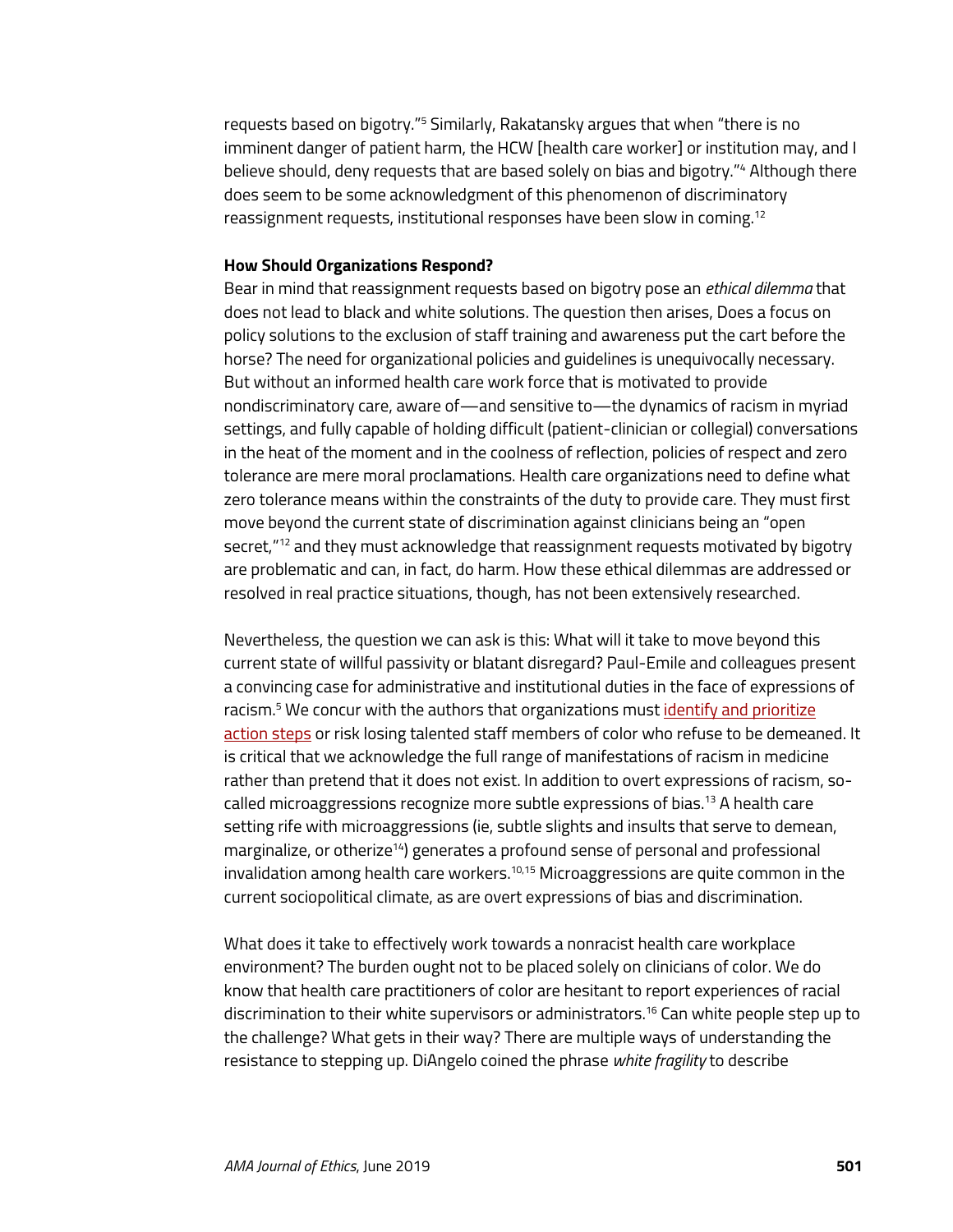a state in which even a minimum amount of racial stress becomes intolerable, triggering a range of defensive moves. These moves include the outward display of emotions such as anger, fear, and guilt, and behaviors such as argumentation, silence, and leaving the stress-inducing situation. These behaviors, in turn, function to reinstate white racial equilibrium.<sup>17</sup>

Both microaggressions and white fragility leave a person of color in a state of disequilibrium, with nowhere to turn. The consequence of white fragility is that the wrong person has his or her needs met: the aggressor becomes the victim. For instance, in the case example, the staff physician may have felt the need to console, placate, or at the very least—not offend the white patient, leaving Dr C to fend for herself. In view of these dynamics, Dudzinski suggests that white bioethicists "can step into white guilt and accept that grappling with it is an important part of the work we do."<sup>18</sup> Accordingly, health care administrators in their role as leaders must be at the forefront of raising awareness of and combatting white fragility.

Organizational leadership and support are key if institutions are to truly fulfill an antiracist mission, but that leadership and support require a firm commitment from all stakeholders in the organization.<sup>19</sup> A desire to work towards eradicating racism in all its forms must underpin that commitment. Nonetheless, it is virtually useless to sponsor yearly cultural competence or diversity trainings, which do little, if anything, to address racism, power, and privilege on the interpersonal or institutional levels *in the absence* of concerted, ongoing organizational commitment. Given the ethical (and legal, in some cases) demands to provide care and not to treat patients against their wishes, zerotolerance does not mean letting expressions of discrimination slide; rather, it means acknowledging what was said and addressing the racist behavior. What is required is the capacity, skill, and willingness to hold these difficult conversations and actually enforce, not just advertise, organizational policies.20

#### **Alternative Responses to Dr C's Case**

Finally, returning to our case example, what could reasonably have been expected of the staff physician? There is a range of possible actions that he could have considered undertaking: gently, but firmly, describing to the patient Dr C's talents and what constitutes unnecessary or intolerable behavior; offering to debrief with Dr C immediately following the incident; or seeking counsel from colleagues. Each of these actions would have required an awareness of what transpired and the skill for intervention, however unpleasant, clumsy, or awkward. Imagine how meaningful it would have been had the staff physician responded by checking in with Dr C about the overt racism she had experienced. The ethical problems of racism are not put to rest simply because we have addressed a circumscribed ethical dilemma. Knowing that there is enduring harm for clinicians of color, it is indeed time to get on the horse.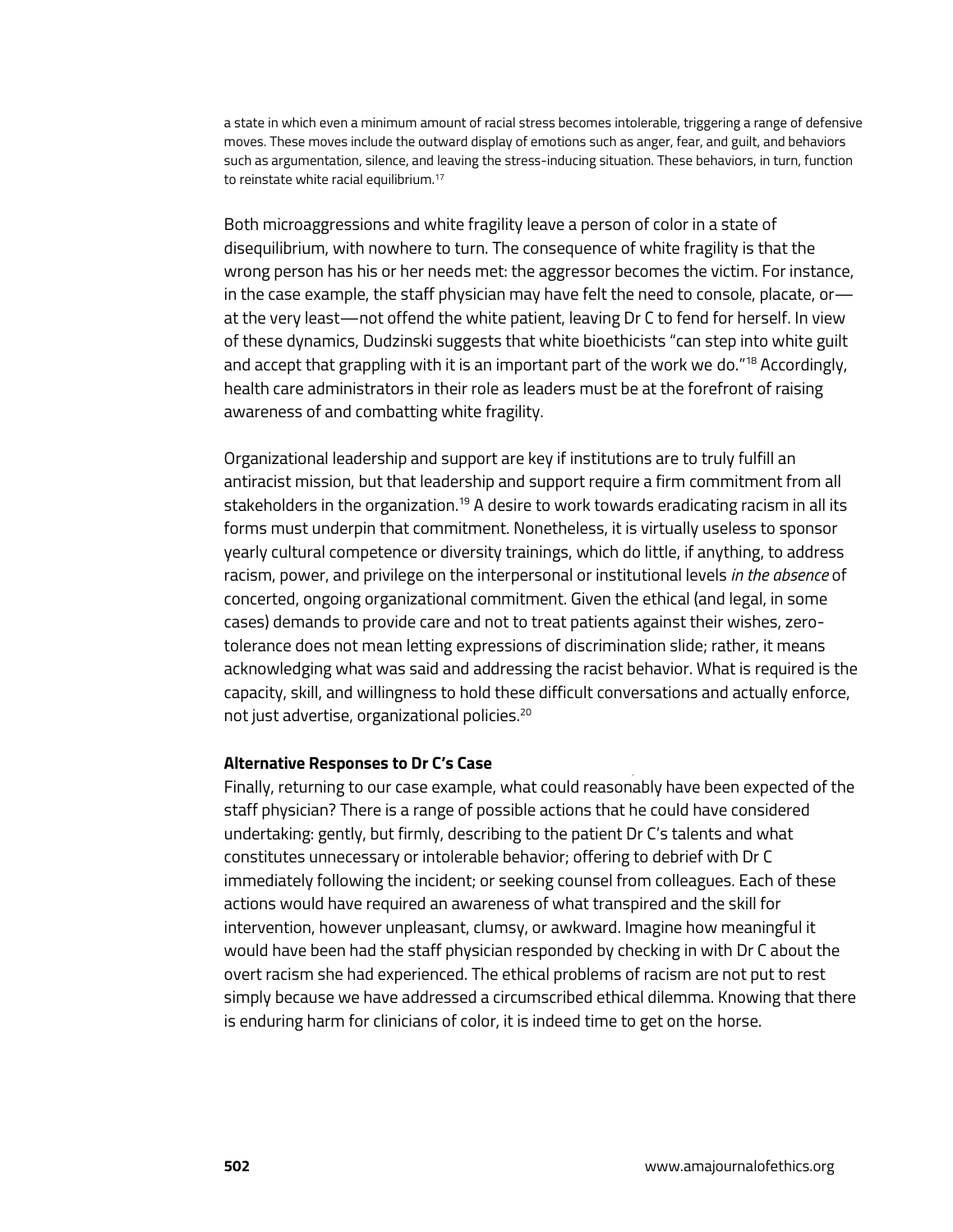## **References**

- 1. Hoberman J. Why bioethics has a race problem. *Hastings Cent Rep*. 2016;46(2):12-18.
- 2. Johnstone MJ, Kanitsaki O. The neglect of racism as an ethical issue in health care. *J Immigr Minor Health*. 2010;12(4):489-495.
- 3. Clark PA. Prejudice and the medical profession: a five-year update. *J Law Med Ethics*. 2009;37(1):118-133.
- 4. Rakatansky H. Addressing patient biases toward physicians. *R I Med J (2013)*. 2017;100(12):11-12.
- 5. Paul-Emile K, Smith AK, Lo B, Fernández A. Dealing with racist patients. *N Engl J Med*. 2016;374(8):708-711.
- 6. Khullar D. How prejudice can harm your health. *New York Times*. June 8, 2017. [https://www.nytimes.com/2017/06/08/upshot/how-prejudice-can-harm](https://www.nytimes.com/2017/06/08/upshot/how-prejudice-can-harm-your-health.html)[your-health.html.](https://www.nytimes.com/2017/06/08/upshot/how-prejudice-can-harm-your-health.html) Accessed December 12, 2018.
- 7. Consolidated Omnibus Budget Reconciliation Act of 1986, Pub L No. 99-272, §9121, 100 Stat 82, 164-167.
- 8. Chen PW. When the patient is racist. *New York Times*. July 25, 2013. [https://well.blogs.nytimes.com/2013/07/25/when-the-patient-is](https://well.blogs.nytimes.com/2013/07/25/when-the-patient-is-racist/?smid=pl-share)[racist/?smid=pl-share.](https://well.blogs.nytimes.com/2013/07/25/when-the-patient-is-racist/?smid=pl-share) Accessed December 12, 2018.
- 9. Okwerekwu JA. The patient called me "colored girl." The senior doctor training me said nothing. *STAT*. April 11, 2016. [https://www.statnews.com/2016/04/11/racism-medical-education/.](https://www.statnews.com/2016/04/11/racism-medical-education/) Accessed December 12, 2018.
- 10. Olayiwola JN. Racism in medicine: shifting the power. *Ann Fam Med*. 2016;14(3):267-269.
- 11. Tello M. Racism and discrimination in health care: providers and patients. *Harvard Health Blog*. January 16, 2017. [https://www.health.harvard.edu/blog/racism](https://www.health.harvard.edu/blog/racism-discrimination-health-care-providers-patients-2017011611015)[discrimination-health-care-providers-patients-2017011611015.](https://www.health.harvard.edu/blog/racism-discrimination-health-care-providers-patients-2017011611015) Accessed December 12, 2018.
- 12. Paul-Emile K. Patients' racial preferences and the medical culture of accommodation. *UCLA Law Rev*. 2012;60:462-504.
- 13. Pierce C. Psychiatric problems of the black minority. In: Arieti S, ed. *American Handbook of Psychiatry*. New York, NY: Basic Books; 1974:512-523.
- 14. Sue DW. *Microaggressions in Everyday Life: Race, Gender, and Sexual Orientation*. New York, NY: John Wiley & Sons; 2010.
- 15. Nakaoka S, Oritz L. Examining racial microaggressions as a tool for transforming social work education: the case for critical race pedagogy. *J Ethn Cult Divers Soc Work*. 2018;27(1):72-85.
- 16. Turrittin J, Hagey R, Guruge S, Collins E, Mitchell M. The experiences of professional nurses who have migrated to Canada: cosmopolitan citizenship or democratic racism? *Int J Nurs Stud*. 2002;39(6):655-667.
- 17. Diangelo R. White fragility. *Int J Crit Pedagog*. 2011;3(3):54-70.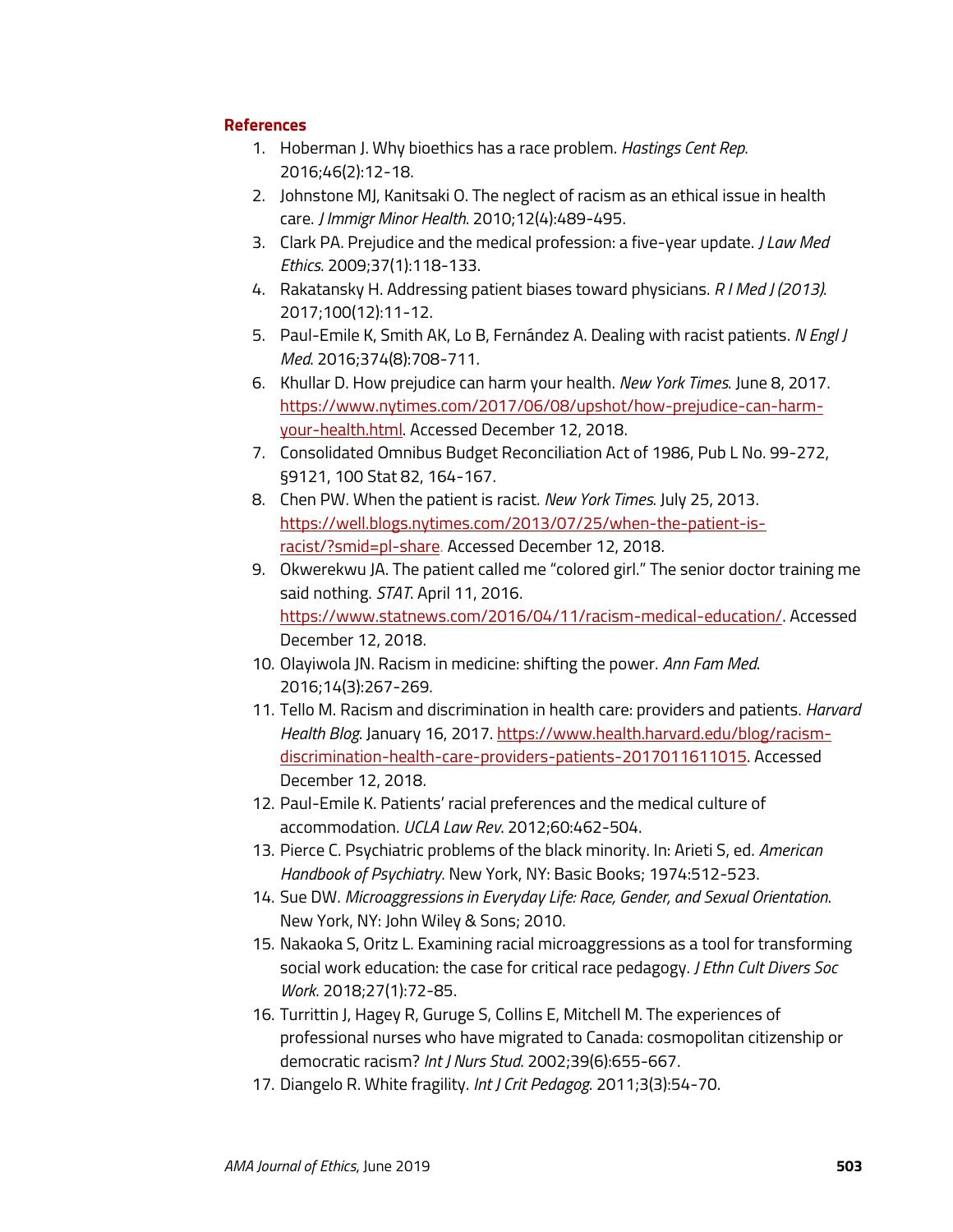- 18. Dudzinski DM. White privilege and playing it safe. *Am J Bioeth*. 2018;18(6):4-5.
- 19. Rasmussen BM, Garran AM. In the line of duty: racism in health care. *Soc Work*. 2016;61(2):175-177.
- 20. Miller JL, Garran AM. *Racism in the United States: Implications for the Helping Professions*. New York, NY: Springer; 2017.

**Ann Marie Garran, PhD** is an associate professor and the director of the master of social work program at the University of Connecticut in Hartford. She writes about the dynamics of race, power, and privilege and is the co-author, with Joshua Miller, of *Racism in the United States: Implications for the Helping Professions* (Springer, 2017, 2nd ed).

**Brian M. Rasmussen, PhD** is an associate professor in the School of Social Work at the University of British Columbia's Okanagan campus. He writes extensively on matters of race and inequality.

### **Citation**

*AMA J Ethics*. 2019;21(6):E499-504.

#### **DOI**

10.1001/amajethics.2019.499.

#### **Conflict of Interest Disclosure**

The author(s) had no conflicts of interest to disclose.

*The people and events in this case are fictional. Resemblance to real events or to names of people, living or dead, is entirely coincidental. The viewpoints expressed in this article are those of the author(s) and do not necessarily reflect the views and policies of the AMA.*

**Copyright 2019 American Medical Association. All rights reserved. ISSN 2376-6980**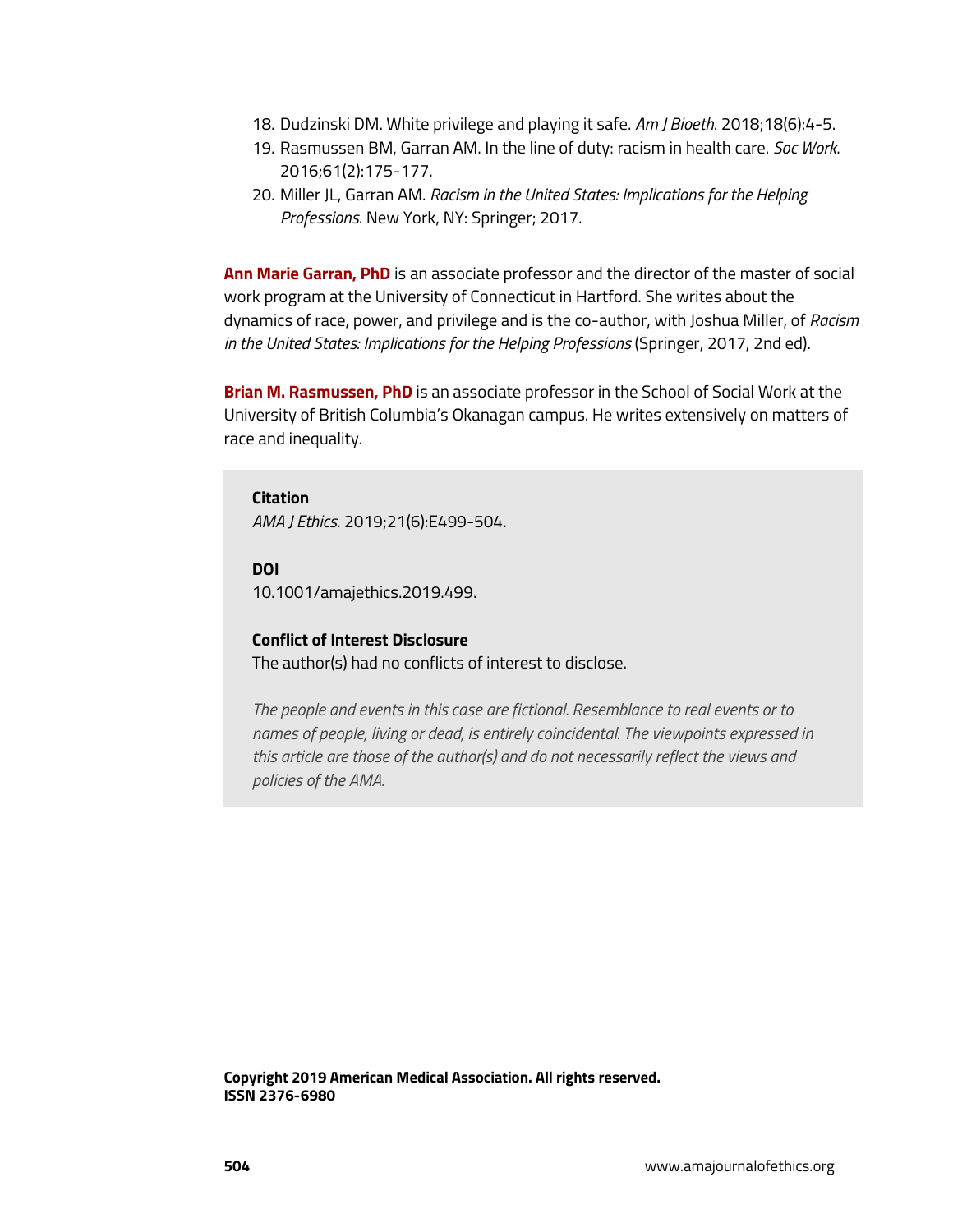# **AMA Journal of Ethics®**

**June 2019, Volume 21, Number 6: E505-512**

## **IN THE LITERATURE**

## **Disentangling Evidence and Preference in Patient-Clinician Concordance Discussions**

Leah Z. G. Rand, DPhil and Zackary Berger, MD, PhD

## **Abstract**

Debate about whether and when to accommodate patient requests for concordant clinicians should consider evidence. This article examines how existing evidence could be used to interpret or inform ethical arguments about whether to accommodate such requests. Studies on patient-clinician concordance yield mixed and inconclusive results. Concordance might contribute to increased patient satisfaction and trust, but these results are not consistent and could be the result of clinicians' communication skills. Given this evidence and the risk of social harm in honoring concordance requests, this article argues that patients' concordance requests should be honored only when health care services would be denied to a patient, such as in a case of a clinician's conscientious objection to providing a service. All other requests should be scrutinized for a reasonable ethical justification.

## **Concordance Requests**

In this article, we review evidence about patient-clinician concordance—that is, shared characteristics like gender, race, or socioeconomic status—and discuss how it bears on the debate about whether to accommodate patients' requests for clinicians with specific characteristics. Patients may request a clinician with a specific characteristic for a variety of reasons, including personal preference[, religious values,](https://journalofethics.ama-assn.org/article/how-should-physicians-respond-patient-requests-religious-concordance/2019-06) or assumptions about who provides the best care. Some might argue that patients, as the vulnerable party, ought to have their requests accommodated but draw a line when preferences are based on socially unacceptable reasons grounded in prejudice, sexism, or racism.

To approach these ethically tricky questions, we examine evidence of the effects of patient-clinician concordance and whether it justifies accommodation. While the evidence does not resolve the ethical questions about when or why to accommodate patient requests, it can help distinguish types of cases and limit the kinds of arguments to accept to support accommodation. We start with 2 counterfactual evidence scenarios and describe commitments that would follow. Next, we discuss evidence of the effects of patient-clinician concordance, which suggests that reasons to accommodate a patient's request for a clinician with a specific trait are limited. Finally, we examine cases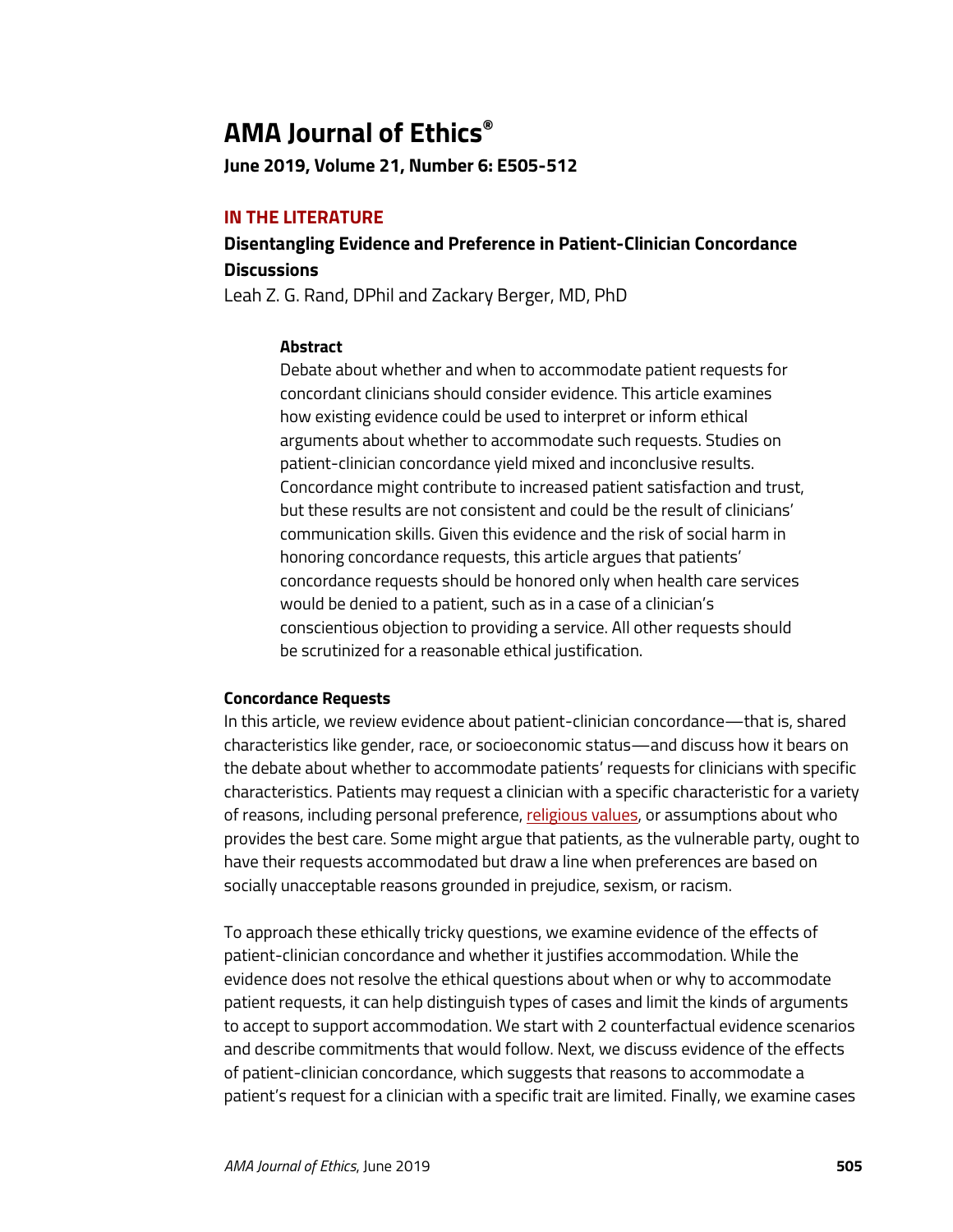in which a lack of concordance might imply that health care services would be denied to a patient. Such cases arise when patients and clinicians hold different views about what constitutes health care. We suggest a reasonableness requirement for assessing patients' concordance requests, a higher standard than mere preference.

#### **Accommodating Concordance Requests**

We begin by proposing 2 hypothetical cases about evidence for concordance.

First, suppose there is strong evidence demonstrating that patient-clinician concordance directly improves patient outcomes. We could improve health simply by matching patients to clinicians who are "like them." Patient requests for concordant clinicians would be justified as choices for more effective care. We could even go so far as to argue that there is a moral obligation to arrange concordance since to not do so would deny patients an effective intervention.

In this first hypothetical case, there could be negative consequences of intentionally arranging concordance despite its appearing justified. It would stretch the health system past capacity because there are not enough clinicians of a certain race or ethnicity (hereafter, "race") and [gender,](https://journalofethics.ama-assn.org/article/how-should-physicians-respond-when-patients-distrust-them-because-their-gender/2017-04) like black male physicians.<sup>1</sup> Instead of reducing health disparities between social and racial groups, in this scenario it would exacerbate them due to the lack of minority clinicians. Classifying patients by characteristics they are seeking in clinicians could also lead to increased stereotyping, social segregation, and xenophobia—intrinsically harmful social outcomes. Patients could be stratified into groups that reinforce separate but equal treatment, a harmful social paradigm (albeit one not eliminated in our own day). Another possible outcome of purposeful concordance is that it could reinforce negative patient views of clinicians as biased, views borne of social and political inequities manifest in black patients historically not being treated by white physicians.2 Even given the putative clinical benefits of concordance, such deleterious social consequences would argue against it.

In the second hypothetical case, suppose there is strong evidence that patient-clinician concordance has *no* effect on patient care or outcomes. In this case, accommodating patient requests for a concordant clinician would not benefit patients. Since there would not be a medical reason for concordance, the justification would rest on the value of respecting patient preferences and choice. The importance of this case is to illustrate that if there is no evidence of effects of concordance, the possible justifications for accommodation narrow.

The medical system allows patients to make many choices based on their preferences, but requesting clinicians based on their identity characteristics is different since it is founded on personal, not professional, characteristics and can harm clinicians by exposing them t[o discrimination.](https://journalofethics.ama-assn.org/article/one-residents-recommendations-responding-unjust-patient-bias/2019-06) (We acknowledge that personal and professional characteristics are often closely bound up since the exercise of a profession is not a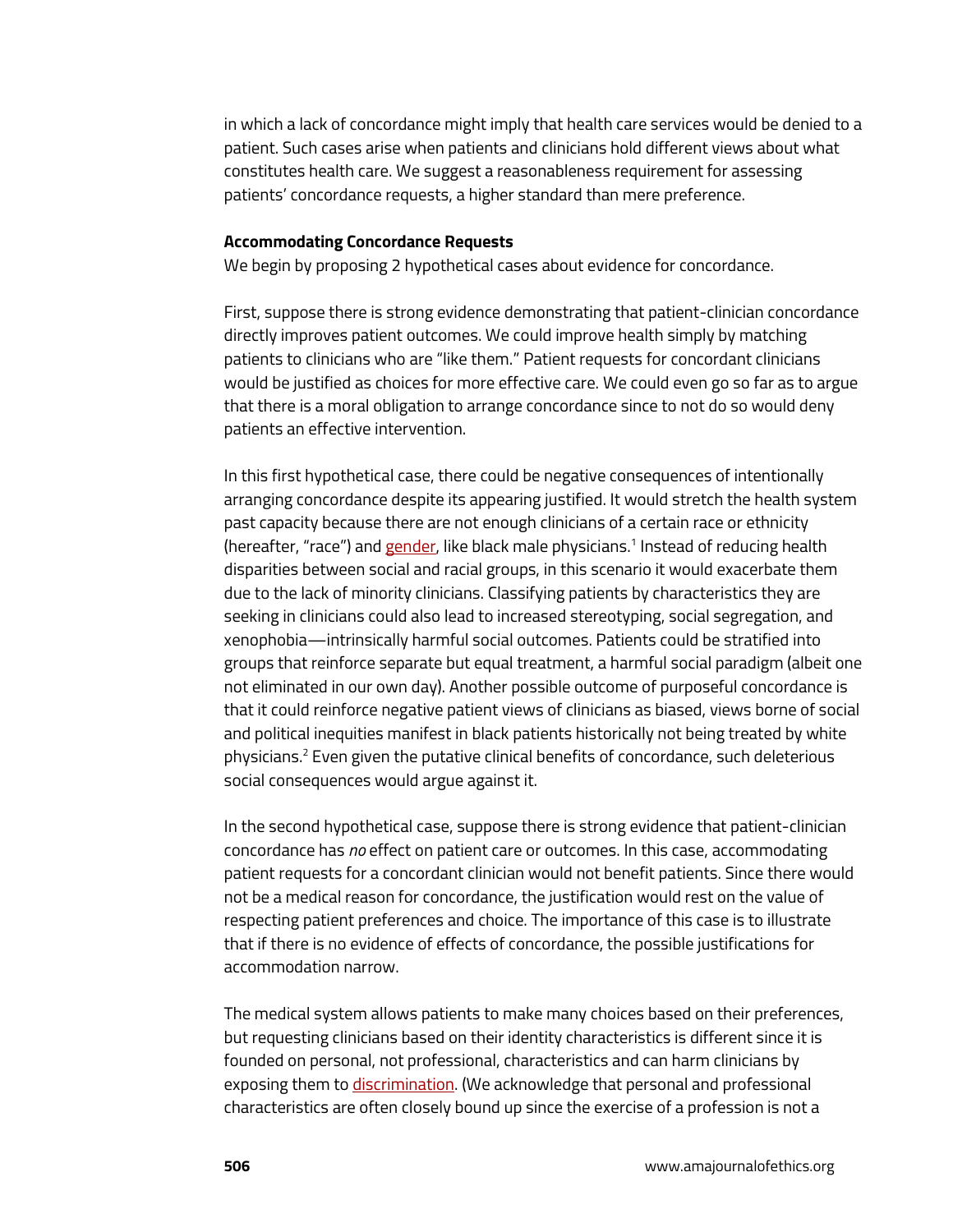"view from nowhere"3 but of necessity subjective. We adopt this division, however, as a first approximation. For example, a clinician who is white and foreign born—both personal characteristics—may prescribe antibiotics less frequently because of her Dutch medical training, a professional characteristic.<sup>4</sup>) If there were no evidence demonstrating effects of concordance, patient requests would need to be scrutinized because of the potential harm to clinicians.

#### **Concordance and Health Outcomes**

The challenge is that the evidence of the effects of concordance lies somewhere between these 2 hypothetical cases, perhaps closer to the second: it is inconclusive whether concordance improves health outcomes. Few studies have shown any direct correlation between these 2 variables. The exception is evidence of better outcomes with [language concordance](https://journalofethics.ama-assn.org/article/should-all-us-physicians-speak-spanish/2008-04) between non-English-speaking pairs,<sup>5-8</sup> although other studies discussed below have reported effects of concordance.

One argument for concordance is grounded in evidence that racial minorities receive worse quality care than their white counterparts $^2$ ; concordance requests could be justified by a motivation to try to remedy this disparity. However, evidence is mixed on whether concordance alone will reduce health care disparities. Some studies found no relationship between racial concordance and improved outcomes, communication, or patient satisfaction.<sup>9-11</sup> Other studies found that both quality and type of treatment and communication are influenced not (or not strongly) by concordance but by patients' or clinicians' race or gender.<sup>10,12-17</sup> Conversely, 2 studies have reported that racially concordant patient-clinician pairs are associated with increased medication adherence<sup>8,18</sup>—presumably linked to better patient outcomes—and another study reported an association between concordance and reduced cardiovascular events.<sup>19</sup> It is worth noting that all 3 of these studies examined racial concordance for black patients, with 2 of the studies including samples of Hispanic and Asian patients.<sup>8,18</sup>

More consistently, studies have reported that patients were more satisfied with communication and their visits and had greater trust in their clinicians when they saw either racially or socially (gender-, education-, or age-) concordant clincians.<sup>14,20-23</sup> It seems reasonable to conclude that patients who have positive health care experiences and trust their clinicians will adhere to recommendations.<sup>24</sup> It could also be the case that clinicians similar to patients in some respects make patients feel more justified in reporting their experience, thereby mitigating epistemic injustice that occurs if patients are not believed because of their race or gender, for example.<sup>25,26</sup> However, here, too, the concordance evidence is mixed, since other studies have shown that it is not racial concordance but the clinicians' interpersonal and patient-centered communication that affects satisfaction and trust.<sup>10,27-29</sup> The evidence thus cuts 2 ways: concordant clinicians may increase patients' trust and positive feelings about the health care encounter, but clinicians who are well trained in communication and cultural competency can also cultivate patient trust.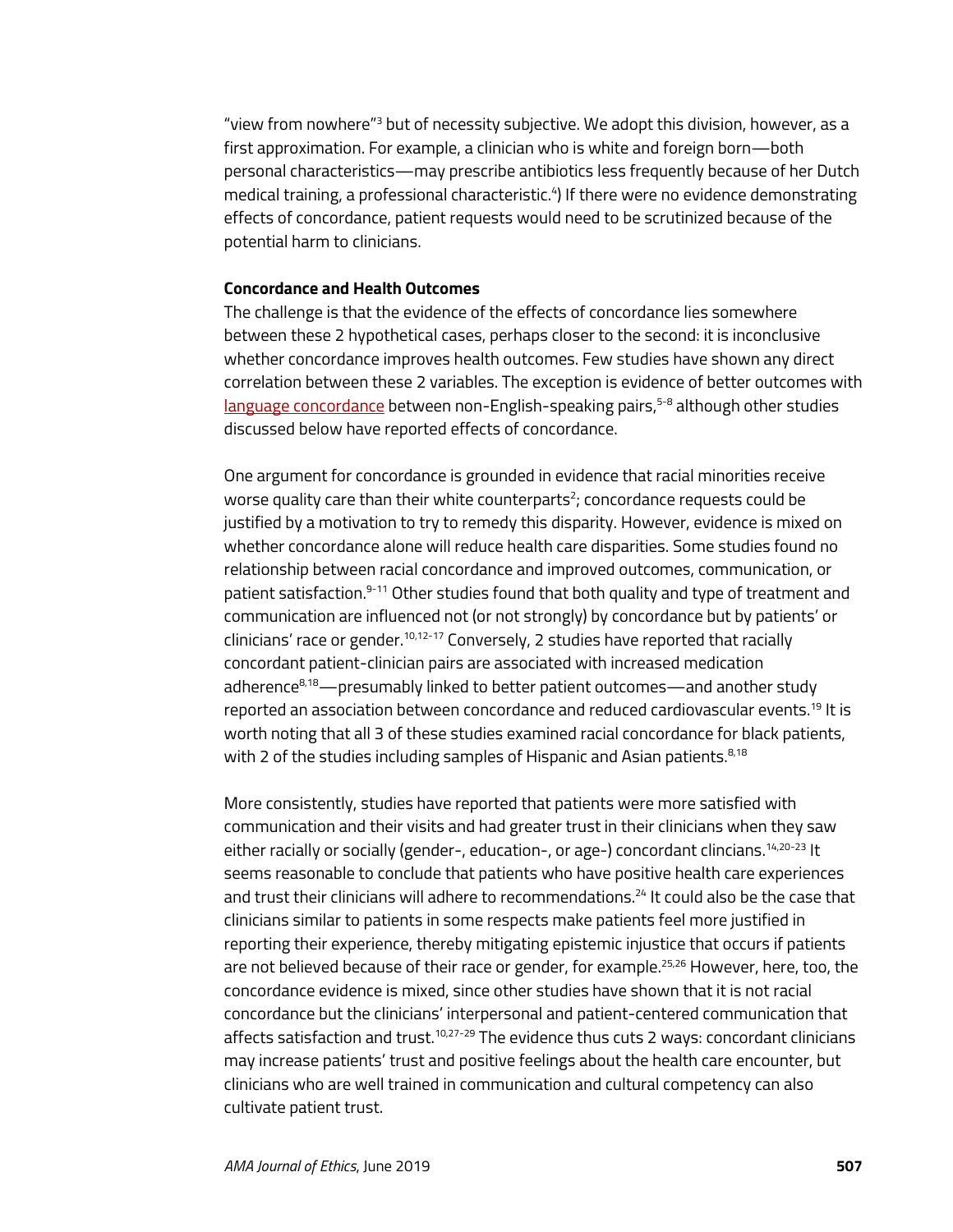Without clear-cut evidence of health benefits of concordance, the reasons to accommodate a patient's request for a certain type of clinician are limited. Although evidence about effects of certain shared characteristics is inconclusive, each patientclinician relationship is unique, shaped by many preferences and values. In the next section, we examine the acceptability of accommodating some preferences through 2 examples. These examples form the basis of our argument that accommodating patient preferences for concordant clinicians should be dependent on reasonable justifications.

#### **A Case for Accommodation, Sometimes**

In this section, we examine 2 situations in which patient requests are motivated by evidence-based reasoning about outcomes and values. One leads to an absurd and unacceptable conclusion, and the other provides a reasonable justification for accommodation and concordance. Consider: several studies have found that, compared to male clinicians, female clinicians have better communication with patients and improved outcomes—from lower 30-day mortality rates and fewer emergency room visits to better detection rates of adenoma during colonoscopies.<sup>30-36</sup> Assuming those studies capture true effects, which is similar to the first hypothetical case we proposed, it could be that when a patient—male or female—requests a female clinician, the reason is to receive better care. If a female patient requests a female clinician, is it because she feels more comfortable or wants to maximize the likelihood of a good outcome? Without probing the reasons, we lose these distinctions, which matter since clinicians tend to respect some requests but not others; female patients are more likely to be accommodated.37 If female clinicians do indeed have better outcomes, then all patients would be wise to request them. But this is an unacceptable conclusion since the result would be to diminish the role of an entire gender in patient care—a socially and ethically detrimental outcome. These 2 lines of argument thus suggest that the reason someone has for requesting a certain kind of clinician is relevant to decisions about whether to honor such requests—as are the implications of concordance for the health system overall.

Finally, we consider the case of a patient who asks for a specific clinician because of concerns about physician conscientious objection. Whether health care clinicians ought to be able to conscientiously object to providing certain treatments—that is, refusing to offer them on moral grounds—has been the topic of much debate.<sup>38</sup> It is our argument that in cases in which patients would be denied a health care service because of conscientious objection, they should be accommodated if they request an alternative clinician. If a patient asks for a clinician who will perform an abortion, for example, then that request should be accommodated. Concordance of values in this instance determines whether a legitimate health care service is a priori available to a patient. Apart from ethical questions conscientious objection itself raises, we should view patient requests for a value-concordant clinician—one who will perform certain services—as reasonable.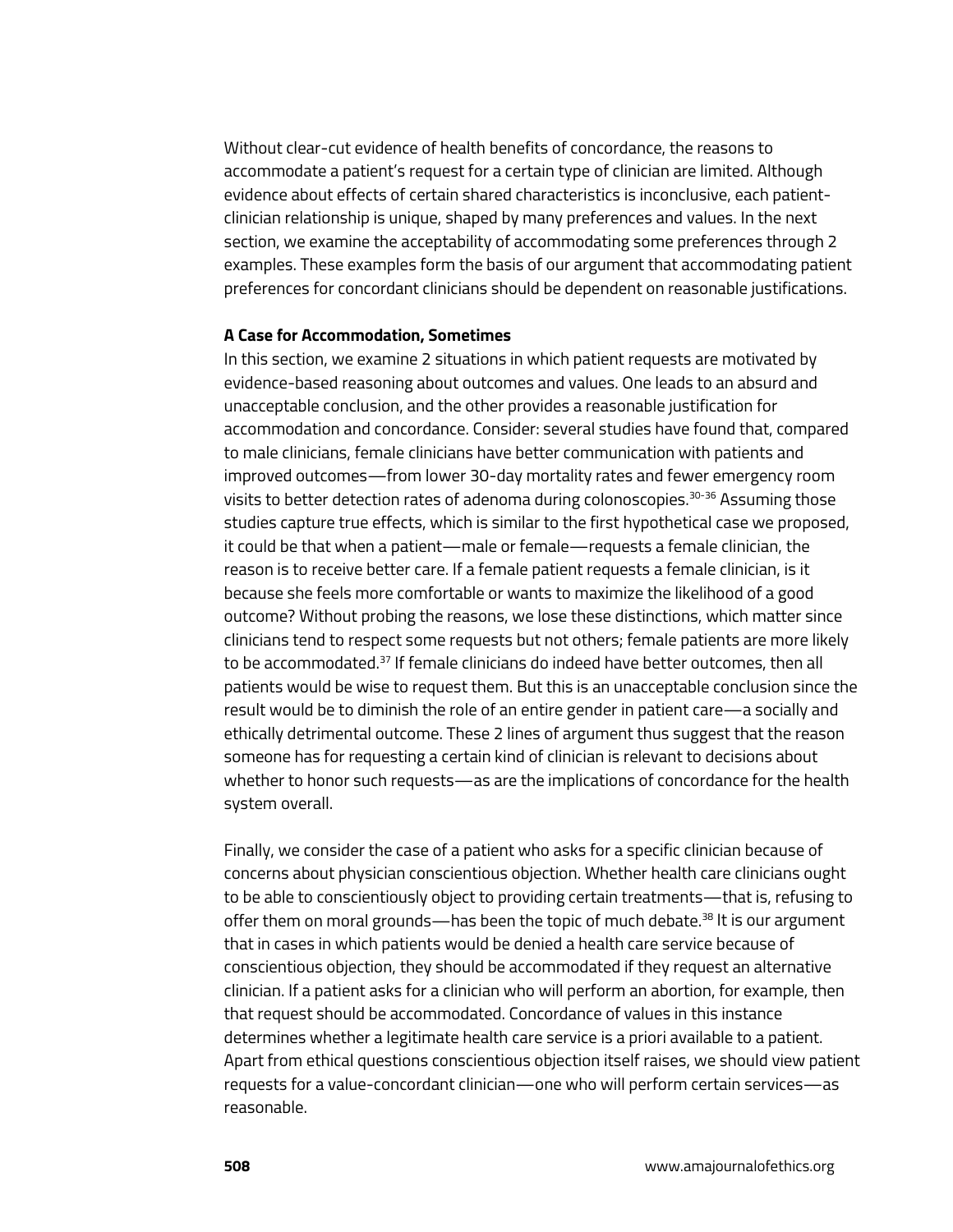Patient-clinician concordance when both patients and clinicians share similar values about the goals of health care and similar personal beliefs is likely to result in improved partnership in the patient-clinician relationship, and it has been linked to greater patient trust in clinicians.23 To justify a request for concordance, however, the patient should be able to provide a reasonable explanation of the need for concordance. What constitutes "reasonableness" is a difficult question, and it is in judging the reasonableness of the request as it moves from one extreme of the continuum (a clinician's potential conscientious objection) to fuzzier areas that these requests become ethically challenging. What we have shown is that the grounds for justifying reasonableness on the basis of evidence is limited. The grounds of reasonableness and potential benefits from value-based partnership warrant further exploration. With any benefit of concordance, like communication, whether to accommodate a concordance request means thinking about value tradeoffs within health care—an important but not overriding consideration in deciding on a patient's clinician and care pathway.

Our argument about whether to accommodate patient requests is based on evidence of clinical benefit. Given the limited evidence of clinical benefit, we should not simply accept reasons for concordance that are grounded in claims about improved health outcomes or reduced health disparities without further probing the basis of such claims. The limited evidence supports our conclusion that concordance for the sake of health outcomes should be accommodated in few circumstances, which depend on the ability of patients to access legitimate health care—as distinct from their preferences and values, which we have not explored. While concordance might be an apparent route to increasing trust, we should focus on the harder task of improving clinician communication and patientclinician relationships.

### **References**

- 1. National Academies of Sciences, Engineering, and Medicine, Medicine. *An American Crisis: The Growing Absence of Black Men in Medicine and Science: Proceedings of a Joint Workshop between the National Academies of Sciences, Engineering, and Medicine and the W. Montague Cobb/NMA Health Institute*. Washington, DC: National Academies Press; 2018.
- 2. Smedley BD, Stith AY, Nelson AR, eds; Institute of Medicine. *Unequal Treatment: Confronting Racial and Ethnic Disparities in Health Care*. Washington, DC: National Academies Press; 2003.
- 3. Nagel T. *The View From Nowhere*. New York, NY: Oxford University Press; 1986.
- 4. Nuffield Trust. Antibiotic prescribing. [https://www.nuffieldtrust.org.uk/resource/antibiotic-prescribing.](https://www.nuffieldtrust.org.uk/resource/antibiotic-prescribing) Updated July 30, 2018. Accessed February 2, 2019.
- 5. Dunlap JL, Jaramillo JD, Koppolu R, Wright R, Mendoza F, Bruzoni M. The effects of language concordant care on patient satisfaction and clinical understanding for Hispanic pediatric surgery patients. *J Pediatr Surg*. 2015;50(9):1586-1589.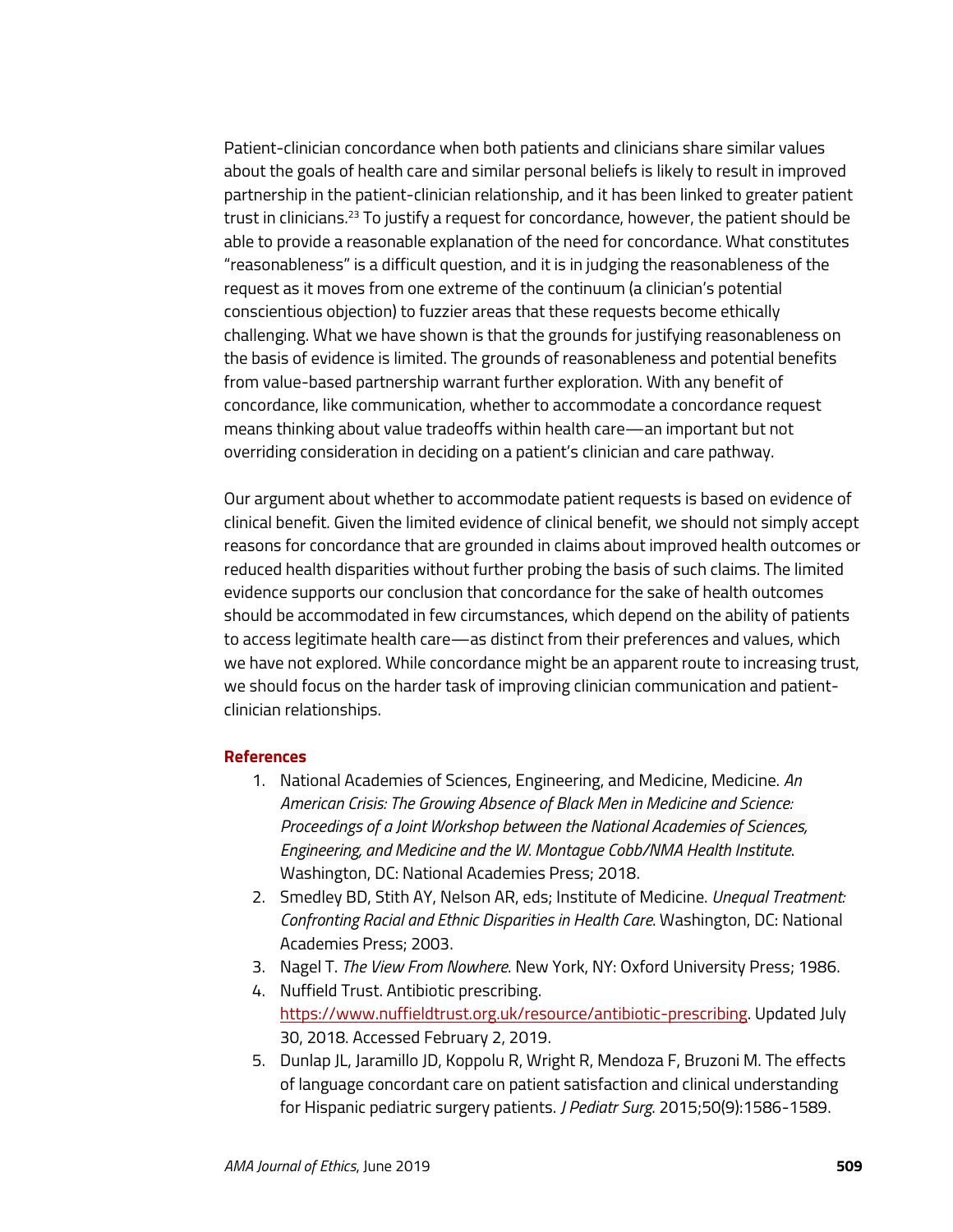- 6. Eamranond PP, Davis RB, Phillips RS, Wee CC. Patient-physician language concordance and lifestyle counseling among Spanish-speaking patients. *J Immigr Minor Health*. 2009;11(6):494-498.
- 7. Fernandez A, Schillinger D, Warton EM, et al. Language barriers, physicianpatient language concordance, and glycemic control among insured Latinos with diabetes: the Diabetes Study of Northern California (DISTANCE). *J Gen Intern Med*. 2011;26(2):170-176.
- 8. Traylor AH, Schmittdiel JA, Uratsu CS, Mangione CM, Subramanian U. Adherence to cardiovascular disease medications: does patient-provider race/ethnicity and language concordance matter? *J Gen Intern Med*. 2010;25(11):1172-1177.
- 9. Meghani SH, Brooks JM, Gipson-Jones T, Waite R, Whitfield-Harris L, Deatrick JA. Patient-provider race-concordance: does it matter in improving minority patients' health outcomes? *Ethn Health*. 2009;14(1):107-130.
- 10. Phillips KL, Chiriboga DA, Jang Y. Satisfaction with care: the role of patientprovider racial/ethnic concordance and interpersonal sensitivity. *J Aging Health*. 2012;24(7):1079-1090.
- 11. Schoenthaler A, Montague E, Baier Manwell L, Brown R, Schwartz MD, Linzer M. Patient-physician racial/ethnic concordance and blood pressure control: the role of trust and medication adherence. *Ethn Health*. 2014;19(5):565-578.
- 12. Beach MC, Saha S, Korthuis PT, et al. Differences in patient-provider communication for Hispanic compared to non-Hispanic white patients in HIV care. *J Gen Intern Med*. 2010;25(7):682-687.
- 13. Beach MC, Saha S, Korthuis PT, et al. Patient-provider communication differs for black compared to white HIV-infected patients. *AIDS Behav*. 2011;15(4):805-811.
- 14. Berger JT. The influence of physicians' demographic characteristics and their patients' demographic characteristics on physician practice: implications for education and research. *Acad Med*. 2008;83(1)100-105.
- 15. Hampton SB, Cavalier J, Langford R. The influence of race and gender on pain management: a systematic literature review. *Pain Manag Nurs*. 2015;16(6):968- 977.
- 16. Strumpf EC. Racial/ethnic disparities in primary care: the role of physicianpatient concordance. *Med Care*. 2011;49(5):496-503.
- 17. Traylor AH, Subramanian U, Uratsu CS, Mangione CM, Selby JV, Schmittdiel JA. Patient race/ethnicity and patient-physician race/ethnicity concordance in the management of cardiovascular disease risk factors for patients with diabetes. *Diabetes Care*. 2010;33(3):520-525.
- 18. Adamson AS, Glass DA, Suarez EA. Patient-provider race and sex concordance and the risk for medication primary nonadherence. *J Am Acad Dermatol*. 2017;76(6):1193-1195.
- 19. Alsan M, Garrick O, Graziani G. Does diversity matter for health? Experimental evidence from Oakland. [https://www.nber.org/mwg](https://www.nber.org/mwg-internal/de5fs23hu73ds/progress?id=DFHwSs0dW6IkfsAFdGJXqrXSRhJalbkbyuOzprJwEpA,&dl)[internal/de5fs23hu73ds/progress?id=DFHwSs0dW6IkfsAFdGJXqrXSRhJalbkbyu](https://www.nber.org/mwg-internal/de5fs23hu73ds/progress?id=DFHwSs0dW6IkfsAFdGJXqrXSRhJalbkbyuOzprJwEpA,&dl)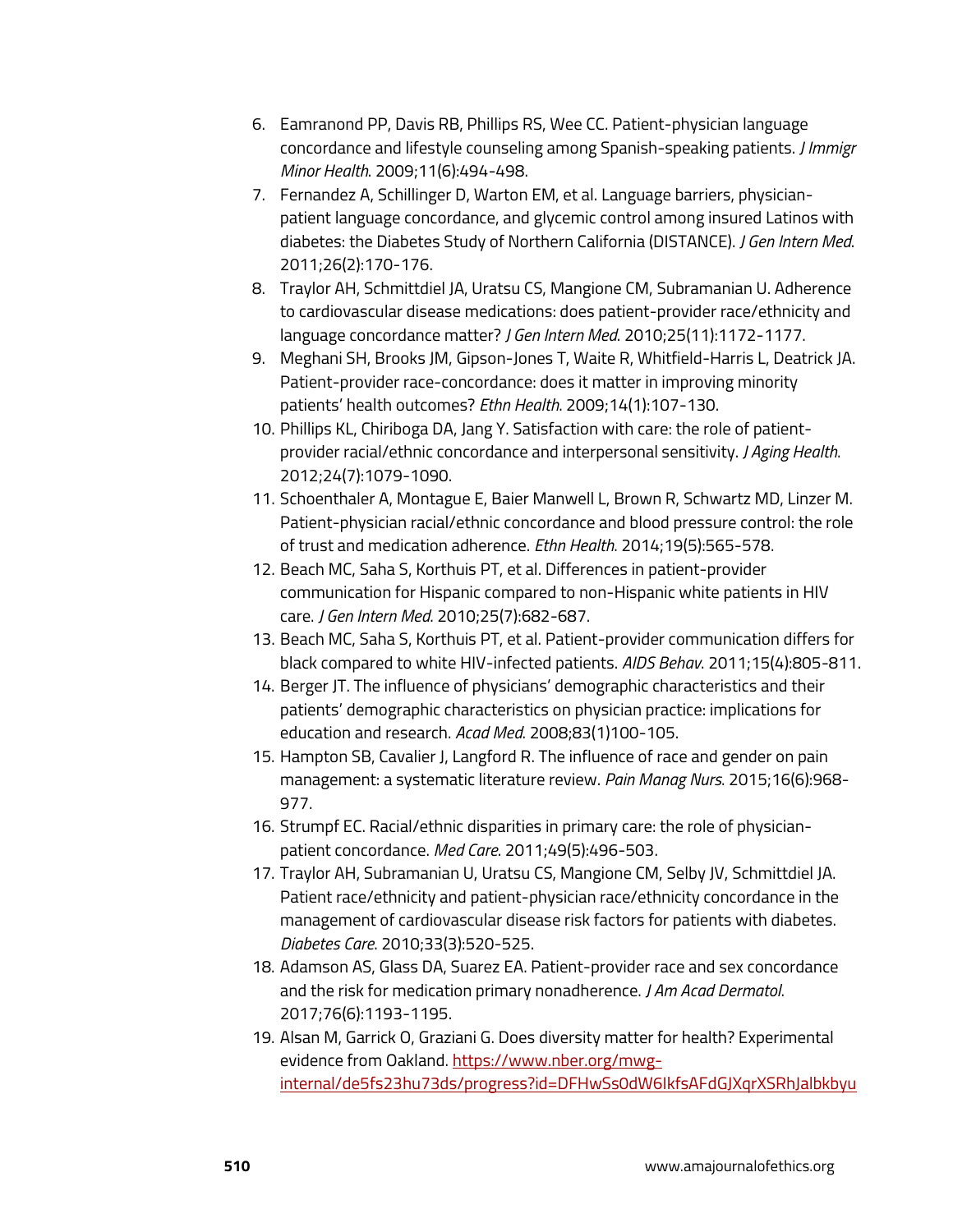[OzprJwEpA,&dl.](https://www.nber.org/mwg-internal/de5fs23hu73ds/progress?id=DFHwSs0dW6IkfsAFdGJXqrXSRhJalbkbyuOzprJwEpA,&dl) National Bureau of Economic Research working paper 24787. Published June 2018. Updated October 2018. Accessed April 12, 2019.

- 20. Cooper LA, Roter DL, Johnson RL, Ford DE, Steinwachs DM, Powe NR. Patientcentered communication, ratings of care, and concordance of patient and physician race. *Ann Intern Med*. 2003;139(11):907-915.
- 21. Earl TR, Saha S, Lombe M, et al. Race, relationships, and trust in providers among black patients with HIV/AIDS. *Soc Work Res*. 2013;37(3):219-226.
- 22. Persky S, Kaphingst KA, Allen VC Jr, Senay I. Effects of patient-provider race concordance and smoking status on lung cancer risk perception accuracy among African-Americans. *Ann Behav Med*. 2013;45(3):308-317.
- 23. Street RL Jr, O'Malley KJ, Cooper LA, Haidet P. Understanding concordance in patient-physician relationships: personal and ethnic dimensions of shared identity. *Ann Fam Med*. 2008;6(3):198-205.
- 24. Kelley JM, Kraft-Todd G, Schapira L, Kossowsky J, Riess H. The influence of the patient-clinician relationship on healthcare outcomes: a systematic review and meta-analysis of randomized controlled trials. *PLoS One*. 2014;9(4):e94207.
- 25. Kidd IJ, Carel H. Epistemic injustice and illness. *J Appl Philos*. 2017;34(2):172-190.
- 26. Fricker M. *Epistemic Injustice: Power and the Ethics of Knowing*. Oxford, UK: Oxford University Press; 2007.
- 27. Adams A, Realpe A, Vail L, Buckingham CD, Erby LH, Roter D. How doctors' communication style and race concordance influence African-Caribbean patients when disclosing depression. *Patient Educ Couns*. 2015;98(10):1266-1273.
- 28. Martin KD, Roter DL, Beach MC, Carson KA, Cooper LA. Physician communication behaviors and trust among black and white patients with hypertension. *Med Care*. 2013;51(2):151-157.
- 29. Thornton RL, Powe NR, Roter D, Cooper LA. Patient-physician social concordance, medical visit communication and patients' perceptions of health care quality. *Patient Educ Couns*. 2011;85(3):e201-e208.
- 30. Baumhäkel M, Müller U, Böhm M. Influence of gender of physicians and patients on guideline-recommended treatment of chronic heart failure in a crosssectional study. *Eur J Heart Fail*. 2009;11(3):299-303.
- 31. Berthold HK, Gouni-Berthold I, Bestehorn KP, Böhm M, Krone W. Physician gender is associated with the quality of type 2 diabetes care. *J Intern Med*. 2008;264(4):340-350.
- 32. Dahrouge S, Seale E, Hogg W, et al. A comprehensive assessment of family physician gender and quality of care: a cross-sectional analysis in Ontario, Canada. *Med Care*. 2016;54(3):277-286.
- 33. Mehrotra A, Morris M, Gourevitch RA, et al. Physician characteristics associated with higher adenoma detection rate. *Gastrointest Endosc*. 2018;87(3):778- 786.e775.
- 34. Ramirez AG, Wildes KA, Nápoles-Springer A, Pérez-Stable E, Talavera G, Rios E. Physician gender differences in general and cancer-specific prevention attitudes and practices. *J Cancer Educ*. 2009;24(2):85-93.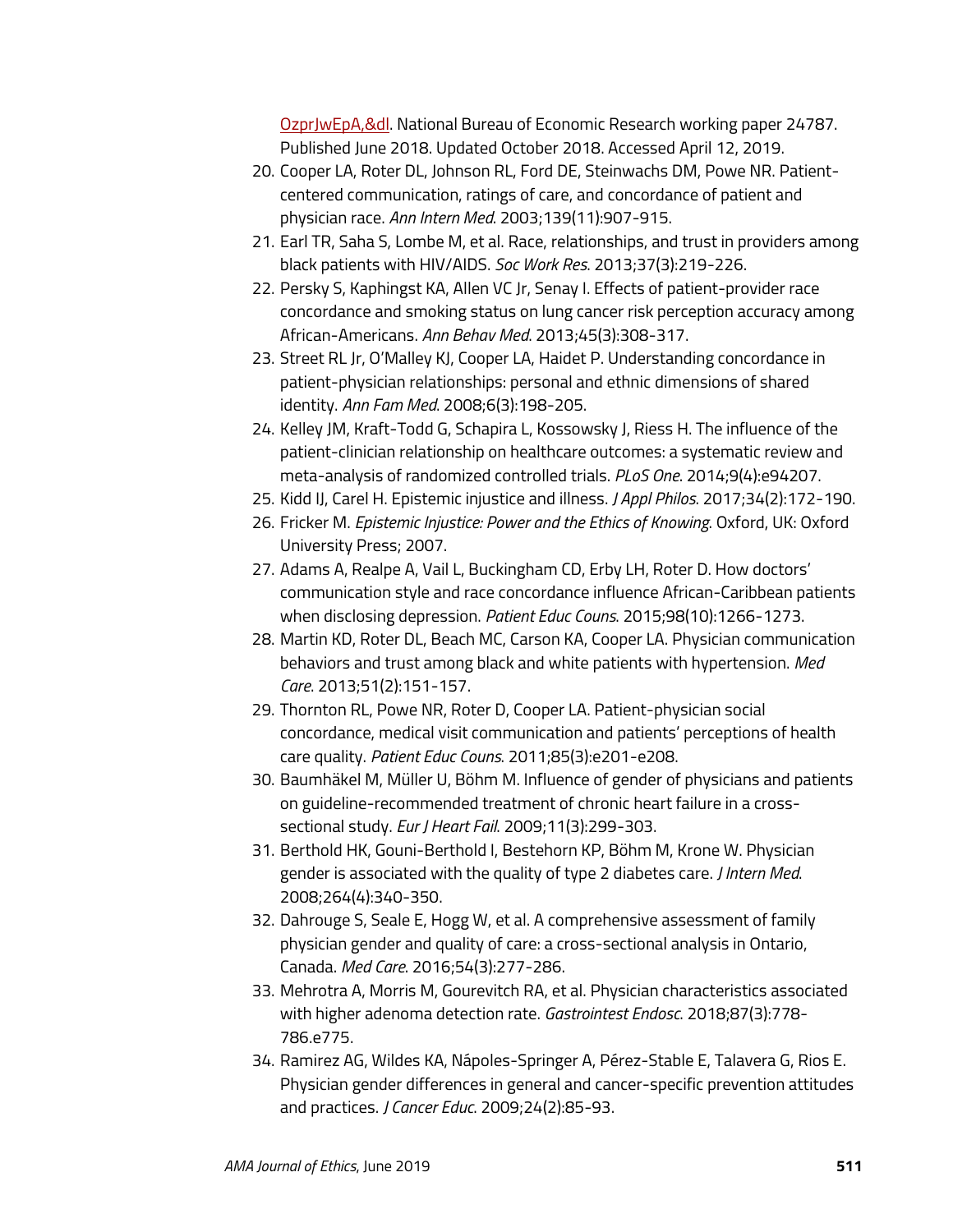- 35. Tsugawa Y, Jena AB, Figueroa JF, Orav E, Blumenthal DM, Jha AK. Comparison of hospital mortality and readmission rates for medicare patients treated by male vs female physicians. *JAMA Intern Med*. 2017;177(2):206-213.
- 36. Wallis CJ, Ravi B, Coburn N, Nam RK, Detsky AS, Satkunasivam R. Comparison of postoperative outcomes among patients treated by male and female surgeons: a population based matched cohort study. *BMJ*. 2017;359:j4366.
- 37. Padela AI, Schneider SM, He H, Ali Z, Richardson TM. Patient choice of provider type in the emergency department: perceptions and factors relating to accommodation of requests for care providers. *Emerg Med J*. 2010;27(6):465- 469.
- 38. Schuklenk U. Conscientious objection in medicine: accommodation versus professionalism and the public good. *Br Med Bull*. 2018;126(1):47-56.

**Leah Z. G. Rand, DPhil** is a staff member of the Board on Health Sciences Policy at the National Academies of Sciences, Engineering, and Medicine in Washington, DC. She is a bioethicist who works on health policy, specializing in resource allocation, distributive justice, and public health.

**Zackary Berger, MD, PhD** is an associate professor in the Bloomberg School of Public Health and the School of Medicine at Johns Hopkins University in Baltimore, Maryland. He is an internist, clinical epidemiologist, and bioethicist whose works at the intersection of shared decision making, patient-centered care, and evidence-based medicine.

#### **Citation**

*AMA J Ethics*. 2019;21(6):E505-512.

### **DOI**

10.1001/amajethics.2019.505.

### **Conflict of Interest Disclosure**

The author(s) had no conflicts of interest to disclose.

*This article is the sole responsibility of the author(s) and does not necessarily represent the views of the National Academies of Sciences, Engineering, and Medicine or Johns Hopkins University. The viewpoints expressed in this article are those of the author(s) and do not necessarily reflect the views and policies of the AMA.*

#### **Copyright 2019 American Medical Association. All rights reserved. ISSN 2376-6980**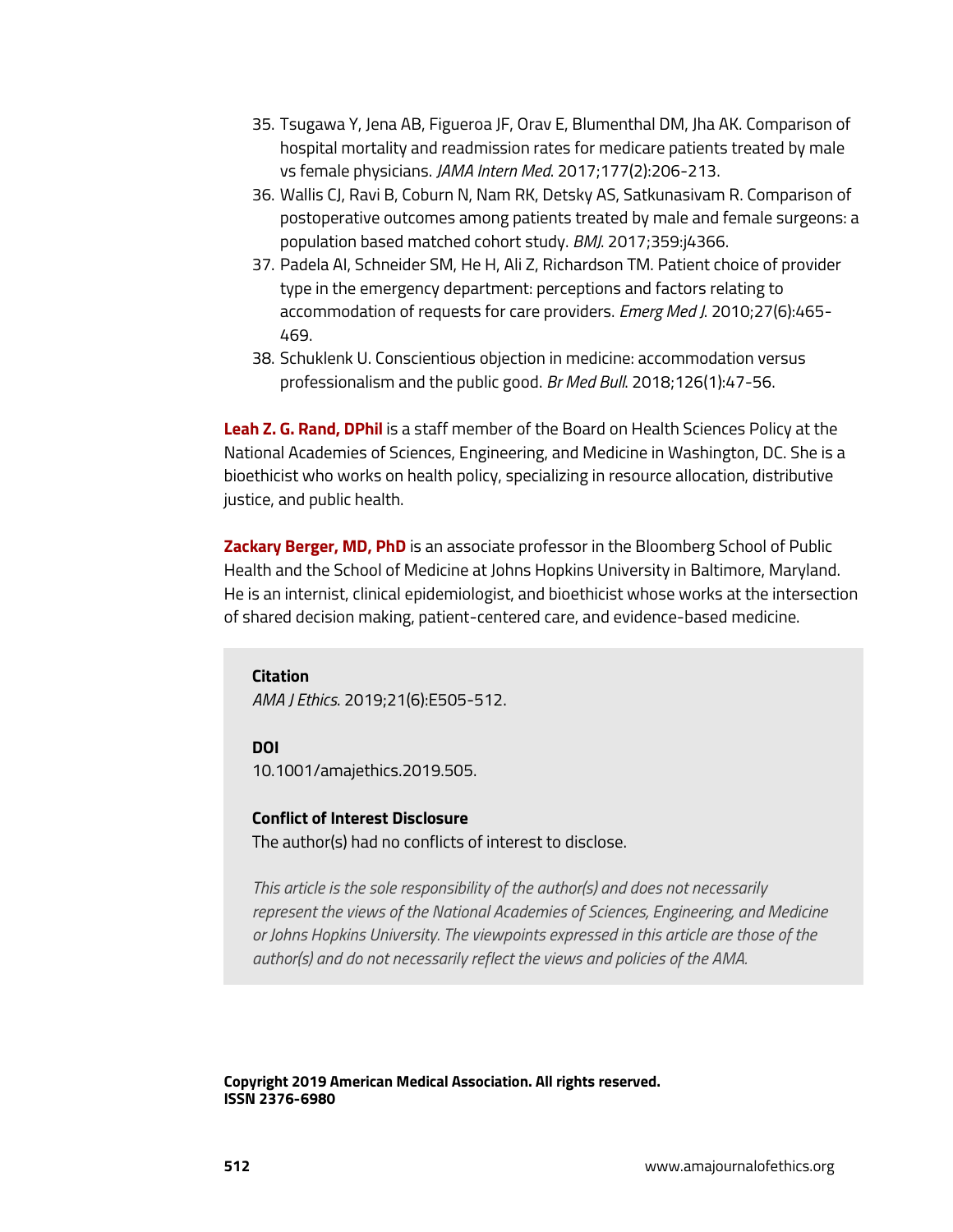# **AMA Journal of Ethics®**

**June 2019, Volume 21, Number 6: E513-520**

## **HEALTH LAW**

**How Should Organizations Support Trainees in the Face of Patient Bias?** Kimani Paul-Emile, JD, PhD

## **Abstract**

Some patients degrade, belittle, or harass clinicians and students based on their social identity characteristics, such as their race, gender, ethnicity, or religion. Some patients even refuse care. While this kind of behavior is difficult for all health care workers, it presents unique challenges for trainees. This article offers concrete protocols for supporting trainees when such patient encounters occur, including assessment, debriefing with affected staff, convening team meetings, event tracking, data collection, and initiating organizational cultural changes.

## **Introduction**

A resident physician enters a patient's room to introduce herself, but before she can do so the patient turns to the nurse and declares, "I don't want any black doctors!" How should the health care organization respond? This question is on the minds of many, as a 2017 survey found that 59% of responding physicians had been degraded, belittled, or harassed by patients based on their social identity characteristics, such as their race, gender, sexual orientation, religion, or ethnicity.<sup>1,2</sup> In addition, 47% of the surveyed physicians had a [patient request reassignment](https://journalofethics.ama-assn.org/article/how-should-physicians-respond-patient-requests-religious-concordance/2019-06) because of such social identity characteristics.1,2 Black and Asian physicians were most likely to experience patient bias, which affected 70% of black physicians and 69% of Asian physicians.<sup>2</sup> More than simply rude or disruptive, this patient behavior can include inappropriate conduct, comments, jokes, and innuendo as well as epithets, slurs, negative stereotyping, displays of offensive materials, unwelcome physical contact or verbal abuse, and reassignment demands. While this behavior is difficult for all health care professionals, it presents unique challenges for frontline workers, particularly trainees. This article outlines the problem of patient bias and offers concrete protocols for supporting trainees based on grand rounds that I have conducted since 2016 at medical organizations throughout the United States, which have sparked a broader conversation on this issue.<sup>3</sup>

## **Overview of Challenges Posed by Patient Bias**

Patients who engage in biased behavior pose multiple clinical challenges. Such behavior can undermine the relationship between patient and health care worker necessary to provide high quality care, disrupt team harmony and the learning environment, and take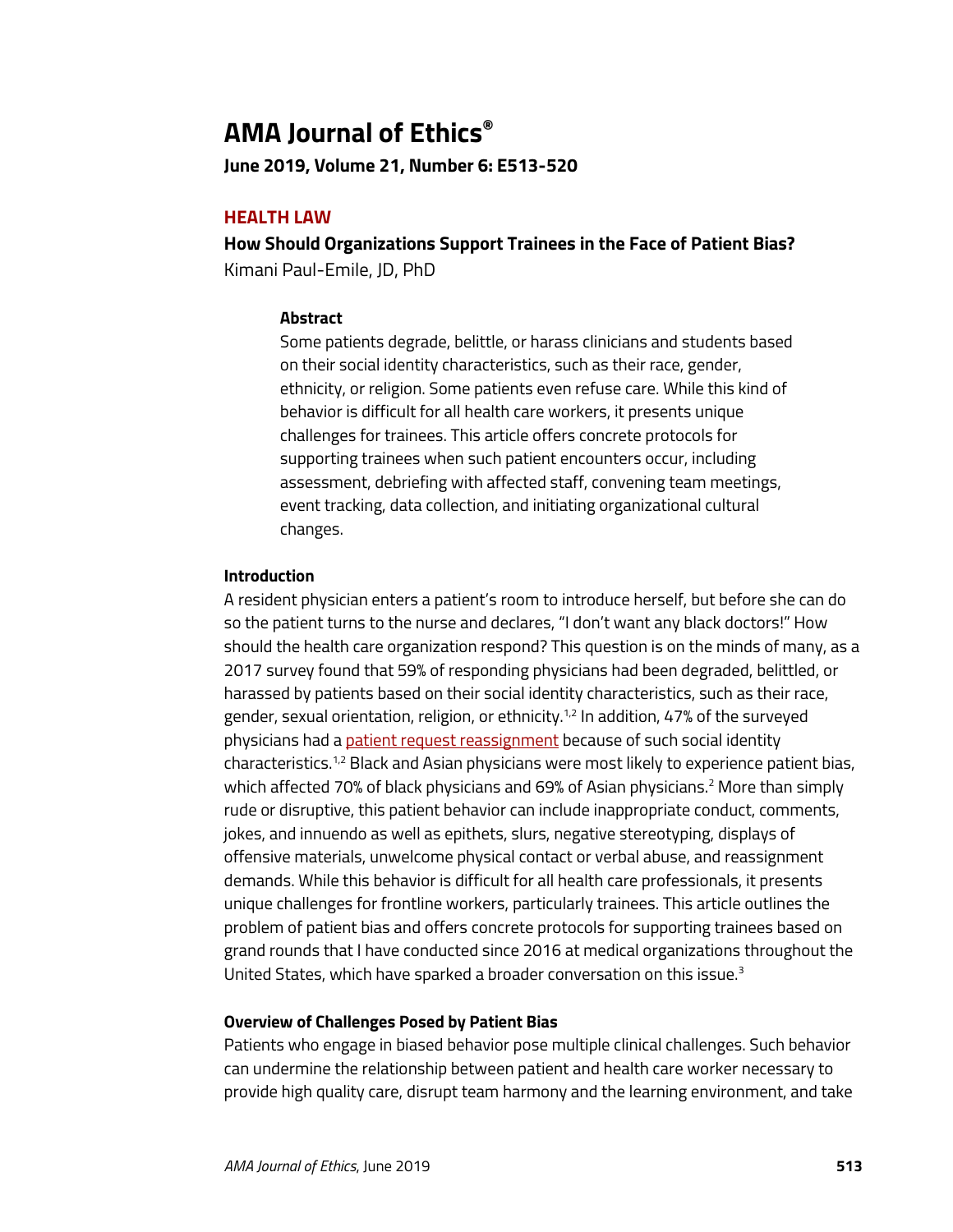an emotional and psychological toll.<sup>4</sup> As I will explain, this behavior also has significant legal, ethical, and policy implications for health care workers' employment rights, patients' informed consent rights, and health care organizations' obligations to safeguard patient health while protecting employees from workplace discrimination.

Determining how to balance these often-competing interests presents a difficult dilemma, particularly in hospital emergency departments, which have an obligation to screen and stabilize, if necessary, all patients who seek treatment in accordance with the Emergency Medical Treatment and Active Labor Act (EMTALA).5 Patients also have informed consent rights, which encompass the right to refuse wanted treatment from an unwanted physician. Health care workers have employment rights, including the right to a workplace free from certain types of discrimination, such as discrimination based on race, sex, ethnicity, and religion.<sup>6</sup> Health care organizations, on the other hand, not only must meet EMTALA requirements but also are obliged to safeguard the employment rights of their workers.

While this may all seem quite straight forward, determining how to weigh these conflicting rights can be difficult for health care organizations. If they accommodate a patient's wishes for a physician of a different race or ethnicity, they might be discriminating against the assigned physician and opening themselves up to legal liability.7 But if they don't accommodate the patient's demands, they may be violating laws against informed consent and battery by forcing the patient to be treated by an unwanted doctor without consent.<sup>7</sup> And, conversely, if they don't screen and stabilize the patient, they may be liable for violating EMTALA.

I have explored elsewhere how to effectively balance all of these concerns, including the legal ramifications of accommodating hospital patients' race-based reassignment requests.7 And in a subsequent article, my co-authors and I offered 5 ethical guidelines to inform physicians' decision making when such cases arise: evaluating the patient's medical condition; assessing the patient's decision-making capacity; and determining the patient's reasons for the request, the physician's options for responding, and the effect on the physician.<sup>8</sup> These guidelines can inform health care workers as they engage with the patient through negotiation, persuasion, and, if necessary, accommodation.

As beneficial as these guidelines are, "one-size-fits-all" policies are unlikely to provide the guidance needed to completely manage these challenging patient encounters for all health care professionals, who differ with respect to their risk of experiencing identitybased patient bias, their ability to protect themselves when these situations arise, and the legal implications of their organization's response. Trainees, for example, as frontline workers, are more likely to be targets of patient bias than attending physicians.<sup>9</sup> Recent studies show that 93% of trainees have experienced disruptive patient behavior, including <u>racial bias</u>, <sup>10</sup> and 63% have been the object of discriminatory verbal abuse. <sup>11</sup>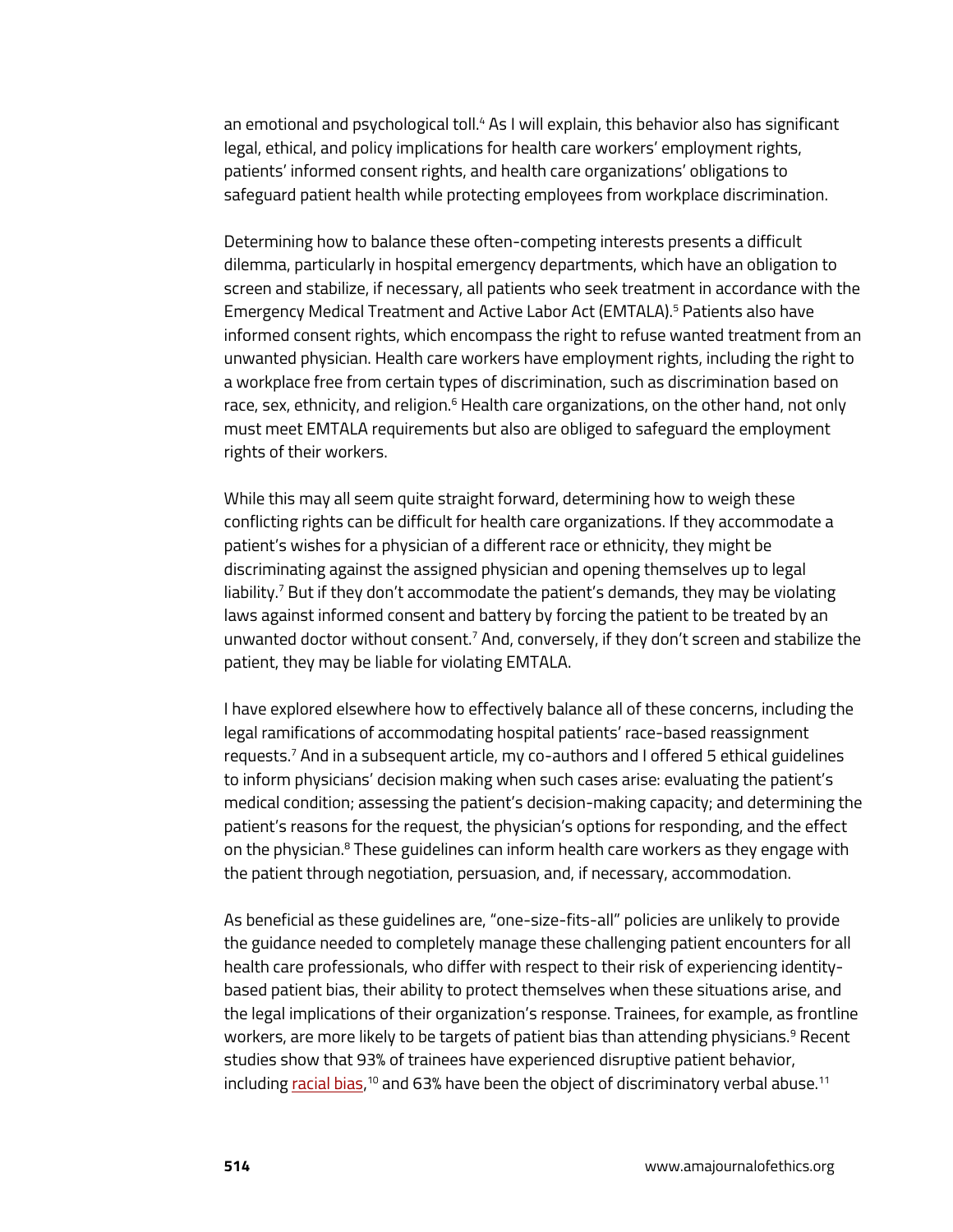Fifteen percent of residents have personally experienced or witnessed mistreatment.<sup>12</sup> Trainees' vulnerability could be due to the frequency with which they interface with patients and their relative lack of decision-making autonomy. Attending physicians, by contrast, have more clinical autonomy and thus more options for responding, such as trading out biased patients. The increasing diversity of the trainee workforce could also contribute to trainees' heightened risk of experiencing patient bias, as at least 44% of medical students are people of color<sup>13</sup> and 50% of medical students are women.<sup>14</sup>

Despite the startling statistics regarding patients' treatment of trainees, data and overwhelming anecdotal evidence show that organizations are not adequately supporting their trainees in dealing with these abusive patient encounters. Indeed, 50% of surveyed residents who experienced or witnessed patient discrimination didn't know how to respond, while 25% believed that nothing would be done if hospital leadership were notified.<sup>12</sup> Inaction on the part of trainees may be attributable to fear that reporting will negatively affect their evaluations or professional standing. Organizational inaction may be more complicated, due in part to uncertainty about the legal implications of responding. Residents operate in a legal limbo with respect to their rights relating to sex discrimination, for example. Some circuit courts have held that residents are both student and employees<sup>15-17</sup> and are thus able to bring claims for sex discrimination under both employment<sup>5</sup> and education<sup>18</sup> antidiscrimination laws. This ability to sue offers residents access to a broad array of legal remedies, from punitive damages available under employment law to termination of the organization's federal funding under education law.

#### **Protocols for Frontline Trainees**

In light of these challenges, organizations must go beyond guidelines by developing protocols that support trainees and safeguard their rights with an eye towards crafting an appropriate future response. These protocols should include assessment, debriefing with affected staff, convening a team meeting, tracking and collecting data, and initiating organizational cultural change, if necessary. These 5 protocols constitute a point of departure for the development of an effective organizational response.

*Assessment*. When an incident occurs, if a supervisor is present, he or she should acknowledge the impropriety of the patient's conduct and assess whether the trainee wishes to handle the situation himself or herself. If the trainee doesn't, then the supervisor must intervene to inform the patient that the trainee is qualified to treat patients and that bigoted conduct will not be tolerated. After conferencing with the trainee, it is imperative that, whatever is decided, the supervisor model appropriate behavior and not force the trainee to accede to the patient's biased demands, as this may violate both employment and education antidiscrimination laws.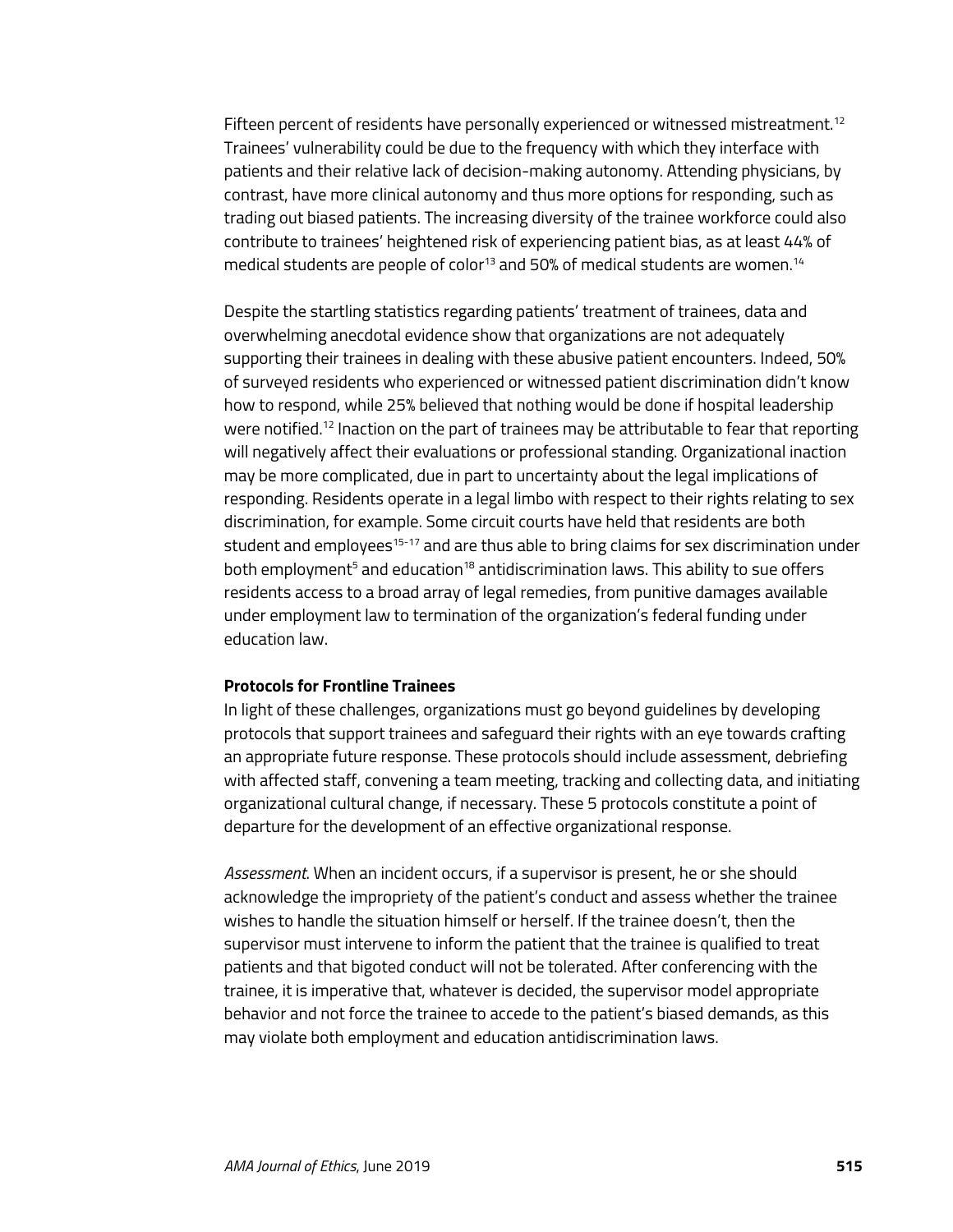*Debriefing*. After the event, there should be follow-up and debriefing with the affected trainee so that he or she has an opportunity to [talk about the bias incident,](https://journalofethics.ama-assn.org/article/how-should-clinicians-and-trainees-respond-each-other-and-patients-whose-views-or-behaviors-are/2019-06) preferably with a trusted point person. The objective is to take the trainee's difficult experience seriously, giving him or her time to vent. It's also important that supervisors and the organization not minimize the encounter and instead commit to understanding how the trainee may have experienced the harassment or rejection with an eye towards crafting a meaningful future response.

*Team meeting*. In addition, organizations should address the fact that bias incidents can have a corrosive effect on onlookers, who may not know what to do or how to respond. Organizations should, therefore, convene a meeting of the entire clinical team to allow members to share their experiences and discuss possible means of addressing or defusing these situations. Preparedness is imperative because prevention is impossible. Patients' biased behavior and rejections can be based on any number of identity attributes—from race and sex to disability status, religion, gender presentation, or age. Other team members, therefore, will likely experience bias or rejection at some point in their careers, and, even if they are not the object of such behavior, they will witness someone else experiencing it. Thus, the team must learn the skills necessary to handle bias incidents effectively. Another reason for a team meeting is that some staff may be unaware that their colleagues are having these experiences. Bringing these incidents to light can not only inform the team but also help prevent affected staff from internalizing the bias; since these encounters can feel like an assault, internalizing the experience is more likely to happen if staff feel alone in the experience, that they won't be supported, or that they will be accused of being overly sensitive.

*Tracking and data collection*. Organizational responses may also be based on collected data. A cross-disciplinary entity within the organization dedicated to providing support and assistance to patients and staff could be charged with tracking and collecting data on these bias incidents to get baseline information on how often they occur, the organization's response, the ultimate resolution of the incident, the effect on the targeted health care professional and other staff, how affected personnel are supported, and how affected personnel feel about the encounter itself and the organizational response. The cross-disciplinary entity could also make a prevalence map and identify the departments in which bias incidents are happening. These actions could all form the basis of a systematic understanding and response because more information results in better solutions.

*Organizational culture change*. To be most effective, organizational responses must include organizational culture change. As we have seen with the recent tide of sexual harassment allegations and the #TimesUp and #MeToo movements, many of those who brought claims worked at organizations that had sexual harassment policies.<sup>19</sup> However, there wasn't a norm of coming forward.<sup>20-22</sup> These workers might have felt unsafe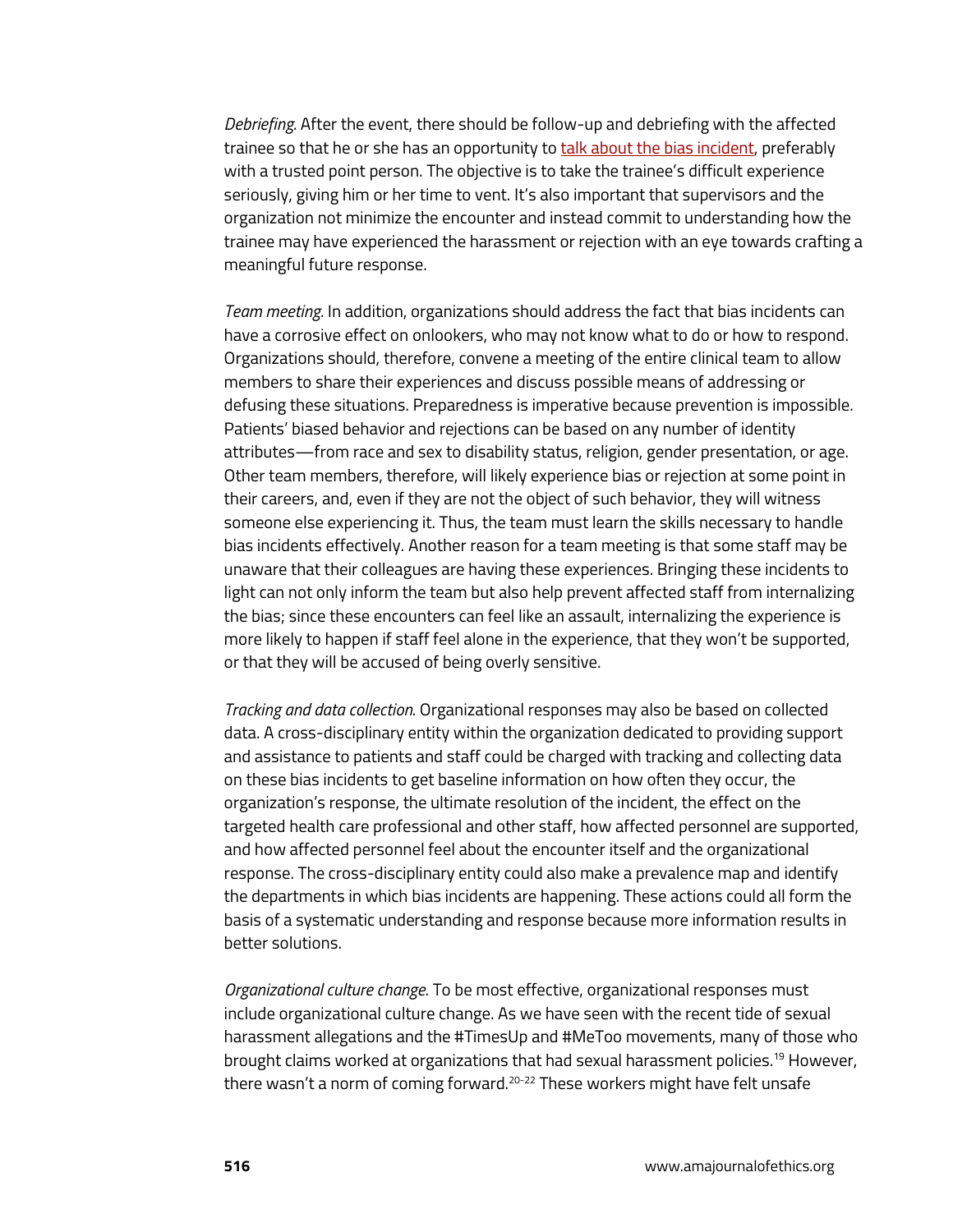reporting or that their claims wouldn't be taken seriously, or they might have feared that their claims would somehow come back to bite them by negatively affecting their career trajectories. The same can be said with respect to how health care workers, particularly trainees, might feel about reporting their treatment by patients. Even with the best policies in place, a culture of nonreporting will undermine meaningful change. Norms play an important role in shifting behavior because conduct is governed less by formal rules than by patterns of behavior that have accumulated normative power over time. Supervisors must be sensitive to this dynamic and work with the organization to create a norm of reporting and a culture of supporting staff members who have experienced discrimination.

## **Conclusion**

Although not new, the problem of patients expressing their identity-based biases in hospitals has received significant recent media attention<sup>1,23-28</sup> And while bias in the provision of health care goes both ways, as data show that physician bias towards patients remains an enduring and more common problem,<sup>29-35</sup> relatively little has been done to address the problem of patients' discriminatory behavior towards health care professionals, which disproportionately affects people of color—particularly frontline workers, such as trainees. So long as this group continues to bear the brunt of patients' identity-based bias, the 5 proposed protocols discussed here—assessment, debriefing, team meeting, event tracking, data collection, and organizational cultural change constitute a clinically, ethically, and legally appropriate means of supporting trainees while protecting the interests of patients and health care organizations.

## **References**

- 1. Haelle T. Physicians who experience patient prejudice lack resources. *Medscape*. October 18, 2017.
- 2. Tedeshi B. 6 in 10 doctors report abusive remarks from patients, and many get little help coping with the wounds. *Stat*. October 18, 2017. [https://www.statnews.com/2017/10/18/patient-prejudice-wounds-doctors/.](https://www.statnews.com/2017/10/18/patient-prejudice-wounds-doctors/) Accessed December 18, 2018.
- 3. Wheeler D, Zapata J, Davis D, Chou C. Twelve tips for responding to microaggressions and overt discrimination: when the patient offends the learner. *Med Teach*. 2018:1-6.
- 4. Singh K, Sivasubramaniam P, Ghuman S, Mir H. The dilemma of the racist patient. *Am J Orthop (Belle Mead NJ)*. 2015;44(12):E477-E479.
- 5. Centers for Medicare and Medicaid Services. Emergency Medical Treatment and Labor Act (EMTALA)[. https://www.cms.gov/Regulations-and-](https://www.cms.gov/Regulations-and-Guidance/Legislation/EMTALA/)[Guidance/Legislation/EMTALA/.](https://www.cms.gov/Regulations-and-Guidance/Legislation/EMTALA/) Accessed February 15, 2019.
- 6. Title VII of the Civil Rights Act, 42 USC §§2000e–2000e-17 (1964).
- 7. Paul-Emile K. Patients' racial preferences and the medical culture of accommodation. *UCLA Law Rev*. 2012;60:462-504.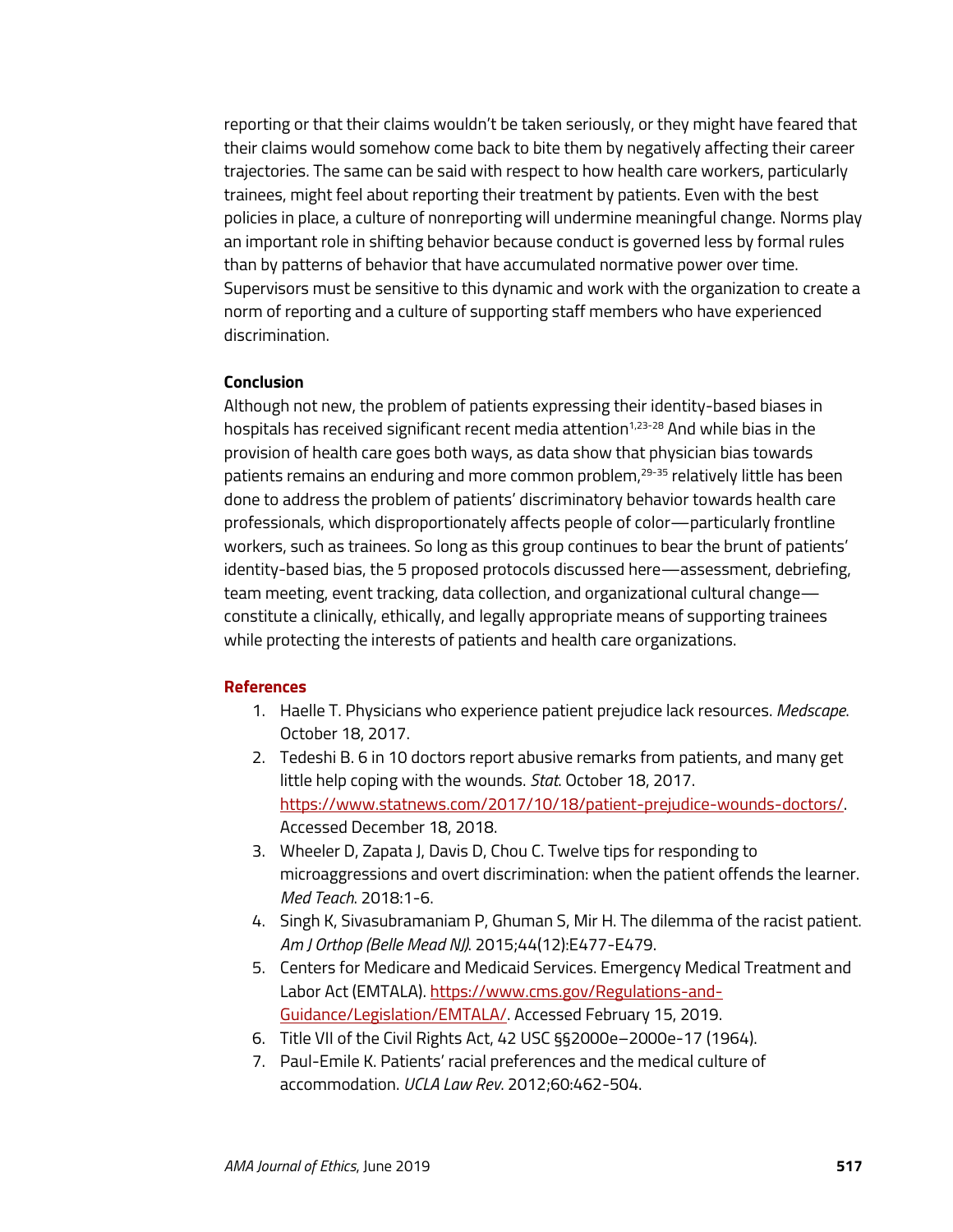- 8. Paul-Emile K, Smith AK, Lo B, Fernández A. Dealing with racist patients. *N Engl J Med*. 2016;374(8):708-711.
- 9. Watson S. Credentials don't shield doctors, nurses from bias. *WebMD*. October 18, 2017[. https://www.webmd.com/a-to-z-guides/news/20171018/survey](https://www.webmd.com/a-to-z-guides/news/20171018/survey-patient-bias-toward-doctors-nurses)[patient-bias-toward-doctors-nurses.](https://www.webmd.com/a-to-z-guides/news/20171018/survey-patient-bias-toward-doctors-nurses) Accessed December 18, 2018.
- 10. Mullan CP, Shapiro J, McMahon GT. Interns' experiences of disruptive behavior in an academic medical center. *J Grad Med Educ*. 2013;5(1):25-30.
- 11. Fnais N, Soobiah C, Chen MH, et al. Harassment and discrimination in medical training: a systematic review and meta-analysis. *Acad Med*. 2014;89(5):817-827.
- 12. Whitgob EE, Blankenburg RL, Bogetz AL. The discriminatory patient and family: strategies to address discrimination towards trainees. *Acad Med*. 2016;91(11):S64-S69.
- 13. Association of American Medical Colleges. Table B-5: total enrollment by US medical school and race/ethnicity (alone), 2018-2019. [https://www.aamc.org/download/321540/data/factstableb5-1.pdf.](https://www.aamc.org/download/321540/data/factstableb5-1.pdf) Published November 19, 2018. Accessed April 9, 2019.
- 14. Association of American Medical Colleges. Table B-1.2: total enrollment by US medical school and sex, 2014-2015 through 2018-2019. [https://www.aamc.org/download/321526/data/factstableb1-2.pdf.](https://www.aamc.org/download/321526/data/factstableb1-2.pdf) Published November 19, 2018. Accessed April 9, 2019.
- 15. *Doe v Mercy Catholic Medical Center*, 850 F3d 545, 560 (2017).
- 16. *Lipsett v University of Puerto Rico*, 864 F2d 881 (1st Cir 1988).
- 17. *Preston v Virginia ex rel New River Community College*, 31 F3d 203, 206 (4th Cir 1994).
- 18. Title IX of the 1972 Higher Education Amendments, 20 USC §1681(a) (2012).
- 19. Kantor J. #MeToo called for an overhaul. Are workplaces really changing? *New York Times*. March 23, 2018[. https://www.nytimes.com/2018/03/23/us/sexual](https://www.nytimes.com/2018/03/23/us/sexual-harassment-workplace-response.html)[harassment-workplace-response.html.](https://www.nytimes.com/2018/03/23/us/sexual-harassment-workplace-response.html) Accessed February 15, 2019.
- 20. Fernando D. The culture of silence that allows sexual harassment in the workplace to continue. *Conversation*. November 13, 2018. [http://theconversation.com/the-culture-of-silence-that-allows-sexual](http://theconversation.com/the-culture-of-silence-that-allows-sexual-harassment-in-the-workplace-to-continue-106824)[harassment-in-the-workplace-to-continue-106824.](http://theconversation.com/the-culture-of-silence-that-allows-sexual-harassment-in-the-workplace-to-continue-106824) Accessed February 15, 2019.
- 21. Gurchiek K. #MeToo movement sparks bill to stop culture of silence in the workplace. *SHRM Global & Cultural Effectiveness*. July 19, 2018. [https://www.shrm.org/resourcesandtools/hr-topics/behavioral](https://www.shrm.org/resourcesandtools/hr-topics/behavioral-competencies/global-and-cultural-effectiveness/pages/metoo-sparks-bill-to-stop-culture-of-silence-in-workplaces.aspx)[competencies/global-and-cultural-effectiveness/pages/metoo-sparks-bill-to](https://www.shrm.org/resourcesandtools/hr-topics/behavioral-competencies/global-and-cultural-effectiveness/pages/metoo-sparks-bill-to-stop-culture-of-silence-in-workplaces.aspx)[stop-culture-of-silence-in-workplaces.aspx.](https://www.shrm.org/resourcesandtools/hr-topics/behavioral-competencies/global-and-cultural-effectiveness/pages/metoo-sparks-bill-to-stop-culture-of-silence-in-workplaces.aspx) Accessed February 15, 2019.
- 22. Prasad V. If anyone is listening, #MeToo: breaking the culture of silence and sexual abuse through regulating nondisclosure agreements. *Boston Coll Law Rev*. 2018:59(7):2507-2549.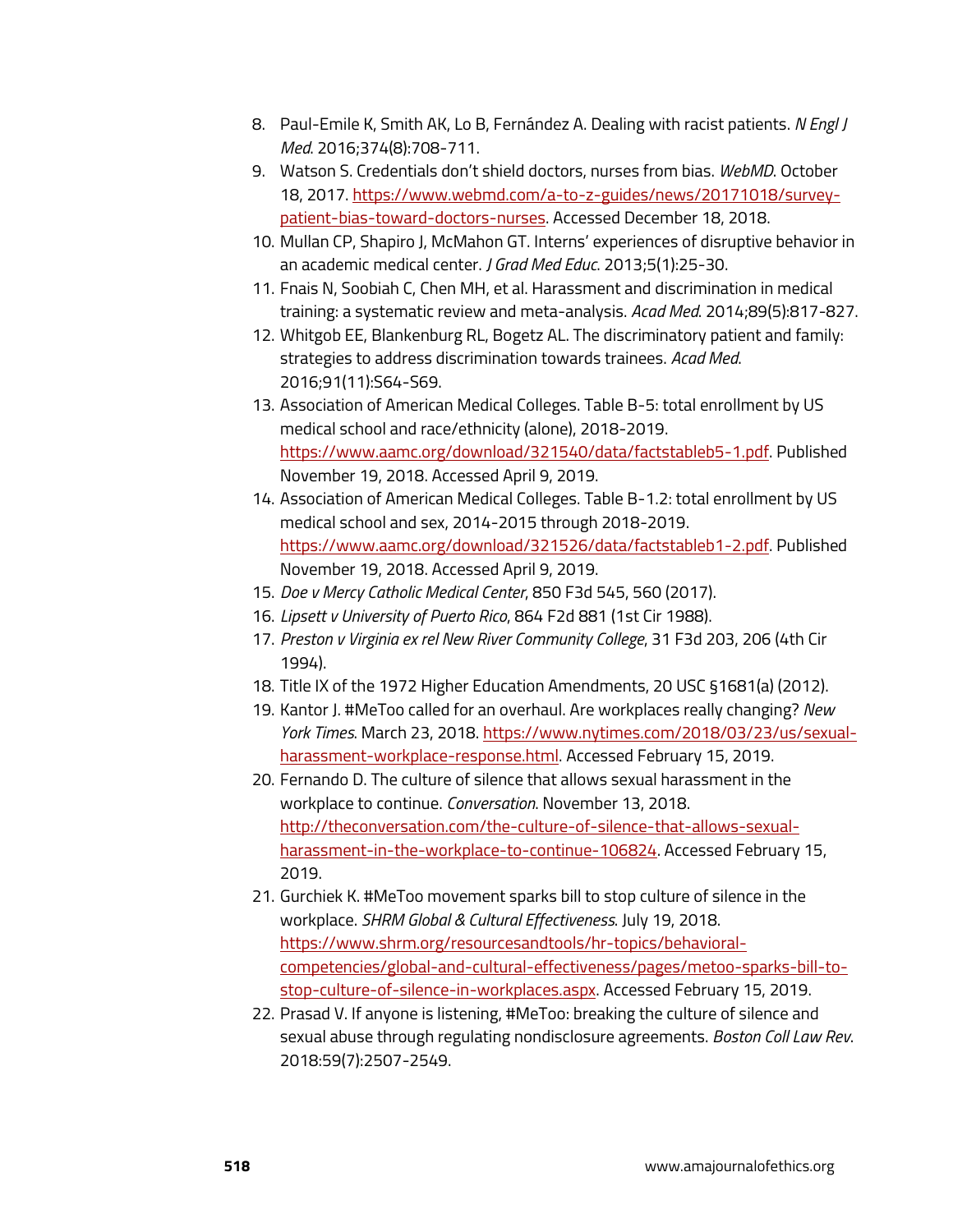- 23. Reddy S. How doctors deal with racist patients. *Wall Street Journal*. January 22, 2018[. https://www.wsj.com/articles/how-doctors-deal-with-racist-patients-](https://www.wsj.com/articles/how-doctors-deal-with-racist-patients-1516633710)[1516633710.](https://www.wsj.com/articles/how-doctors-deal-with-racist-patients-1516633710) Accessed December 18, 2018.
- 24. Novick DR. Racist patients often leave doctors at a loss. *Washington Post*. October 19, 2017[. https://www.washingtonpost.com/opinions/racist-patients-often](https://www.washingtonpost.com/opinions/racist-patients-often-leave-doctors-at-a-loss/2017/10/19/9e9a2c46-9d55-11e7-9c8d-cf053ff30921_story.html)[leave-doctors-at-a-loss/2017/10/19/9e9a2c46-9d55-11e7-9c8d](https://www.washingtonpost.com/opinions/racist-patients-often-leave-doctors-at-a-loss/2017/10/19/9e9a2c46-9d55-11e7-9c8d-cf053ff30921_story.html)[cf053ff30921\\_story.html.](https://www.washingtonpost.com/opinions/racist-patients-often-leave-doctors-at-a-loss/2017/10/19/9e9a2c46-9d55-11e7-9c8d-cf053ff30921_story.html) Accessed December 18, 2018.
- 25. Srivastava R. Racism is the elephant in the hospital room: it's time we confronted it. *Guardian*. March 13, 2016. [https://www.theguardian.com/commentisfree/2016/mar/14/racism-is-the](https://www.theguardian.com/commentisfree/2016/mar/14/racism-is-the-elephant-in-the-hospital-room-but-what-can-doctors-do)[elephant-in-the-hospital-room-but-what-can-doctors-do.](https://www.theguardian.com/commentisfree/2016/mar/14/racism-is-the-elephant-in-the-hospital-room-but-what-can-doctors-do) Accessed December 18, 2018.
- 26. Howard J. Racism in medicine: an "open secret." *CNN*. October 26, 2016. [https://www.cnn.com/2016/10/26/health/doctors-discrimination](https://www.cnn.com/2016/10/26/health/doctors-discrimination-racism/index.html)[racism/index.html.](https://www.cnn.com/2016/10/26/health/doctors-discrimination-racism/index.html) Accessed December 18, 2018.
- 27. Chen PW. When the patient is racist. *New York Times*. July 25, 2013. [https://well.blogs.nytimes.com/2013/07/25/when-the-patient-is-racist/.](https://well.blogs.nytimes.com/2013/07/25/when-the-patient-is-racist/)  Accessed December 18, 2018.
- 28. Wolfson E. The doctor won't see you now. *Al Jazeera America*. July 3, 2014. [http://america.aljazeera.com/articles/2014/7/3/the-doctor-won](http://america.aljazeera.com/articles/2014/7/3/the-doctor-won-tseeyounow.html)[tseeyounow.html.](http://america.aljazeera.com/articles/2014/7/3/the-doctor-won-tseeyounow.html) Accessed December 18, 2018.
- 29. Maina IW, Belton TD, Ginzberg S, Singh A, Johnson TJ. A decade of studying implicit racial/ethnic bias in healthcare providers using the implicit association test. *Soc Sci Med*. 2018;199:219-229.
- 30. Dehon E, Weiss N, Jones J, Faulconer W, Hinton E, Sterling S. A systematic review of the impact of physician implicit racial bias on clinical decision making. *Acad Emerg Med*. 2017;24(8):895-904.
- 31. Green AR, Carney DR, Pallin DJ, et al. Implicit bias among physicians and its prediction of thrombolysis decisions for black and white patients. *J Gen Intern Med*. 2007;22(9):1231-1238.
- 32. Hagiwara N, Slatcher RB, Eggly S, Penner LA. Physician racial bias and word use during racially discordant medical interactions. *Health Commun*. 2017;32(4):401- 408.
- 33. Hall WJ, Chapman MV, Lee KM, et al. Implicit racial/ethnic bias among health care professionals and its influence on health care outcomes: a systematic review. *Am J Public Health*. 2015;105(12):e60-e76.
- 34. Hagiwara N, Mezuk B, Elston J, Vrana S, Fetters M. Study protocol for investigating physician communication behaviours that link physician implicit racial bias and patient outcomes in black patients with type 2 diabetes using an exploratory sequential mixed method design. *BMJ*. 2018;8(10):e022623.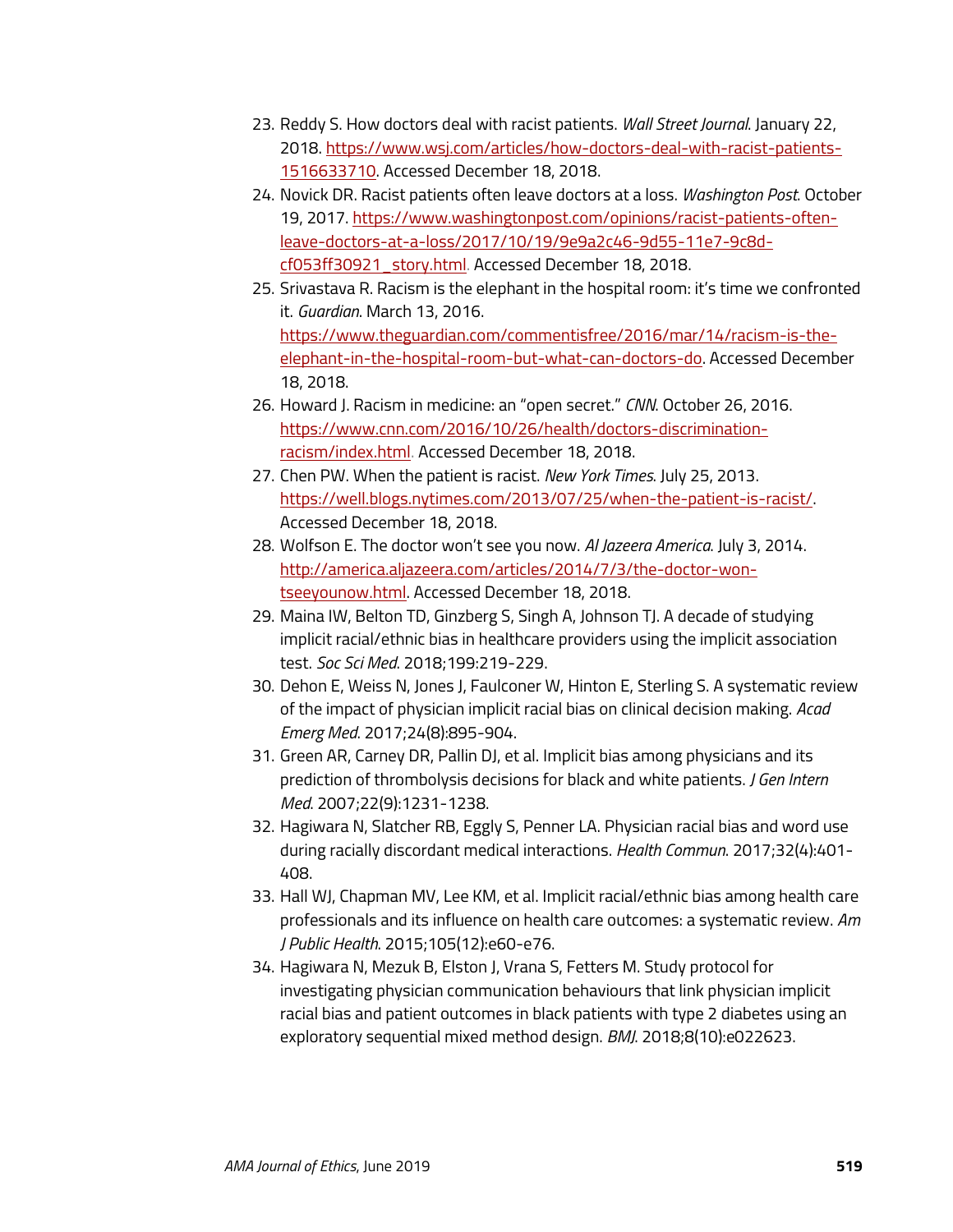35. Nguyen TT, Vable AM, Glymour MM, Nuru-Jeter A. Trends for reported discrimination in health care in a national sample of older adults with chronic conditions. *J Gen Intern Med*. 2018;33(3):291-297.

**Kimani Paul-Emile, JD, PhD** is a professor at Fordham University School of Law in New York City, where she is also the associate director and head of domestic programs and initiatives at the Center on Race, Law, and Justice and the faculty co-director at the Louis Stein Center for Law and Ethics. She specializes in law and biomedical ethics, antidiscrimination law, race and the law, and health law.

**Citation**

*AMA J Ethics*. 2019;21(6):E513-520.

**DOI** 10.1001/amajethics.2019.513.

#### **Acknowledgements**

I am grateful for the generous support for this research provided by the Greenwall Foundation.

## **Conflict of Interest Disclosure**

The author(s) had no conflicts of interest to disclose.

*The viewpoints expressed in this article are those of the author(s) and do not necessarily reflect the views and policies of the AMA.*

**Copyright 2019 American Medical Association. All rights reserved. ISSN 2376-6980**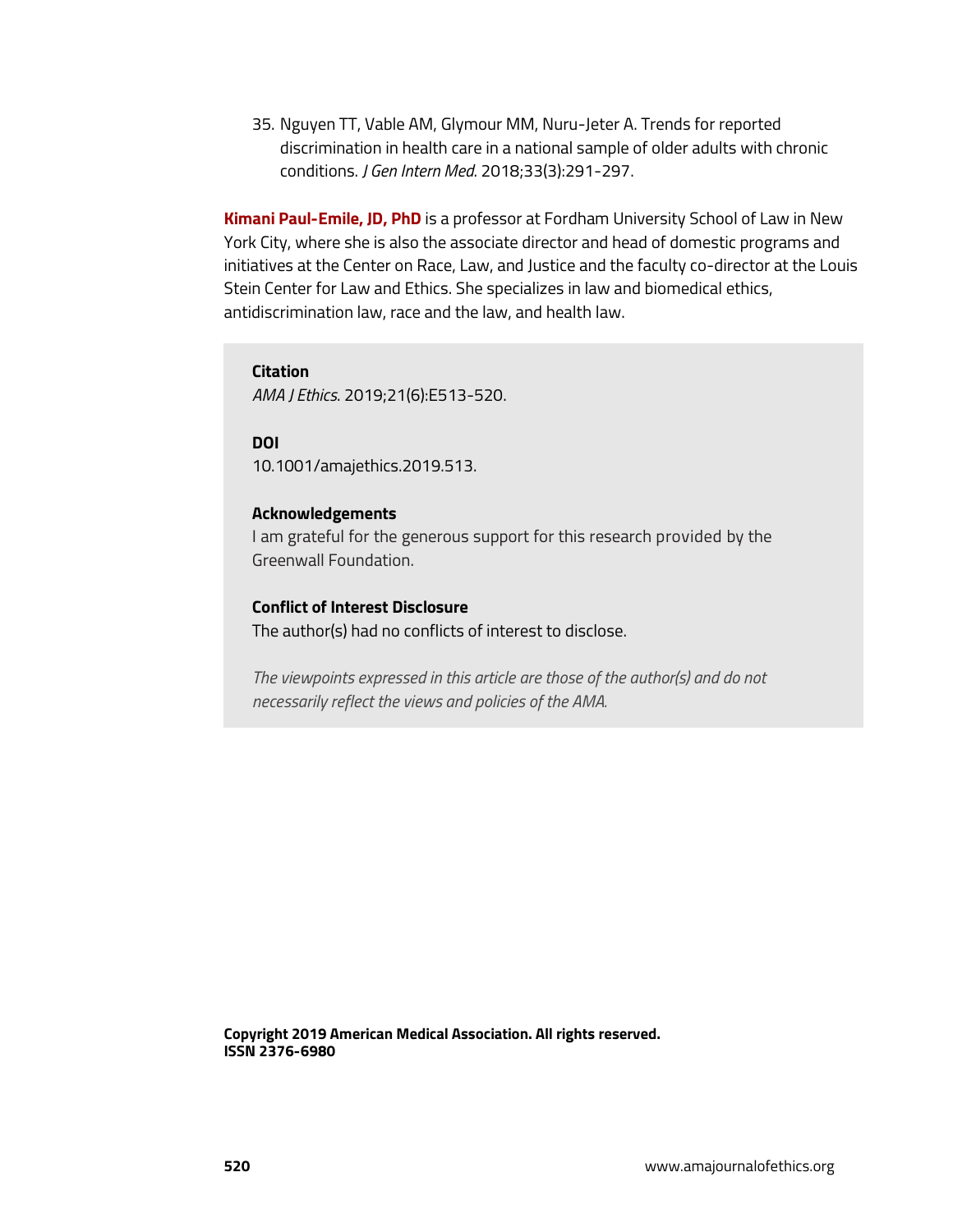# **AMA Journal of Ethics®**

**June 2019, Volume 21, Number 6: E521-529**

## **POLICY FORUM**

### **Mayo Clinic's 5-Step Policy for Responding to Bias Incidents**

Rahma M. Warsame, MD and Sharonne N. Hayes, MD

## **Abstract**

Patient bias towards clinicians and employees in health care is common, but policy to address bias and to support staff is relatively limited. Creating a framework to address bias incidents is critical for cultivating environments that are safe for employees and patients. Mayo Clinic has created both policy to support staff and a reporting mechanism for accountability. Education, resources, and training are available and being disseminated to teach employees ways to respond to bias incidents.

## **Health Care Organizations and Patient Bias**

Patient bias towards clinicians and employees in health care is common. In a 2017 survey that included 822 physicians, 60% of physician respondents reported that, in the past 5 years, they had experienced bias from patients on the basis of a personal characteristic—most commonly younger age, ethnicity, gender, or race but also [religion,](https://journalofethics.ama-assn.org/article/how-should-physicians-respond-patient-requests-religious-concordance/2019-06) weight, political views, accent, or sexual orientation.<sup>1</sup> Almost half of physician respondents had a patient request an alternate clinician on the basis of personal characteristics, and that request was granted 83% of the time.<sup>1</sup> In addition to a rise in these patient preference requests, health care professionals are increasingly subject to patients' overt discriminatory or harassing behavior.2

How health care organizations balance providing appropriate and necessary care to patients with maintaining a supportive, respectful work environment for staff can be a litmus test of organizational culture and leadership. Silence on patient bias or a "patients-first" approach can have detrimental effects on morale and leave organizations legally vulnerable. Clear policies and procedures are necessary to guide staff when discriminatory behavior occurs in the health care setting, and staff training is needed to provide awareness of resources and consequences. Typically, dozens of policies and procedures protect patients' rights and safety, but there is a paucity of literature on formal policies to address patient and visitor conduct, and even when organizations have protocols, there is often limited awareness or enforcement of them.<sup>1</sup> Here we highlight Mayo Clinic's policy and procedure related to patient and visitor conduct.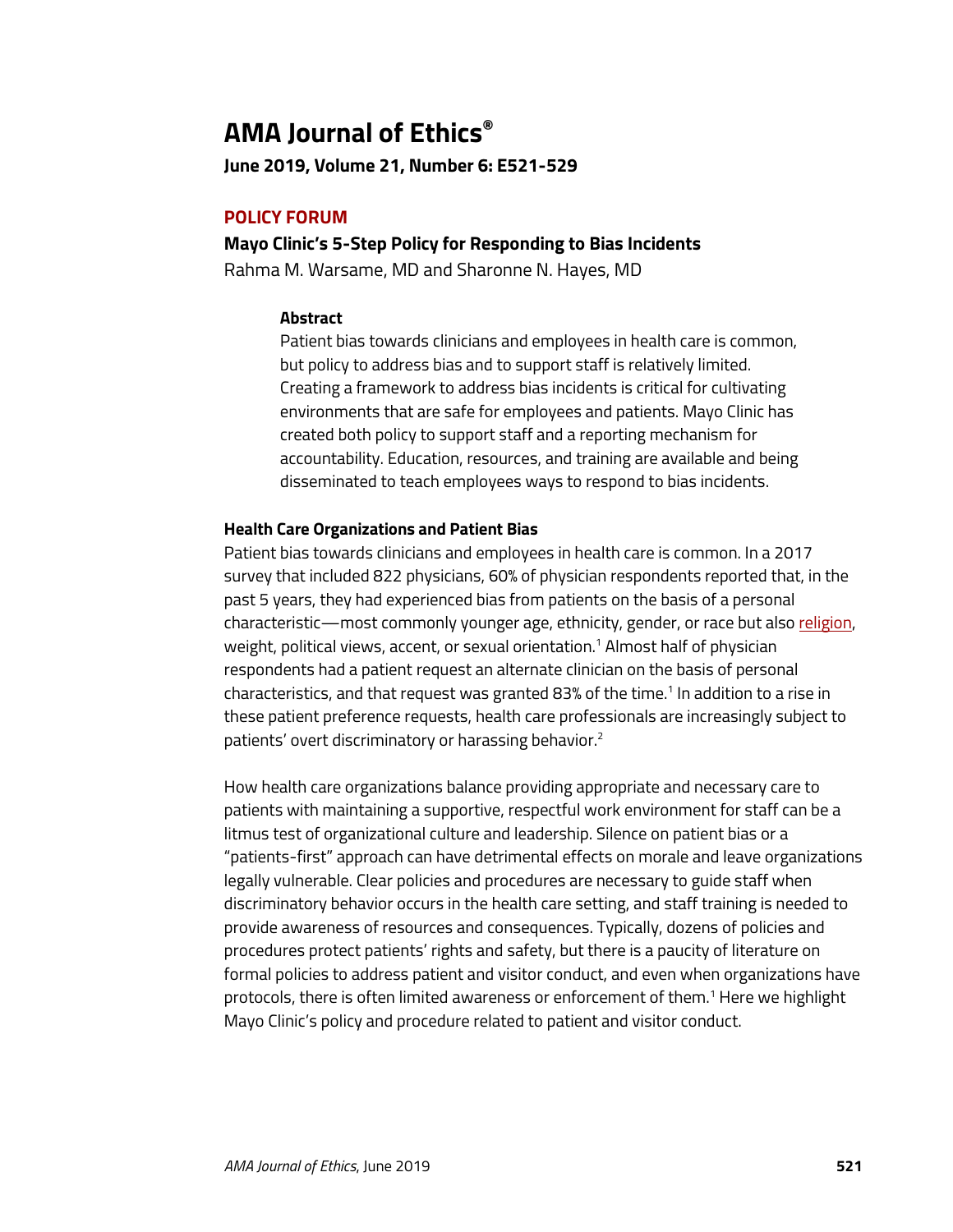#### **Policy for Reporting and Responding**

*History*. Specific language codified into a policy to address conduct of patients that is racist, sexist, or discriminatory is a relatively new phenomenon. Mayo Clinic's Patient and Visitor Conduct Policy is not available to the public, but it went into effect internally in October 2017 after months of careful consideration of patient and staff safety and wellbeing; patient, employee, and organizational rights and responsibilities; and legal and ethical potential consequences. A major impetus to create this policy was a growing number of anecdotal reports of requests by patients for clinicians with or without specific personal attributes. While there was variation across practice areas, in some areas a relatively high frequency of requests was granted. Additionally, an organizationwide climate assessment found that discriminatory, biased, and harassing behavior by patients and visitors as well as requests for alternate staff disproportionately affected employees, nursing staff, and learners of color. Staff and learners reported feeling demoralized, marginalized, unsupported by their supervisory staff, and without recourse due to the lack of policy guidance or a formal reporting mechanism to address bias incidents.

The working group charged with developing the Mayo Clinic Patient and Visitor Conduct Policy, led by the second author, recognized that the problem might be more difficult to address at Mayo Clinic, where "the needs of the patient come first" is a primary value. $3$ Historically, there had been a strong tendency to almost automatically accede to patients' requests with little attention paid to the needs of the staff and without assessment of whether requests were just or caused distress to professionals on staff. Supervisors and attending physicians did not know how to address inappropriate comments and behaviors from patients, including microaggressions (verbal or nonverbal actions regarded as indirect, subtle, or unintentional discrimination) and requests for or comments about staff or learners based on nonclinical factors. This ignorance often led to acquiescence, silence, and failure to address the distress of an affected staff member or learner, thus leaving these individuals feeling wounded, ashamed, or otherwise distressed. Developing policy to help respond to bias incidents is critical because employees and learners are Mayo Clinic's most important resource and because Mayo hopes to mitigate risk of discrimination charges by patients who are not granted their requests and by employees and learners who feel unsupported or unsafe at work as a result of granted requests. The goal of the working group was to develop policy that would equip all staff with resources for responding to requests based upon nonmedical criteria, ensure appropriate resources are available to report and resolve bias incidents, and engage Mayo Clinic leadership to ensure employees are held accountable for responding to these bias incidents.

*Guiding principles*. A guiding principle of policy development was to balance Mayo Clinic's obligations to provide excellent and culturally appropriate care to patients and to provide a supportive and safe workplace for staff. The policy work group members were drawn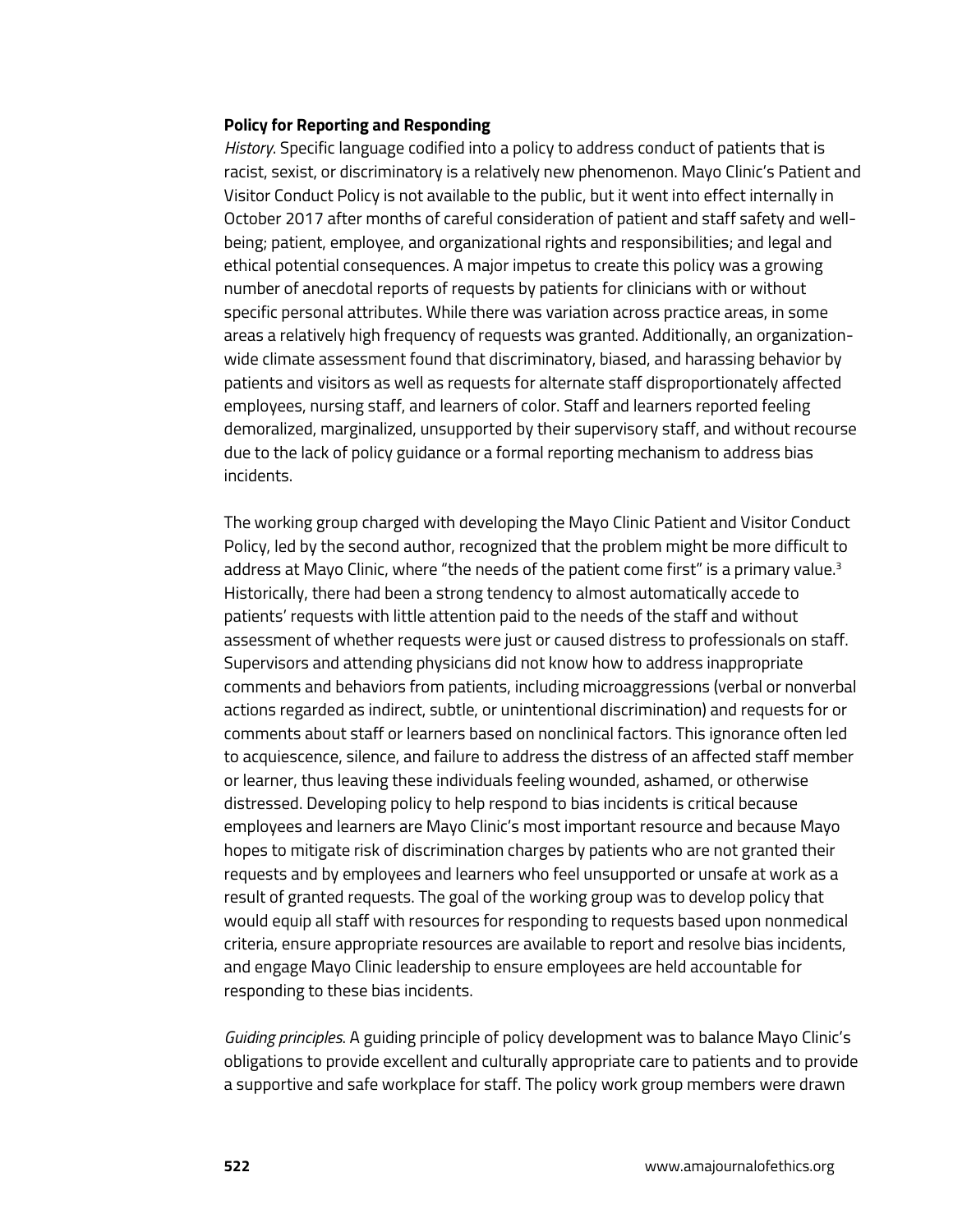from leadership, clinicians, and students and from personnel in human relations, staff development, the Office of Diversity and Inclusion, general counsel, ethics, the Office of Patient Experience, the Integrity and Compliance Program, and the Department of Public Affairs. The scope of the final Mayo Clinic policy and procedure covers all employees both those directly involved in patient care and support staff. Patients as well as accompanying persons were included in the policy and procedure because, in our experience, inappropriate and disruptive behavior or requests can come from family members or visitors.

The policy addresses two overarching situations: (1) requests for specific characteristics of care team members unrelated to patient care, such as race, religion, ethnicity, gender identity, or sexual orientation and (2) incidents in which patients or visitors behave in a discriminatory, harassing, or demeaning manner towards staff. The essence of the policy states that patients may not select their health care professionals based on personal characteristics with very limited exceptions that relate to potential harms to a patient if a request is not granted. In addition, if patients' or visitors' behavior to staff is derogatory or abusive, it will not be tolerated and, if persistent, could result in termination of care depending on its severity and the setting.

*Exceptions narrowly defined*. Deliberations about the types and application of exceptions to the new policy were nuanced and challenging. ["Zero-tolerance"](https://journalofethics.ama-assn.org/article/how-should-organizations-respond-racism-against-health-care-workers/2019-06)—such as denying all patient requests for specific preferences regarding their clinical care team—was not an option. Health care professionals have a fiduciary responsibility to address emergencies and unstable patients<sup>4</sup>; therefore, acuity must be considered before deciding on a response to discriminatory patient conduct.<sup>5</sup> Some patients may have had prior trauma or have cultural needs that inform their requests for a different clinician, such as patients with a history of sexual assault or military veterans with posttraumatic stress disorder. Mayo Clinic's policy allows a care team to make exceptions to policy if a patient's health would be compromised by not accommodating a request. This determination is made by members of the health care team most familiar with that individual patient's clinical, cultural, religious, and social background. The working group sought to consistently apply policy; clearly communicate expectations to patients, learners, and staff; and consider exceptions in a manner that resulted in favorable outcomes for all parties (see Figure 1).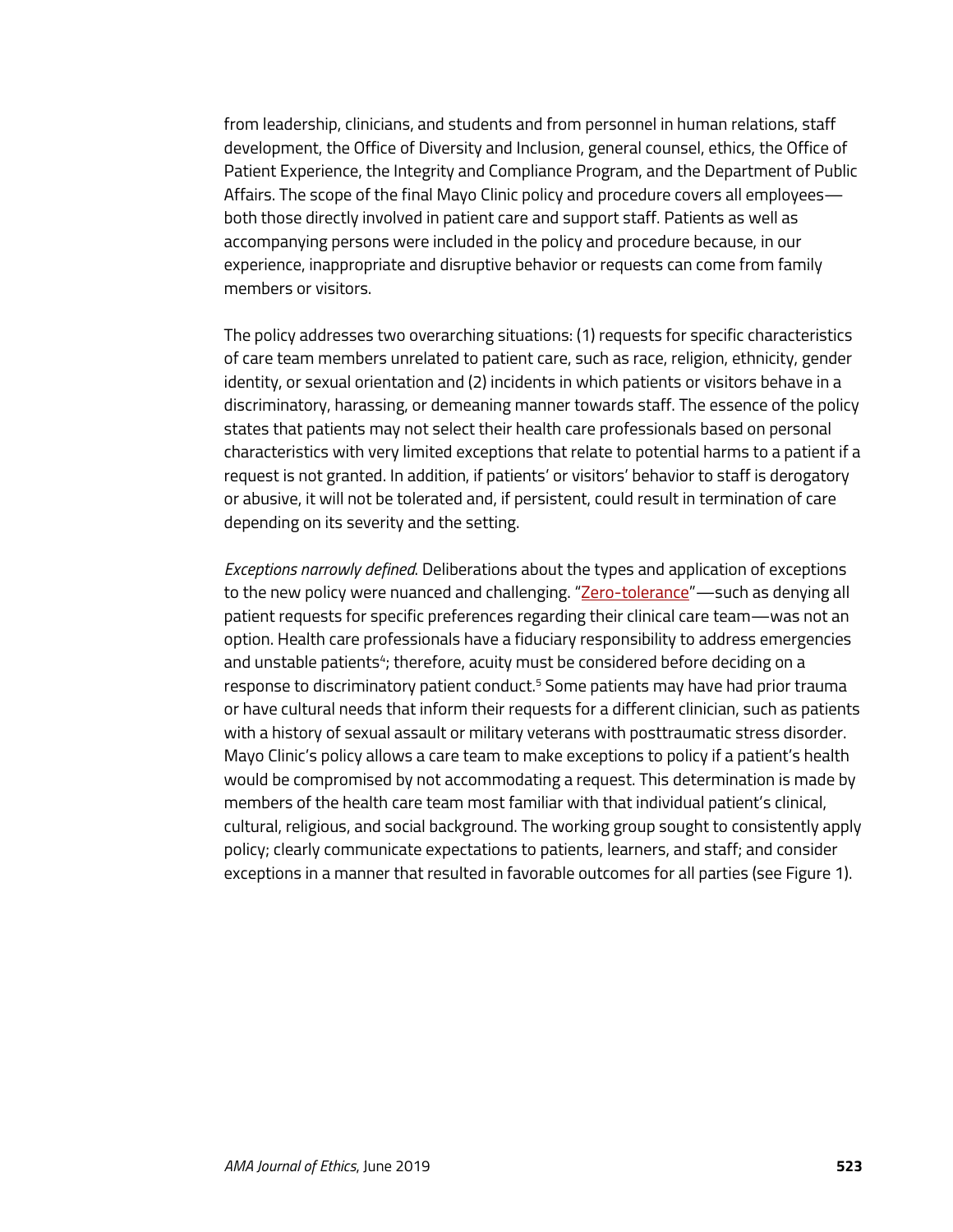

**Figure 1.** Algorithm for Response to Inappropriate Patient or Visitor Behavior or Request for Specific Clinician

During policy development, what required the most discussion was women patients' requests for women clinicians or other women on staff in the absence of antecedent trauma or a religious reason—that is, personal preference requests. Mayo Clinic policy maintains consistency and prohibits [choosing clinician gender.](https://journalofethics.ama-assn.org/article/how-should-physicians-respond-when-patients-distrust-them-because-their-gender/2017-04) This deliberation was challenging, especially since many people making this request do not believe they are behaving in a discriminatory or sexist manner. While some felt that women requesting women clinicians should be an automatic exception, the decision not to include this exception in the policy was based on the view that (1) a request of this nature could adversely affect patient care if a woman clinician was not available and qualified to care for the patient, (2) it would represent a double standard (Would a male also be allowed to request a male staff member?), and (3) Mayo Clinic has an obligation to teach men and women learners to learn to care for both men and women. This policy decision helps to ensure that Mayo Clinic's learners and trainees as well as staff have equal access to patients, cases, and procedures and maintains consistent application of the policy. However, a common response to these types of requests in outpatient settings is to acknowledge a patient's request, affirm the qualifications of all staff, and make a scheduling determination based on clinical urgency, patient scheduling needs, and, secondarily, clinician gender when applicable.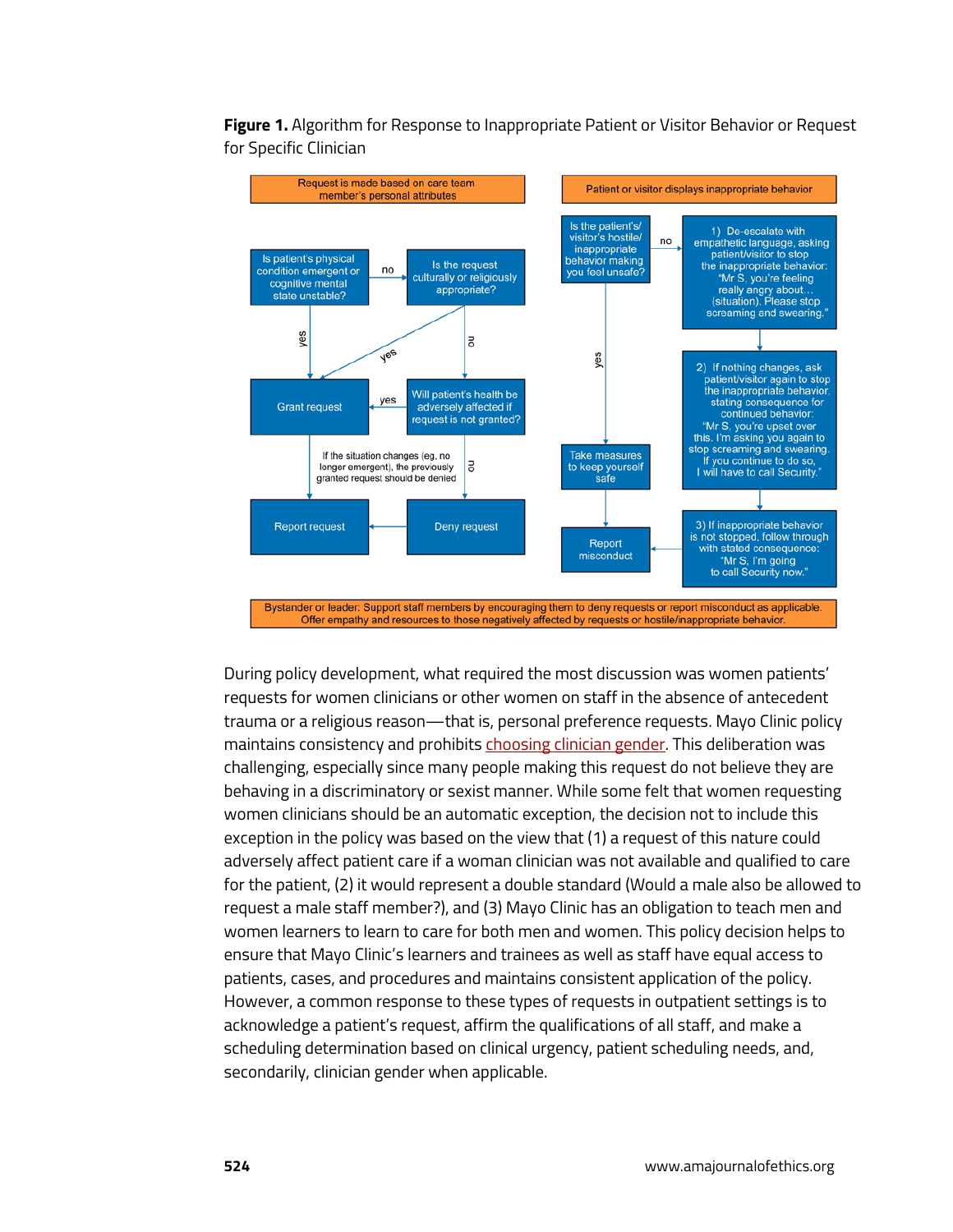*Avoiding legal risk*. Although not a primary reason for establishing a formal policy, protecting the organization from legal liability is also important. Patients have a right to refuse care, but this right does not outweigh employees' right to be free of discrimination. These competing rights are illustrated in the 2010 case, *Chaney v Plainfield Healthcare Center*, in which the health care organization complied with a request by a resident of a long-term care facility not to have any black nursing assistants enter the room of a white patient. The US 7th Circuit Court of Appeals ruled in favor of a black employee who sued the nursing home for violations of Title VII of the 1964 Civil Rights Act, citing that acceptance of the patient's preference created a hostile work environment.<sup>6</sup> Several other organizations have been sued (and found to be in violation of civil rights laws) over employer policies allowing patient preference to dictate which rooms minority employees could enter.<sup>7</sup> The upshot is this: routinely acceding to patient preferences, especially about caregivers' race or sex, exacerbates health care organizations' risk for being sued.

*Communicating the policy and expectations to staff*. The new policy, its rationale, and the roles that leaders and all staff must play to support its implementation—which for many was a foundational change in work process—was disseminated via a formal communication plan. The policy is included in new staff and student orientations and department chair education and has been cascaded to affected staff, along with accompanying resources appropriate to staff or learner roles.

*Staff resources, training, and skill building*. While policy and procedure are important, without change in organizational culture, education on the rights and resources available to employees, and a reporting mechanism for violations, there is unlikely to be a sustained change in behavior. Organizational leadership sets priorities and tone; therefore, executive endorsement of the policy, which reinforces its importance, has been critical in inspiring employees to take bigotry and misconduct seriously and in cultivating a supportive environment. Teaching employees and learners how to distinguish a patient's needs from a patient's preferences requires tactical training. Such training is ongoing and available to all staff. It includes specific content in new employee and learner orientation sessions and online learning modules and case scenarios with facilitated discussion guides. Also included in this content is the SAFER model with supportive resources (see Table).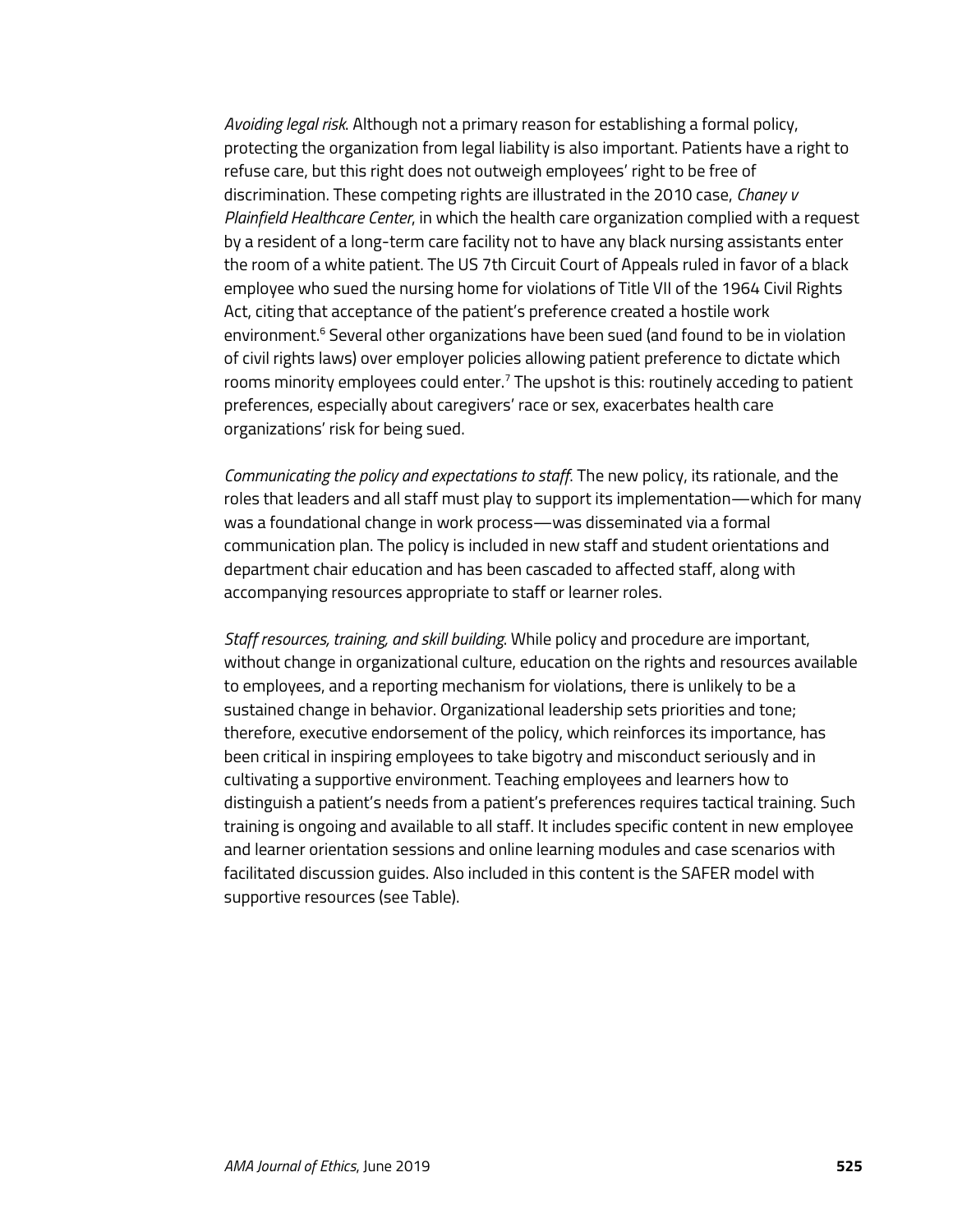**Table.** SAFER Model for Recommended Responses to Patient or Visitor Misconduct

### **Five Steps in SAFER Model**

Step in when you observe behavior that does not align with Mayo Clinic values.

Address (the inappropriate) behavior with the patient or visitor.

Focus on Mayo Clinic values (such as respect and healing).

Explain Mayo's expectations and set boundaries with patients and visitors.

Report the incident to your supervisor and document the event using the Patient Misconduct form.

These resources are available on a dedicated website, which also includes responses to "frequently asked questions," an annotated bibliography, other training materials, videos, and scripts for varied situations and roles. The video and scripted scenarios incorporate empathic language and tips for responding to inappropriate requests; for de-escalation; for handling the angry, racist, or sexist patient; and on how to communicate denials of requests (see Figure 2).

**Figure 2.** Examples of Scripted Responses to Patient Preference Requests

- "Help me understand your request."
- "We are here to help you as a team. We do not change doctors/nurses/etc because of their race/ethnicity/religion/etc."
- "All Mayo Clinic team members are very qualified. Our top priority is that you receive the best care, and I know that our team members can provide that."
- "All Mayo Clinic staff are credentialed and licensed to practice in the State of \_\_\_\_\_\_\_\_\_. One of our core principles is that we treat everyone in our diverse community with respect and dignity. We are confident in \_\_\_\_\_\_\_\_\_'s character and clinical skills."
- "I would trust this physician/nurse/therapist/etc to care for my own child/family member."
- "We want to provide you with excellent care and believe that \_\_\_\_\_\_\_\_\_ is the right person to do so."
- "Mayo Clinic hires the best and brightest people to care for our patients regardless of their race, ethnicity, gender, sexual orientation, etc."

*Communicating expectations to patients and visitors*. Patients must be proactively informed and educated about Mayo Clinic's values, commitment to diversity, and unwillingness to tolerate patient behavior that is biased or harms staff. Ideally, this information is made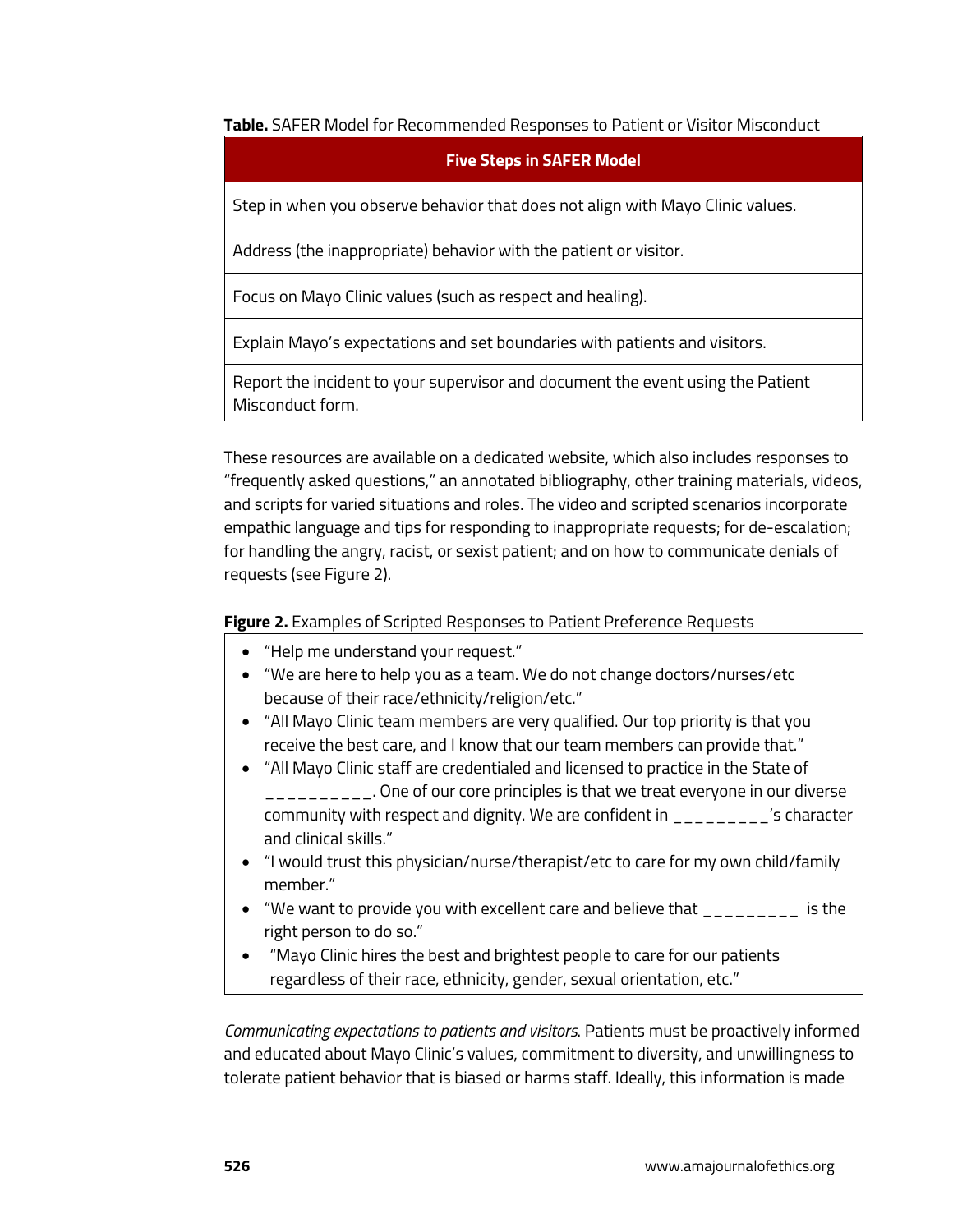available prior to requesting an appointment. Our online "patient responsibility" policy preamble previously read, "we respect each patient's cultural, psychosocial, spiritual and personal values, beliefs and preferences." This preamble has since been revised to state, "We won't grant requests for care team members based on race, religion, ethnicity, gender, sexual orientation, gender identity, language, disability status, age or any other personal attribute. If you'd like more information on our policies, contact the Office of Patient Experience." This information is available on patient appointment portals, Mayo Clinic's frequently asked questions webpage<sup>8</sup> and at each clinical site. When patients question or challenge the policy, Mayo Clinic staff focus on conveying the core values of respect and integrity and that all team members assigned to their care are highly qualified to address their specific medical needs. When requests are unreasonable or misbehavior is persistent or egregious, steps may be taken to terminate the health care relationship utilizing a separate policy and procedure that addresses persistent abusive behavior or threats to employee safety.

*Reporting events, monitoring, and review*. One challenge in implementing this policy was the lack of a consistent or central reporting structure. Prior to 2017, bias incidents were reported at the discretion of the individual, work group, or department. The working group developed a central online reporting mechanism with the Integrity and Compliance Office to capture both inappropriate clinician requests—irrespective of whether they were granted—and misconduct events. Reporting is simple, can be anonymous, and includes the date of the event, the patient involved, a description of event, and whether the request was granted and why. Reporting can be done by anyone who witnessed, experienced, or is aware of a bias incident. Each reported event is reviewed within 2 business days, and additional details are obtained as needed or to clarify that the incident has been resolved and that affected staff members' needs have been addressed. The working group retrospectively reviews all reports in order to determine the frequency and severity of bias incidents, and it assesses adherence to policy by ascertaining which requests are granted and if the nature of the incidents reported is appropriate. The presence of this transparent reporting mechanism allows detection of trends and "hot spot areas," helps ensure that the policy is being interpreted properly, and informs needs for policy or procedural revisions and for opportunities to provide additional support or education. Creating this culture of accountability has allowed health care professionals—especially staff who are more vulnerable to discrimination—to better support each other.

#### **Mayo Clinic Policy as One Model**

A patient's preferences can be mistaken for a patient's needs. In a fiduciary profession, grounded in altruism, making changes that prevent granting patients their preferences can be challenging. Organizations and individuals must communicate the rationale for new policies that patients may find difficult. At Mayo Clinic, the Patient and Visitor Conduct Policy allows us to address both microaggressions and egregious behavior in a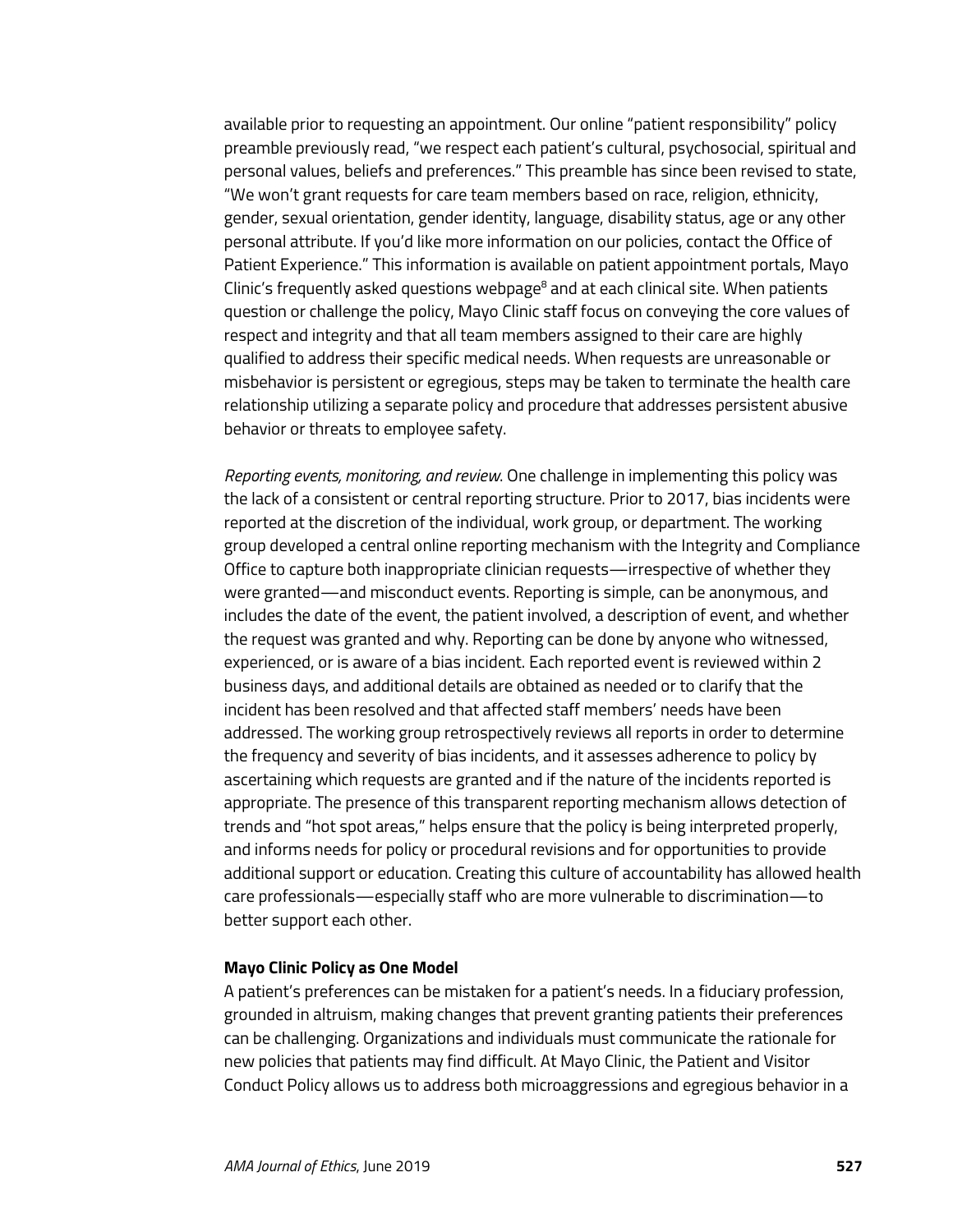manner that supports the rights and responsibilities of patients, staff, and the organization.

#### **References**

- 1. Cajigal S, Scudder L. Patient prejudice survey: when credentials aren't enough. *Medscape*. October 18, 2017.
- 2. Haelle T. Physicians who experience patient prejudice lack resources. *Medscape*. October 18, 2017.
- 3. Mayo Clinic. The Mayo Clinic mission and values. [https://www.mayoclinic.org/about-mayo-clinic/mission-values.](https://www.mayoclinic.org/about-mayo-clinic/mission-values) Accessed February 15, 2019.
- 4. Emergency Medical Treatment and Labor Act (EMTALA), 42 USC §1395dd (1986).
- 5. Paul-Emile K, Smith AK, Fernández A. Dealing with racist patients. *N Engl J Med*. 2016;374(8):708-711.
- 6. *Brenda Chaney v Plainfield Healthcare Center*, 612 F3d 908 (7th Cir 2010).
- 7. Vaidya A. 3rd Michigan hospital faces suit alleging it honored patient request for care only by white nurses. *Becker's Hospital Review*. August 16, 2018. [https://www.beckershospitalreview.com/legal-regulatory-issues/3rd](https://www.beckershospitalreview.com/legal-regulatory-issues/3rd-michigan-hospital-faces-suit-alleging-it-honored-patient-request-for-care-only-by-white-nurses.html)[michigan-hospital-faces-suit-alleging-it-honored-patient-request-for-care](https://www.beckershospitalreview.com/legal-regulatory-issues/3rd-michigan-hospital-faces-suit-alleging-it-honored-patient-request-for-care-only-by-white-nurses.html)[only-by-white-nurses.html.](https://www.beckershospitalreview.com/legal-regulatory-issues/3rd-michigan-hospital-faces-suit-alleging-it-honored-patient-request-for-care-only-by-white-nurses.html) Accessed April 12, 2019.
- 8. Mayo Clinic. Frequently asked questions. [https://www.mayoclinic.org/appointments/faq.](https://www.mayoclinic.org/appointments/faq) Accessed December 18, 2018.

**Rahma M. Warsame, MD** is an assistant professor of medicine at Mayo Clinic in Rochester, Minnesota, where she is also diversity chair in the Division of Hematology and associate program director of the Internal Medicine Residency. She is passionate about diversity and inclusion, and her research interests focus on patient-reported outcomes in cancer care and amyloidosis.

**Sharonne N. Hayes, MD** is a professor of cardiovascular medicine and the founder of the Women's Heart Clinic at Mayo Clinic in Rochester, Minnesota, where she also serves as the director of the Office of Diversity and Inclusion and, with leadership, sets strategy and develops solutions for diversity, inclusion, and equity for patient care and the workforce. She led the organization's Patient and Visitor Conduct Policy Taskforce.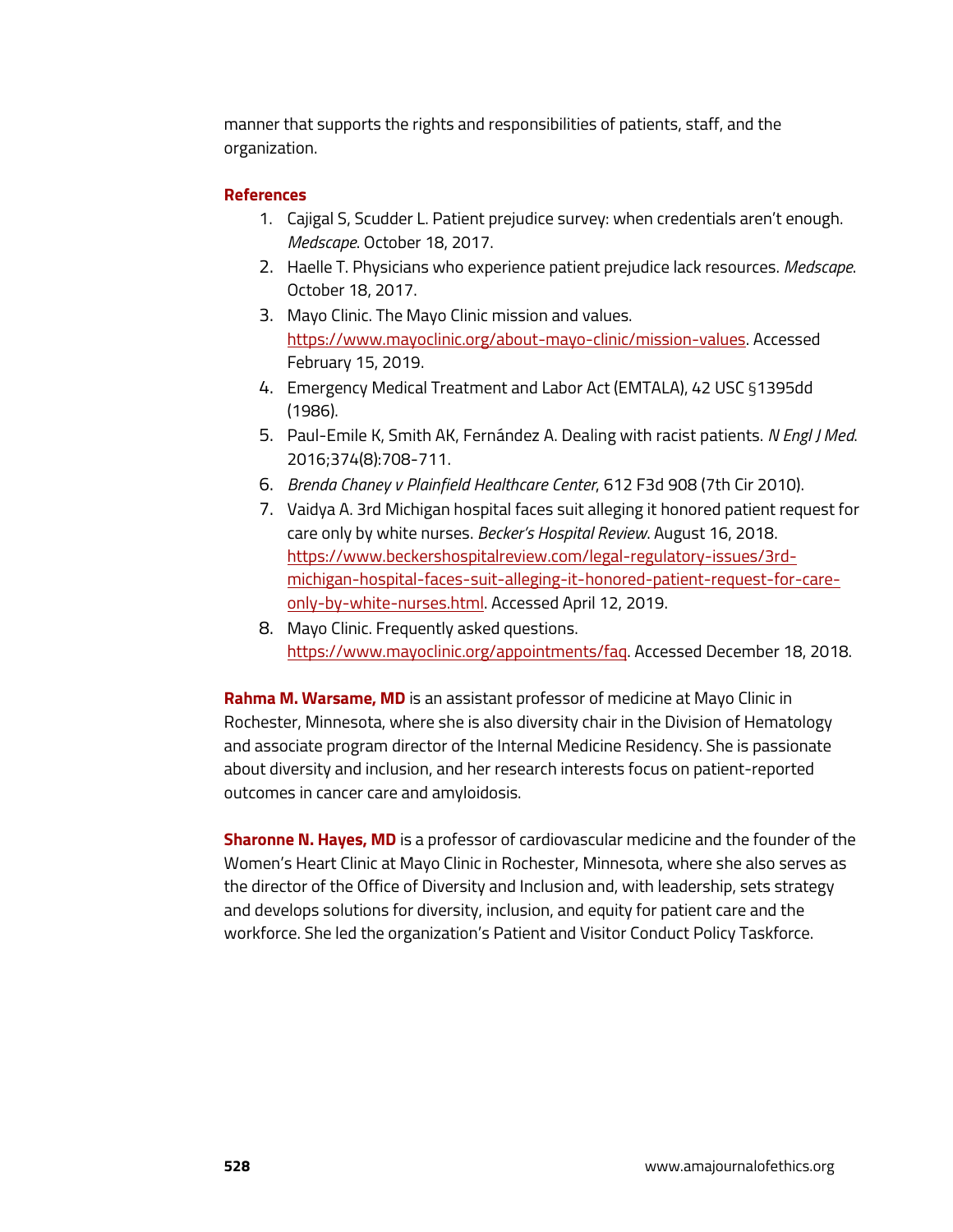## **Citation**

*AMA J Ethics*. 2019;21(6):E521-529.

### **DOI**

10.1001/amajethics.2019.521.

## **Conflict of Interest Disclosure**

The author(s) had no conflicts of interest to disclose.

*The viewpoints expressed in this article are those of the author(s) and do not necessarily reflect the views and policies of the AMA.*

**Copyright 2019 American Medical Association. All rights reserved. ISSN 2376-6980**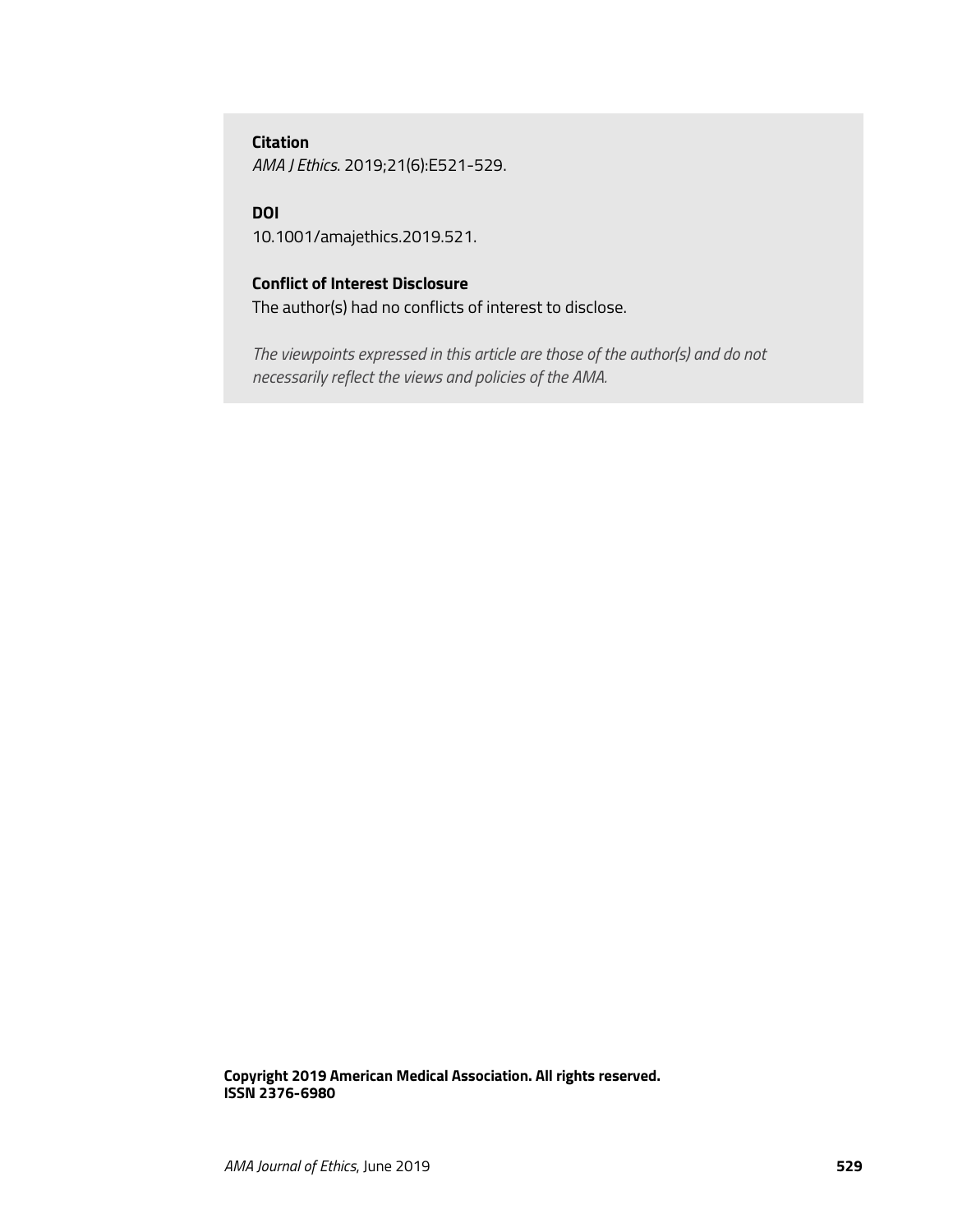# **AMA Journal of Ethics®**

**June 2019, Volume 21, Number 6: E530-535**

## **PERSONAL NARRATIVE**

**One Resident's Recommendations for Responding to Unjust Patient Bias** Christian A. Pean, MD, MS and Dionne Hart, MD

## **Abstract**

All clinicians have the right to work in environments free of discrimination. Trends such as shared decision making and tying reimbursement to patient satisfaction metrics prompt us to ask how we should respond to patient preferences that express unjust bias or prejudice. This article presents one orthopedic surgery resident physician's experience of bias incidents, suggests strategies for addressing patient discrimination, and offers patient care recommendations.

## **Understanding the Impact of Discrimination on Medical Trainees**

In 1903, W. E. B. Dubois coined the term "behind the veil" in reference to the lived experience of black Americans existing in the shadows of society.<sup>1</sup> Since he wrote these words, steadfast legislative progress and activism have led to people of color in the United States achieving success that would have been unimaginable to Dubois. The pervasive legacy of racism and slavery in the United States continues, however; minorities in the United States not only face discrimination in interpersonal encounters but also endure the effects of systemic structural racism. The impact of racism and disparities in health care on patients of color is well documented in the medical literature.<sup>2-4</sup> However, the effects of patient bias on clinicians has only recently begun to be explored in earnest. One study found that patients accounted for 40% of incidents involving resident physician mistreatment, including discrimination and bias.<sup>5</sup> How physicians and surgeons of color in training encounter discrimination and should respond to prejudiced or racially biased patient preferences is not well understood.<sup>5</sup> This article presents one orthopedic resident surgeon's encounters with racially biased patient preferences and suggests potential strategies for addressing such preferences.

## **Dilemmas in Caring for Patients Who Express Racism or Prejudice**

*Case 1*. As a second-year resident, I visited a patient, an older white woman, the day after her total knee replacement. When I entered the patient's room, she immediately expressed skepticism of my role as a physician. Her body language was guarded, and, after I introduced myself as her physician, she suspiciously asked whether I had gone to medical school in the United States. She refused to undergo a physical exam or answer any questions pertaining to her surgery until I named the medical school from which I had graduated and provided proof. Even after I showed her my identification and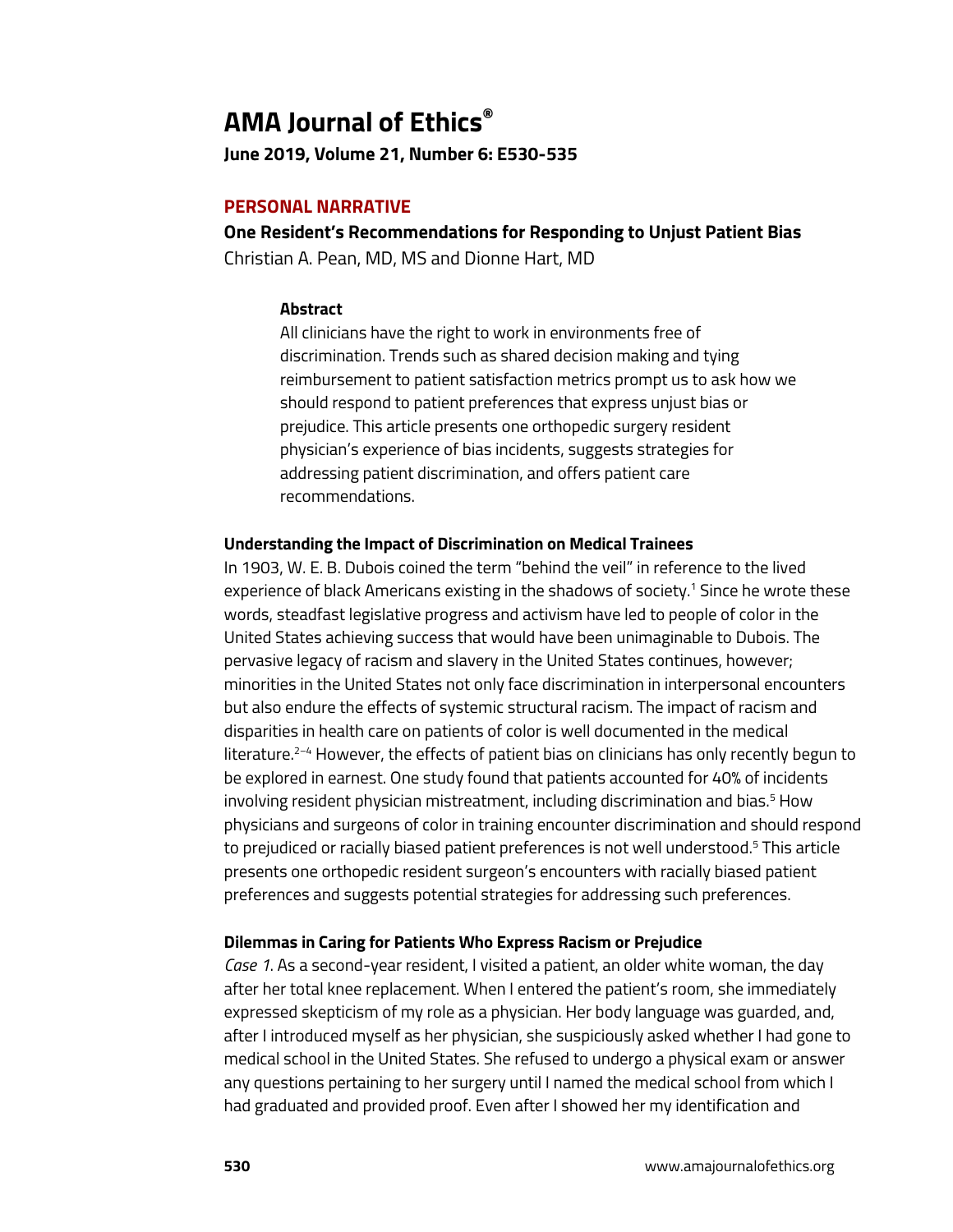credentials, she still wasn't satisfied; I had to show her a clip of me giving the graduation commencement speech at Mount Sinai before she apologized and allowed me to continue the exam. I continued to round on her daily without further issue and never reported the incident. The experience was distressing, but it wasn't the first time I'd experienced a patient's bias against me as a health care professional.

*Case 2*. While on a trauma service during my intern year, I was subject to a more overt display of racism. One of our patients was a middle-aged Latino man who had been stabbed during an altercation with a black man. After we stabilized him, he acquired a systemic bloodborne infection and was being monitored on the floor. He had antagonized several staff members using expletives and was intermittently refusing treatment. After a particularly harsh exchange, his nurse, a black woman, paged me requesting I draw blood for cultures. The nurse had been unable to convince him to cooperate, and the patient, after becoming agitated and increasingly rude, asked for a physician to draw the blood instead. Upon entering the room and explaining I had arrived to take a sample of blood, he became agitated, shouted racial slurs at me, and demanded another physician. "Get me a white doctor," he exclaimed. I was taken aback, but I managed to maintain a calm demeanor. I explained that in order to take the best possible care of him, we needed to establish mutual understanding and respect. When he continued to refuse further care, I left the patient's room and returned to the surgical team's workspace. I spoke to my chief resident at the time about what to do next.

The hospital didn't have a [policy](https://journalofethics.ama-assn.org/article/mayo-clinics-five-step-policy-responding-bias-incidents/2019-06) in place to move forward with this patient's care in light of his demands for a physician of a particular race. He needed close medical attention, and we wondered if, by accommodating his wishes to be seen by a white physician, we were tacitly endorsing his racially problematic speech and behavior. As a team, we ultimately decided we would respect the patient's request by assigning another resident physician to care for him. We also chose to tell the patient explicitly that his prejudiced and disrespectful behavior would not be tolerated. I felt uneasy that our team's resources were being diverted to accommodate a racist patient's request, but I also knew that the alternative of limiting physician contact with him would put his well-being at risk and that further interaction with him would be uncomfortable for me. The patient ultimately left the hospital against medical advice.

*Other bias incidents and their implications*. These 2 interactions are not isolated. I have heard colleagues relay similarly appalling experiences. When I was a medical student, a black senior resident physician told me about the time she took care of an elderly Latino man on an inpatient service who referred to her as "my pretty slave" every day on rounds. Conversely, one of my white colleagues expressed his unease when a patient told him how nice it was to "finally have a white male doctor." It isn't clear in these situations where to turn for guidance, and resident physicians can be wary about drawing attention to such encounters because of the hierarchical nature of medical training culture.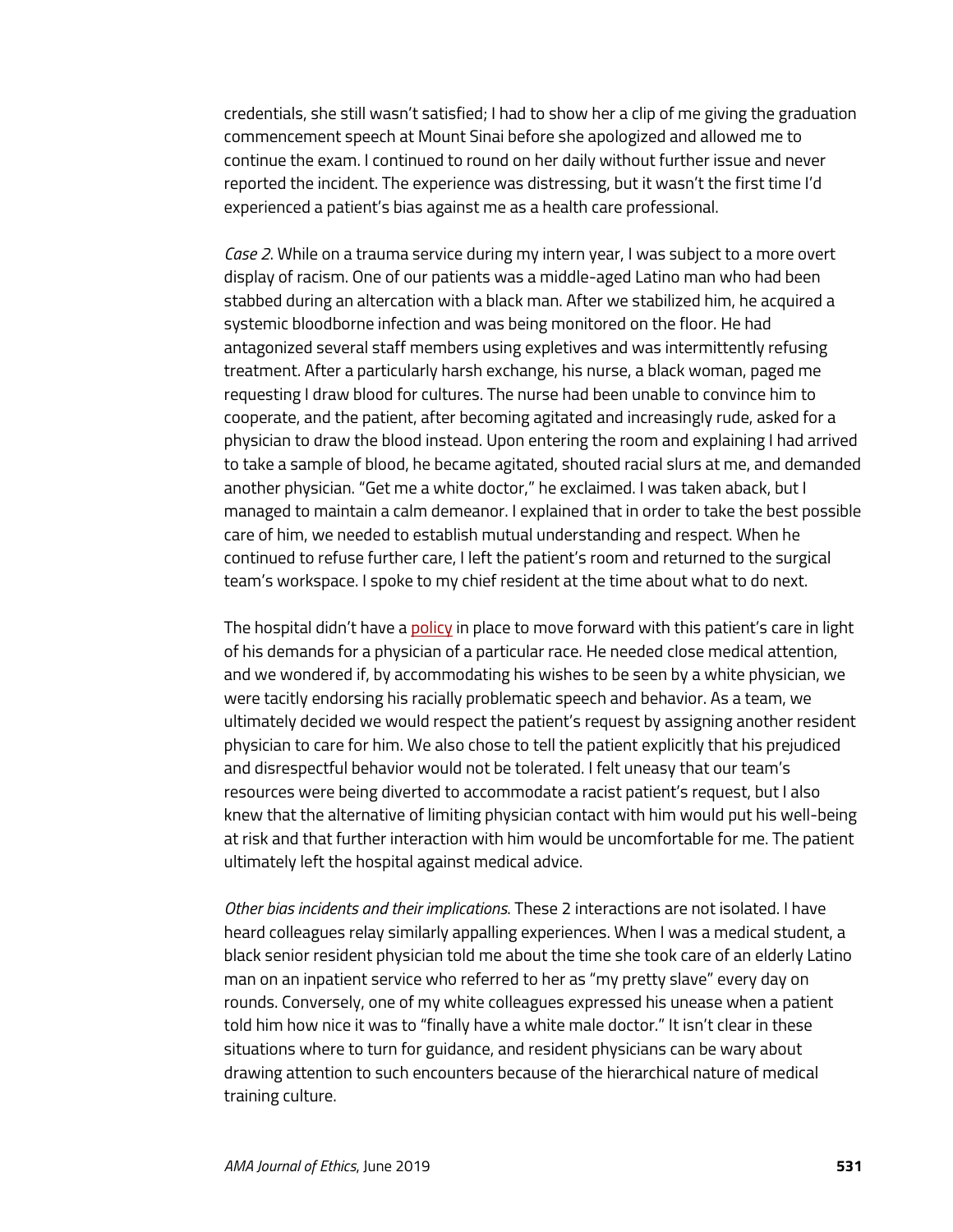There is an expectation in medicine that good physicians exude resilience, take care of the patient first, and tolerate personal inconvenience for the sake of advancing clinical care; to do so is widely regarded as part of a clinician's professional duty to express clinical neutrality. For physicians of color, however, this expectation can translate into being forced to bear personal humiliation in the face of racial prejudice. Most resident physicians routinely choose to sacrifice their own well-being through sleep deprivation, spending long hours in the operating room, and compartmentalizing emotions during patient encounters to provide that person with the best possible care. The tacit expectation that resident physicians unquestioningly sacrifice their dignity by tolerating discriminatory behavior from their patients in the name of clinical neutrality is unreasonable and ethically inappropriate.

#### **Ethical Considerations in Addressing Patient Preferences**

Respecting the autonomy of a patient who expresses bias or prejudice is challenging, and policy and law do not provide clear directives on how clinicians should respond. The American Medical Association *Code of Medical Ethics* supports the principle of respect for patient autonomy<sup>6,7</sup>; it follows that patients should be able to select their clinician, just as physicians are not obligated to accept all prospective patients.<sup>8</sup> Some patients might feel comfortable with a female physician for personal or [religious reasons.](https://journalofethics.ama-assn.org/article/how-should-physicians-respond-patient-requests-religious-concordance/2019-06) Other patients might prefer a physician who speaks the same language.<sup>9</sup> An analysis published in the *UCLA Law Review* concluded that no existing civil rights legislation bars accommodating a patient's preference for a physician of a particular race or ethnicity.10 The author of the article argued that this practice is supported by patients' rights to self-determination and informed consent.<sup>10</sup> When a patient expresses a desire for concordance founded in racial prejudice, however, it is not readily apparent whether and to what extent a clinician's duty to treat and to respect a patient's autonomy should outweigh a clinician's right to protection from workplace discrimination. For clinicians of color who are trainees, the challenge of how to respond to unjust requests is compounded by their position of vulnerability in the medical hierarchy, the psychological toll of experiencing discrimination, and a lack of organizational resources devoted to their protection. The approach to resolving conflicts that arise from biased patient preferences and to being prepared for racial biases in patient encounters must be implemented at the institutional level with support for resident physicians.

### **Guidance for Organizations**

When patients express bias or prejudice—which extends beyond overt refusals to accept care from a physician of color to implicit racism manifested in subtler microaggressions—an organization's obligation to create an environment for employees free from discrimination and harassment can be at odds with the goal of providing clinical care to patients. Paul-Emile et al's succinct and well-developed framework for dealing with racist patients prioritizes the urgency of a patient's condition.<sup>11</sup> An unstable patient must be treated by a readily available physician. In other words, honoring patient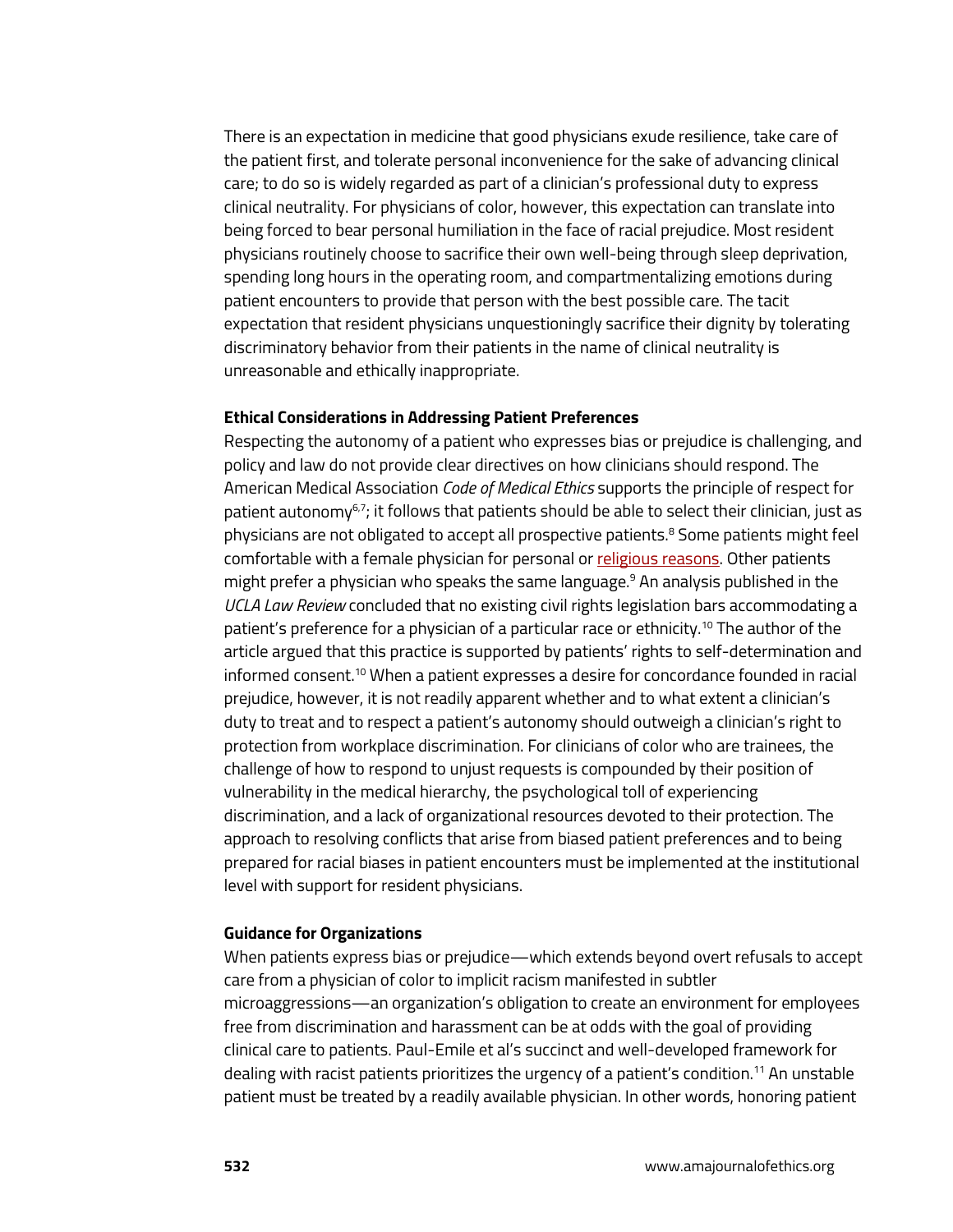preferences—including those expressing bias or prejudice—should not be priorities during emergencies; a duty to treat takes precedence even over forging a therapeutic alliance with a patient, biased or not. Physicians should firmly respond to such requests by stating that patient preferences cannot be accommodated in an emergency and that the patient's safety and health take priority.

Once a patient is stabilized, how a physician or care team responds to such preferences should take into account the patient's motives for making a request. Patients should be informed in a candid and respectful manner that requests motivated by bigotry are unacceptable. This goal can be accomplished by using de-escalation techniques (ie, reframing of hostile patient behavior using strategic stages of verbal engagement) and by establishing clear limits about patient speech and conduct.<sup>12</sup> Options for transferring a patient should be considered, and care team assignments may be negotiated at a physician's discretion.

## **Guidance for Resident Physicians**

Although a patient's clinical outcome is of the utmost importance, the well-being of clinicians—particularly resident physicians—should also be acknowledged and addressed. Several articles have proposed different [protocols](https://journalofethics.ama-assn.org/article/how-should-organizations-support-trainees-face-patient-bias/2019-06) that organizations can use to respond to both patients who express racist or discriminatory behaviors and clinicians who experience those behaviors.<sup>9,10</sup> Less has been written on what resident physicians should do in these situations.<sup>5,13</sup> Resident physicians of color should not feel that it is incumbent on them to navigate these challenges alone. Organizations should offer formal support and guidelines for residents who have experienced or anticipate experiencing racially prejudiced behavior from patients, and contact information for ethics consultation service should be made available. Although some articles emphasize the importance of depersonalizing such encounters,<sup>5</sup> these tolerance and coping-based strategies should be seen as accompanying solid administrative stances against bigotry.

## **References**

- 1. Du Bois WEB. *The Souls of Black Folk: Essays and Sketches*. Chicago, IL: McClurg; 1903.
- 2. Bailey ZD, Krieger N, Agénor M, Graves J, Linos N, Bassett MT. Structural racism and health inequities in the USA: evidence and interventions. *Lancet*. 2017;389(10077):1453-1463.
- 3. Dy CJ, Lane JM, Pan TJ, Parks ML, Lyman S. Racial and socioeconomic disparities in hip fracture care. *J Bone Joint Sur Am*. 2016;98(10):858-865.
- 4. Woolf SH. Progress in achieving health equity requires attention to root causes. *Health Aff (Millwood)*. 2017;36(6):984-991.
- 5. Whitgob EE, Blankenburg RL, Bogetz AL. The discriminatory patient and family: strategies to address discrimination towards trainees. *Acad Med*. 2016;91(11):S64-S69.
- 6. American Medical Association. Opinion 2.1.2 Decisions for adult patients who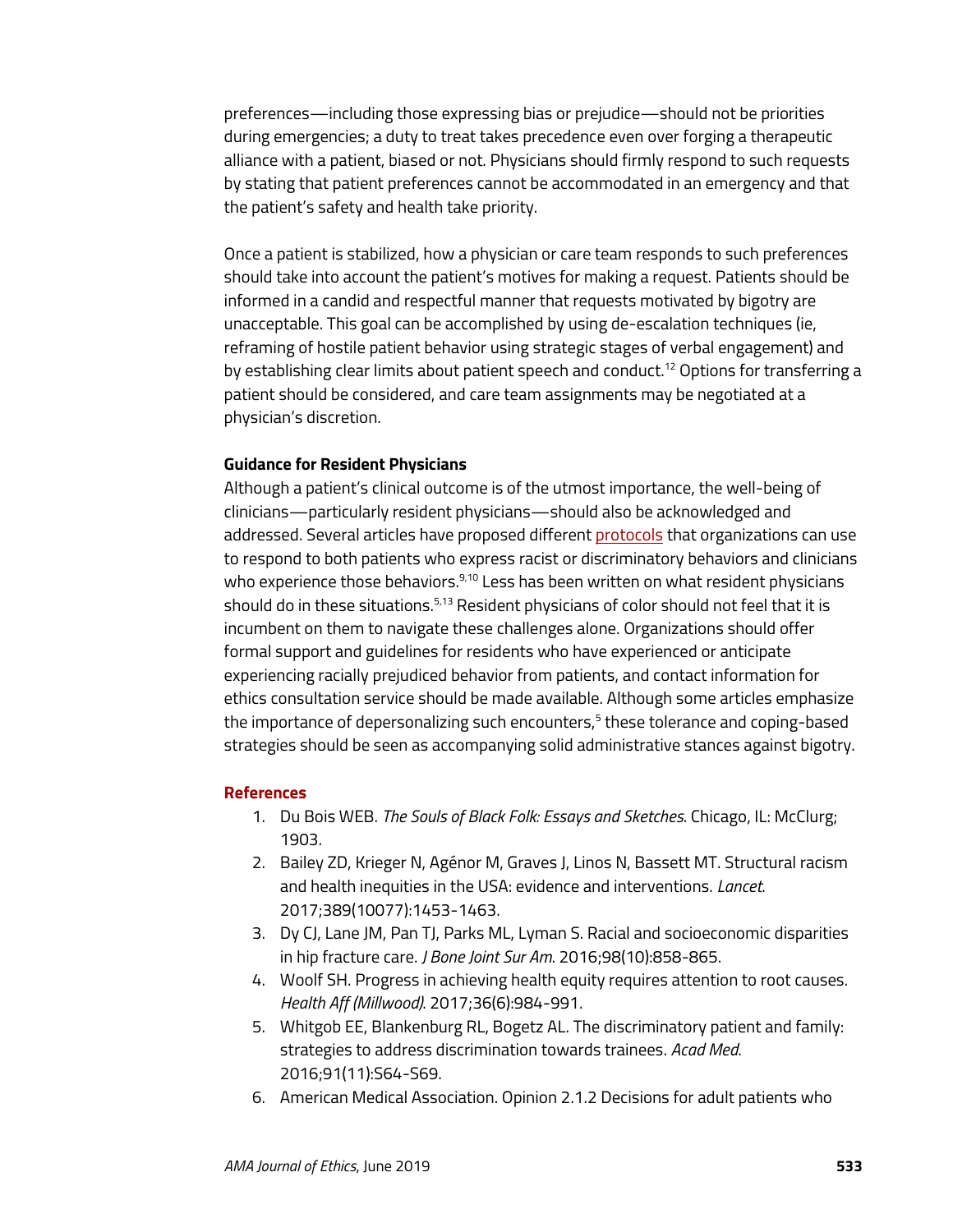lack capacity. *Code of Medical Ethics.* [https://www.ama-assn.org/delivering](https://www.ama-assn.org/delivering-care/ethics/decisions-adult-patients-who-lack-capacity)[care/ethics/decisions-adult-patients-who-lack-capacity.](https://www.ama-assn.org/delivering-care/ethics/decisions-adult-patients-who-lack-capacity) Accessed April 9, 2019.

- 7. American Medical Association. Opinion 2.1.3 Withholding information from patients. *Code of Medical Ethics.* [https://www.ama-assn.org/delivering](https://www.ama-assn.org/delivering-care/ethics/withholding-information-patients)[care/ethics/withholding-information-patients.](https://www.ama-assn.org/delivering-care/ethics/withholding-information-patients) Accessed April 9, 2019.
- 8. American Medical Association. Opinion 1.1.2 Prospective patients. *Code of Medical Ethics*. [https://www.ama-assn.org/delivering-care/ethics/prospective](https://www.ama-assn.org/delivering-care/ethics/prospective-patients)[patients.](https://www.ama-assn.org/delivering-care/ethics/prospective-patients) Accessed April 9, 2019.
- 9. Powers BW, Jain SH. The prejudiced patient. *Virtual Mentor*. 2014;16(6):434-439.
- 10. Paul-Emile K. Patients' racial preferences and the medical culture of accommodation. *UCLA Law Rev*. 2012;60:462-504.
- 11. Paul-Emile K, Smith AK, Lo B, Fernández A. Dealing with racist patients. *N Engl J Med*. 2016;374(8):708-711.
- 12. Richmond JS, Berlin JS, Fishkind AB, et al. Verbal de-escalation of the agitated patient: consensus statement of the American Association for Emergency Psychiatry Project BETA De-escalation Workgroup. *West J Emerg Med*. 2012;13(1):17-25.
- 13. Singh K, Sivasubramaniam P, Ghuman S, Mir HR. The dilemma of the racist patient. *Am J Orthop (Belle Mead NJ)*. 2015;44(12):E477-E479.

**Christian A. Pean, MD, MS** is a third-year orthopedic surgery resident at NYU Langone Orthopedic Hospital, where he is participating in the Strategy and Policy Orthopedic Residency Track, which emphasizes health care strategy, policy, and advocacy. He is on the board of directors of Orthopaedic Relief Services International and is a member of the Speaker's Bureau for the Physicians for Criminal Justice Reform organization. His interests include ethical analysis of health policy, addressing racial health care disparities, global orthopedic surgery, and violence as a public health issue.

**Dionne Hart, MD** is a Chicago native who received her MD from Rush Medical College and did her psychiatry residency at the Mayo Clinic School of Graduate Medical Education. Board certified in general psychiatry and addiction medicine, she has experience providing mental health treatment in correctional facilities, state-operated hospitals, detoxification centers, and emergency treatment units. She was previously awarded the Minnesota Psychiatric Society Psychiatrist of the Year Award and the National Alliance on Mental Illness Exemplary Psychiatrist Award.

### **Citation**

*AMA J Ethics*. 2019;21(6):E530-535.

## **DOI**

10.1001/amajethics.2019.530.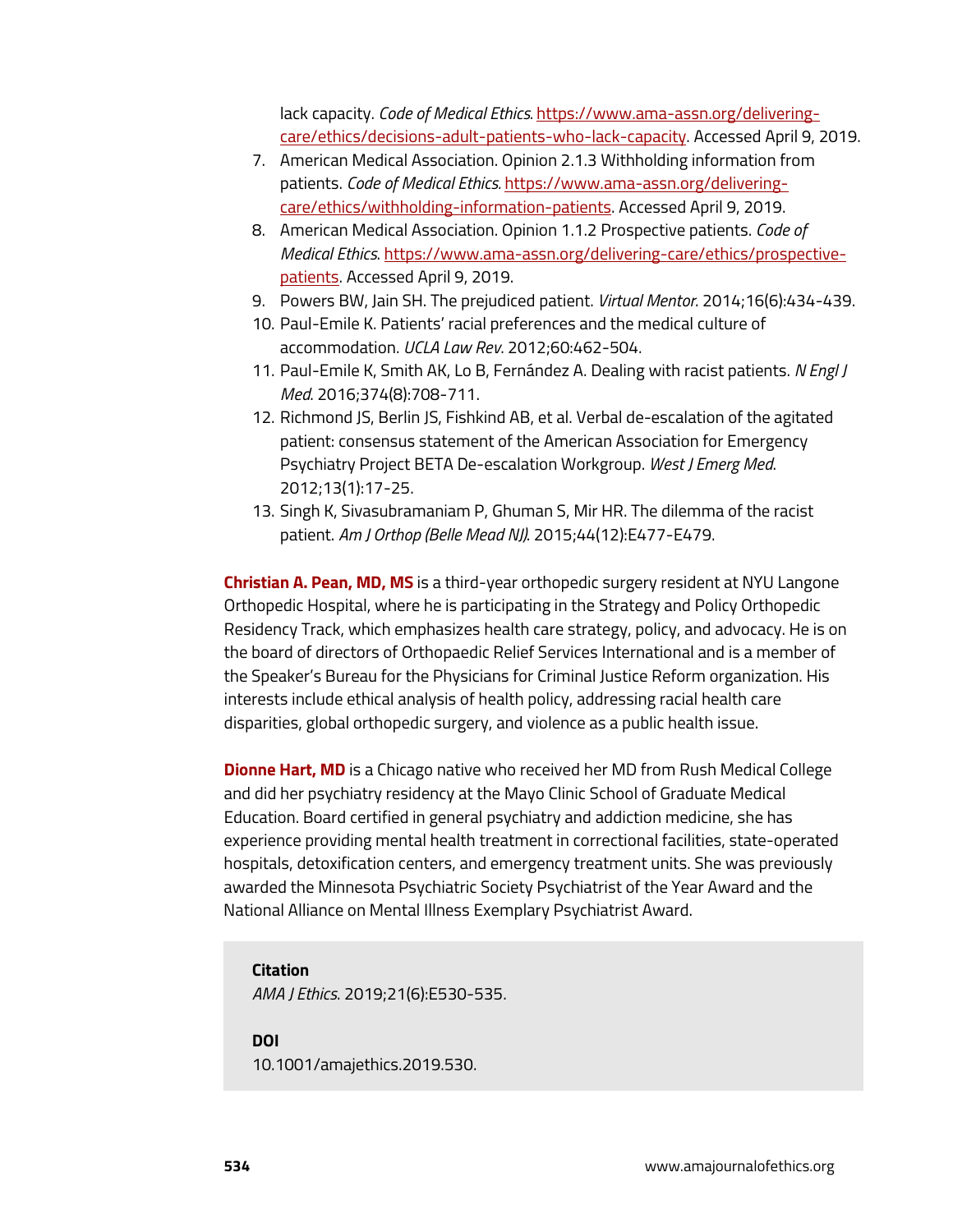## **Conflict of Interest Disclosure**

The author(s) had no conflicts of interest to disclose.

*The viewpoints expressed in this article are those of the author(s) and do not necessarily reflect the views and policies of the AMA.*

**Copyright 2019 American Medical Association. All rights reserved. ISSN 2376-6980**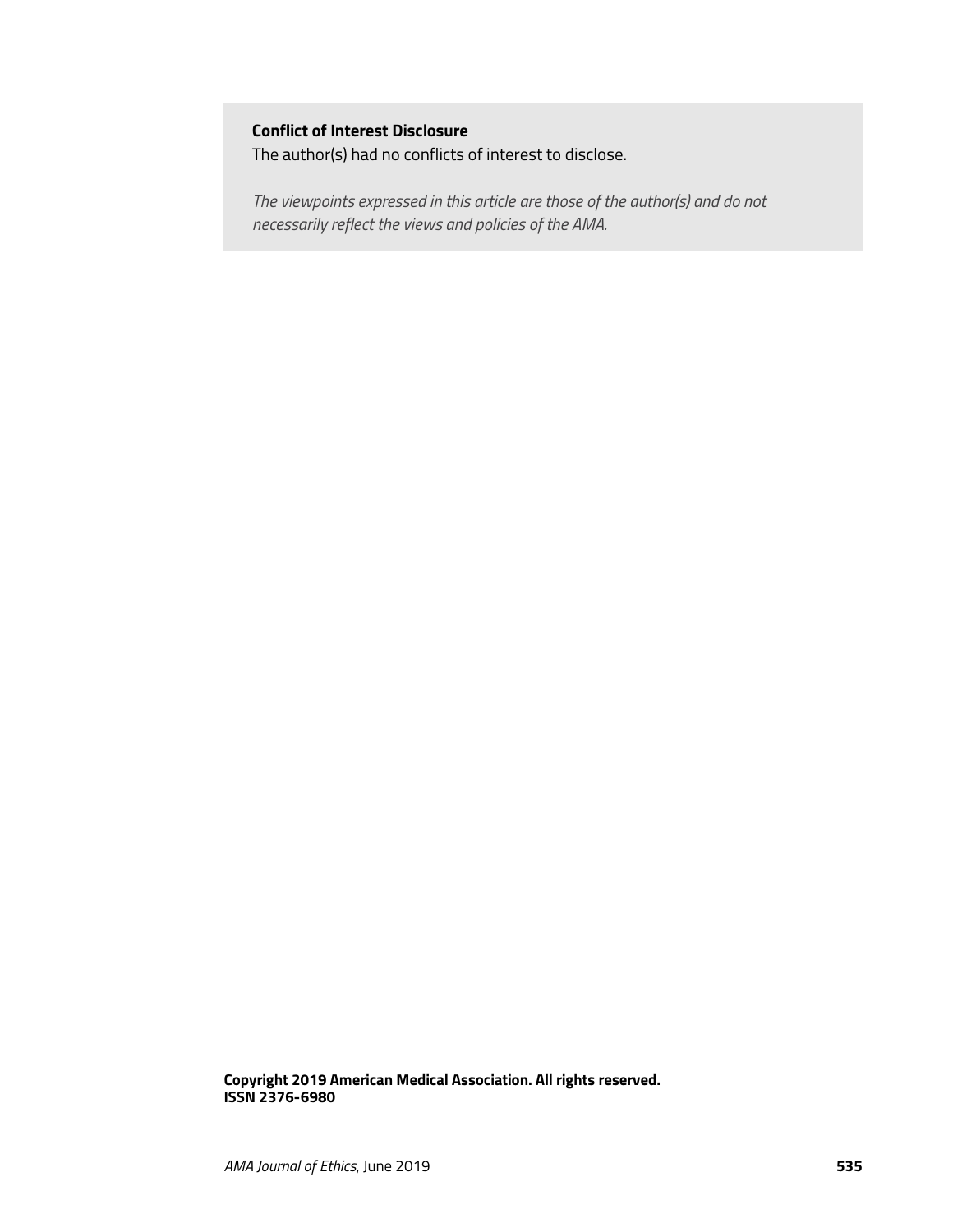## **AMA Journal of Ethics®**

**June 2019, Volume 21, Number 6: E536-539**

## **PERSONAL NARRATIVE**

**PrEP and the Judgment of Prevention** Samuel Dubin

**Abstract**

Medicine sometimes fails to address social, economic, and political determinants of health. But how far beyond clinical encounters should intervention efforts extend? Because prevention efforts can marginalize patients by stigmatizing certain behaviors, interrogating the scope of medicine's prevention obligations is important. Additionally, it is important to distinguish clinician preferences regarding patients' personal behaviors (presumably based on clinicians' hopes for patients' positive health outcomes) from clinician biases expressed (consciously or unconsciously) about those behaviors. I illustrate the urgency of asking how far medicine should be expected to go to prevent disease by sharing how my own medical training has stoked my personal fear of acquiring HIV.

## **Why I Fear HIV**

I fear HIV because of what it would do to my career. I'm an out, gay medical student interested in lesbian, gay, bisexual, transgender, and queer (LGBTQ) health advocacy, so the thought of getting an **HIV diagnosis** scares me because I get the feeling, from many different communities of which I am a part, that to get HIV would undermine my credibility and be a blow to my career. To be clear, it is not the health effects of HIV that would set me back. I have access to health care and the resources to take medications to suppress my viral load. I'm probably more likely to die riding my bike in Manhattan than from HIV. Frankly, I would rather have HIV than many other modern-day chronic diseases.

I've come to realize that my fear of HIV has to do with the social authority of medicine. By "social authority," I'm not talking about my grandmother's tacit approval of medicine as the only career she endorsed. (Heaven forbid I pursue a PhD!) Rather, what I mean by fearing medicine's social authority is that I'm more likely to be judged by colleagues for not wearing a condom than not wearing a bike helmet—but not because of statistics on comparative risks of biking and anal sex. It's because of how prevention-based medicine can create stigma by constructing "risky" behaviors as immoral under the banner of health. How could I possibly authoritatively counsel patients on their behavior, how could I help them prevent illness, if they perceived my own choices as poor and my illness as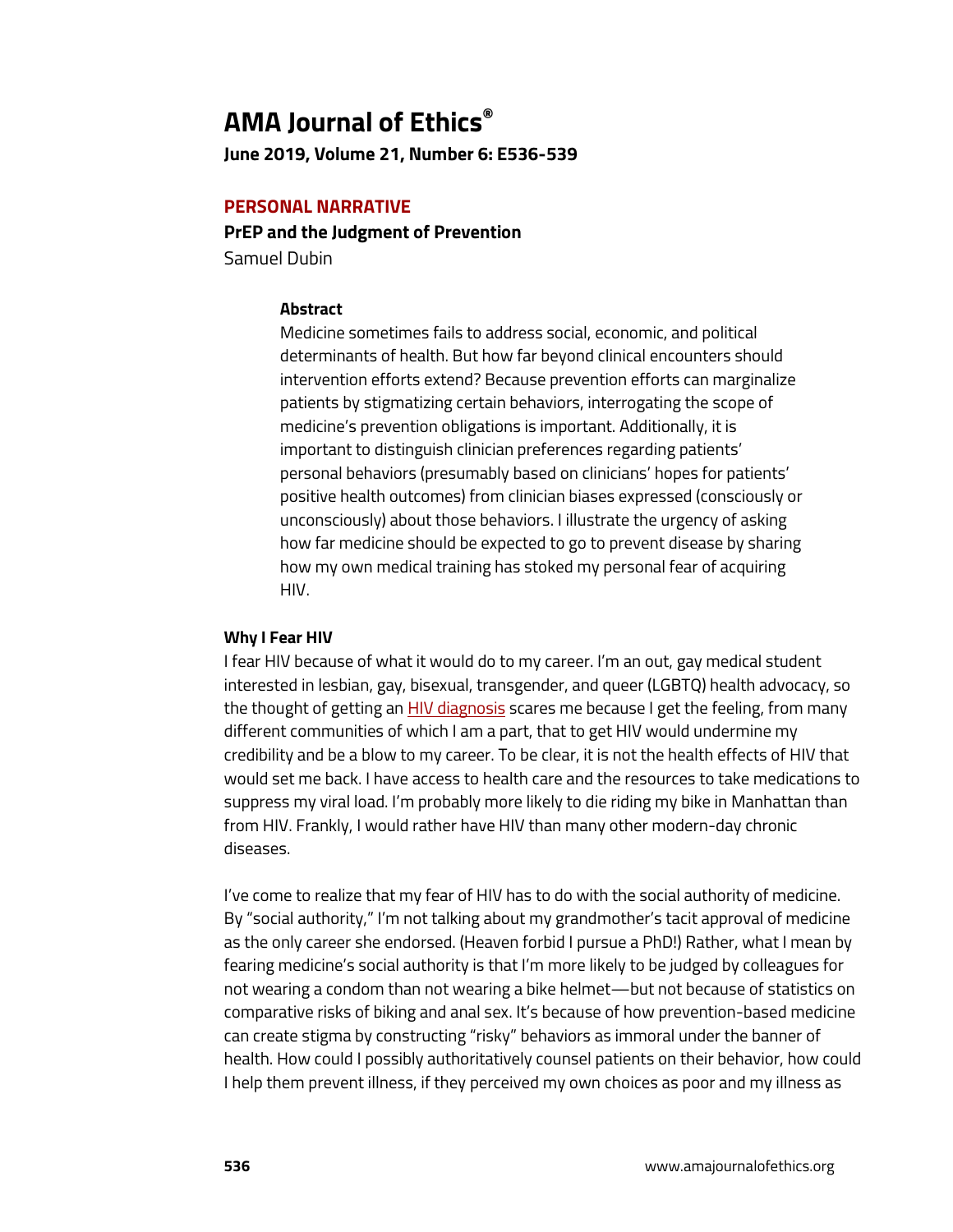evidence of moral failure? Who would want me as their physician or trust their health to my expertise if they knew I had HIV and thought I should've known better than to get it?

In short, according to what's typically called victim-blaming logic, those who do not take care of their health deserve the outcomes. Tobacco stigma exemplifies this logic. Isn't your first question when you hear someone has lung cancer, "Well, did they smoke"? The assumption is that people have a social duty to manage their health.

I don't endorse victim blaming; I fear it. I fear what would happen to my career if I lost credibility among my patients because they knew I had HIV. I fear having my patients hear my fear in things I say. And I fear HIV because I think many patients subscribe to a belief in self-responsibility and self-blame for illness—or at least seem to act on this belief. The perception of HIV as a moral failure would render me unqualified to prevent illness in my patients. Living with a chronic acquired health condition, on this line of thinking, makes me a moral failure and therefore an impotent clinician.

I realize that clinical encounters are not about me. I understand that most patients will probably not know my HIV status. And even if I were positive, and they did know, the extent to which they might doubt my clinical skills would certainly be variable. The thought of having my HIV status "outed" or of enduring workplace discrimination because of HIV are very real concerns. But what I dread the most—what would be most compromising to my career—is the exhausting and inevitable dissonance that preaching prevention-based medicine as a physician with HIV would force me to experience. The process of working through this fear prompted me to reflect on the nature of [HIV stigma](https://journalofethics.ama-assn.org/article/hiv-stigma-and-discrimination-persist-even-health-care/2009-12) and what is expected of me as a physician. But I think it's time for medicine to do a little bit of self-reflection, too. I want medicine to ask itself: How does the social authority and cultural status of medicine create stigma and shame around notions of responsibility and health?

### **My Experience of Stigma**

I was stigmatized by members of the health care profession when seeking to alleviate my fear of HIV by taking *pre-exposure prophylaxis* (PrEP), a pill that when taken daily reduces the risk of getting HIV to less than 1%.1 I had just moved to New York City, I was single, and I had access to PrEP. But because my insurance has an enormous deductible—meaning I had to pay out of pocket until I had spent \$3000 on medications alone—PrEP was only free (using a voucher from the copay program that paid up to \$3600 annually) for 6 months. After 6 months, I would be shelling out \$150 to take a pill that, while reducing my risk of HIV, was mainly reducing my anxiety, given that I still used condoms. A price tag on the emotional risks of your sex life creates a bizarre psychology.

Ultimately, I stopped taking PrEP because the costs, financial and other, outweighed the benefits. I had made an informed decision on how to approach the health risks in my life. But to my physician, I was a risk factor. We didn't discuss the complex negotiation of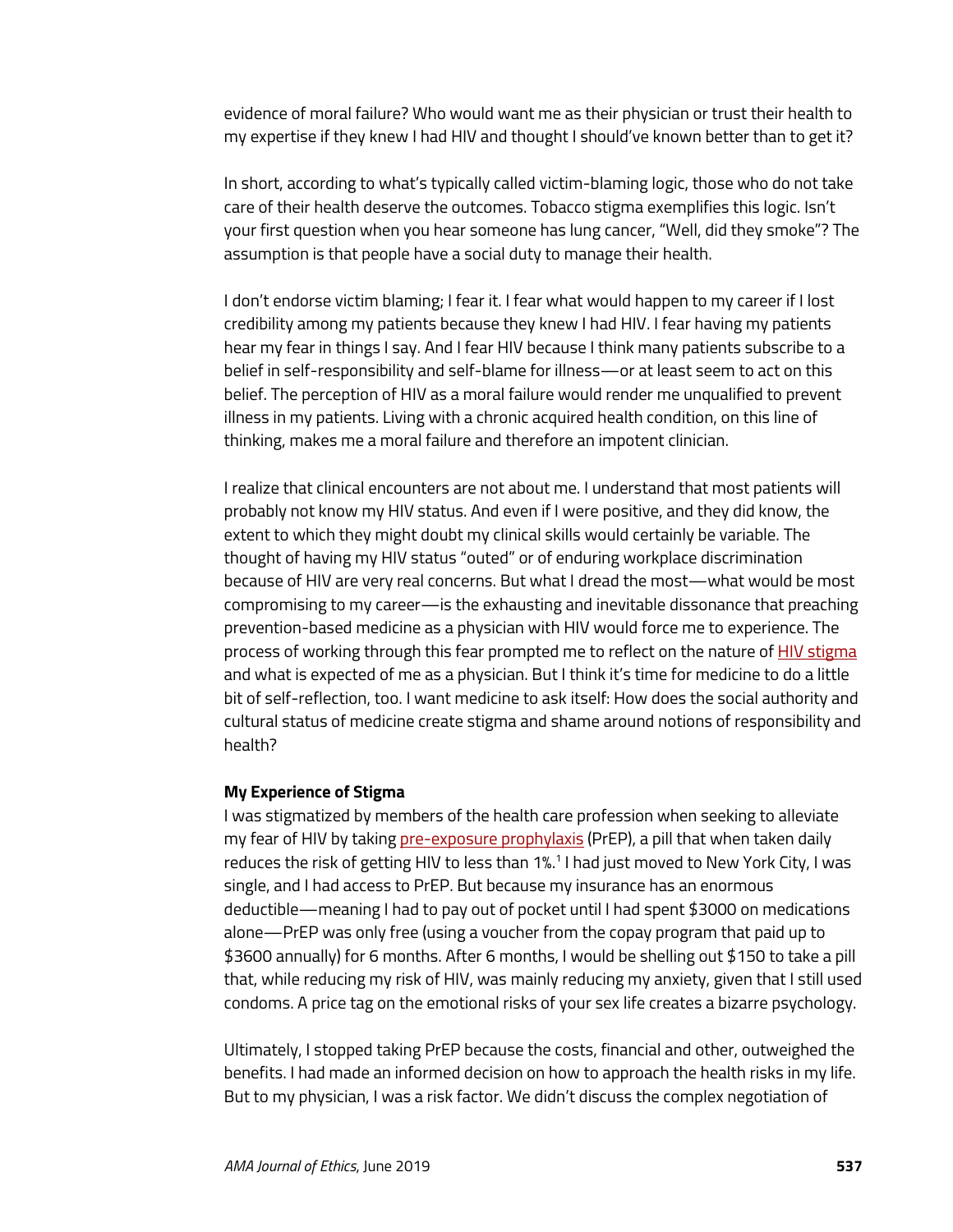insurance issues or the pressure I felt from other gay men in New York City to have to be on PrEP. It is a privilege to have access to a physician who prescribed PrEP. But the wellmeaning physician made me feel slut-shamed and stigmatized by seeing PrEP as the only option for me because of an intolerable risk of my acquiring HIV. To my physician, prevention-based medicine—"Don't let patients get a disease"—meant pushing PrEP on me. To me, this approach meant stigmatizing my gay identity as inherently risky and fostering insecurity around my identity as a medical trainee. It was then that the social authority of medicine became apparent to me.

I didn't leave my physician feeling empowered by the option of a new HIV-prevention technology. Instead, prevention-based medicine had sent the message I was risky and immoral, that acquiring HIV would be my fault.

To be a good physician, I need to prevent illness. To prevent illness, I need to probe a patient's behaviors. To do that, I need moral credibility. HIV throws a wrench in this tidy equation. These moral mechanics prompt the question: What should change in health care? My physician is not the problem. She was fulfilling her mandate of illness prevention. But this came at a cost to me, a cost that viral load and insurance bills cannot capture or quantify. I don't know how to solve this complex dilemma, but I don't see a conversation happening from which a solution will emerge.

Conversations about how far prevention-based initiatives should extend into someone's private life and the potential for prevention-based stigma must happen simultaneously. To merge these conversations requires a new framework for examining physician authority, analyzing preventative health goals, and considering everything that we know influences health. As public health shows us how many factors other than personal behavior influence health, medicine is being called upon to answer, by PrEP and other means, how much farther than personal behavior it is willing to go. It is time for medicine to tackle the blurred edges to which technology, health prevention, and public health are pushing it.

#### **References**

1. Patel P, Borkowf CB, Brooks JT, Lasry A, Lansky A, Mermin J. Estimating per-act HIV transmission risk: a systematic review. *AIDS*. 2014;28(10):1509-1519.

**Samuel Dubin** is an MD candidate at the New York University School of Medicine in New York City with an expected completion date of spring 2020. He recently completed the Rudin Medical Ethics and Humanities Fellowship. He has been involved in pre-exposure prophylaxis for HIV policy research and outreach.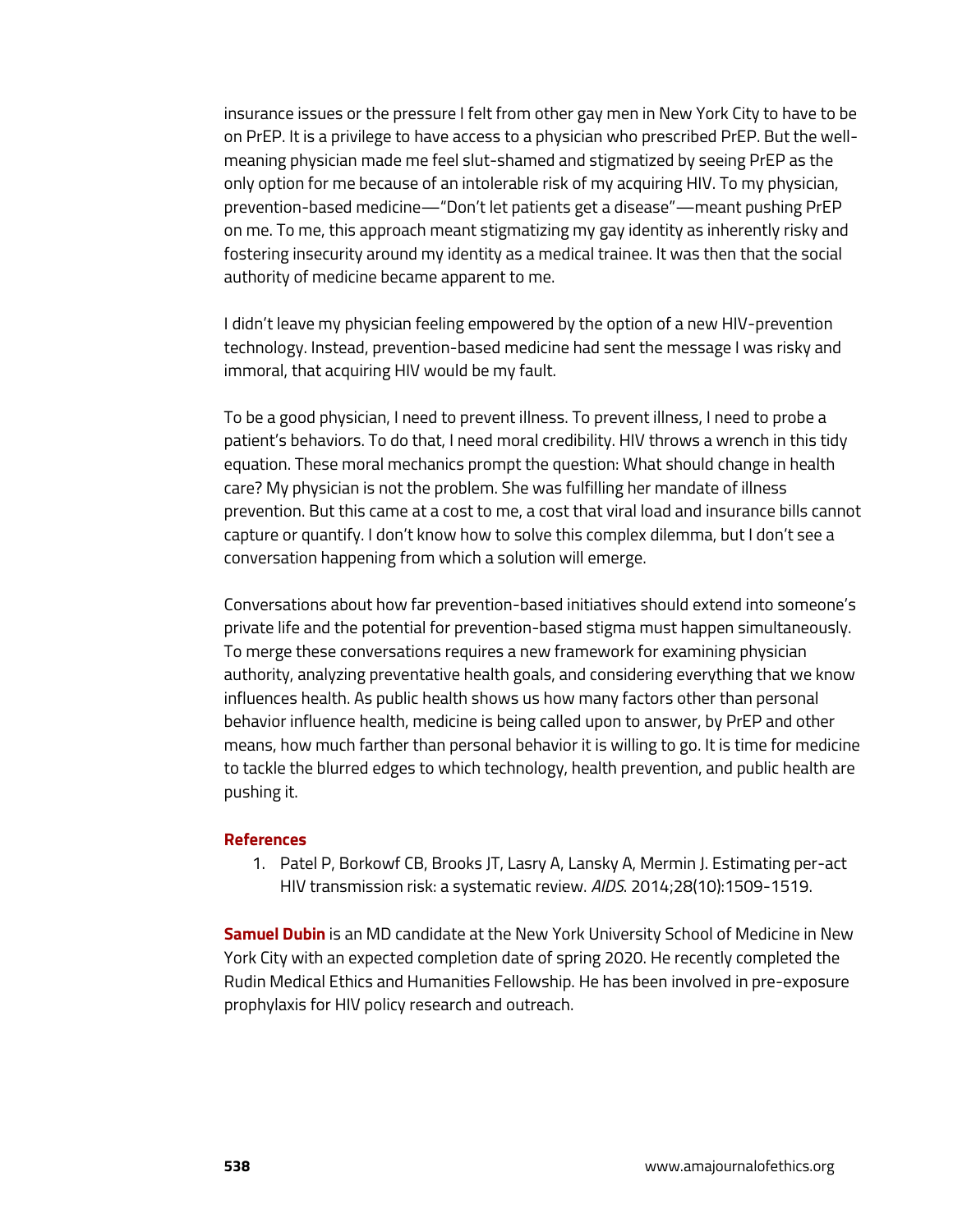## **Citation**

*AMA J Ethics*. 2019;21(6):E536-539.

## **DOI**

10.1001/amajethics.2019.536.

## **Conflict of Interest Disclosure**

The author(s) had no conflicts of interest to disclose.

*The viewpoints expressed in this article are those of the author(s) and do not necessarily reflect the views and policies of the AMA.*

**Copyright 2019 American Medical Association. All rights reserved. ISSN 2376-6980**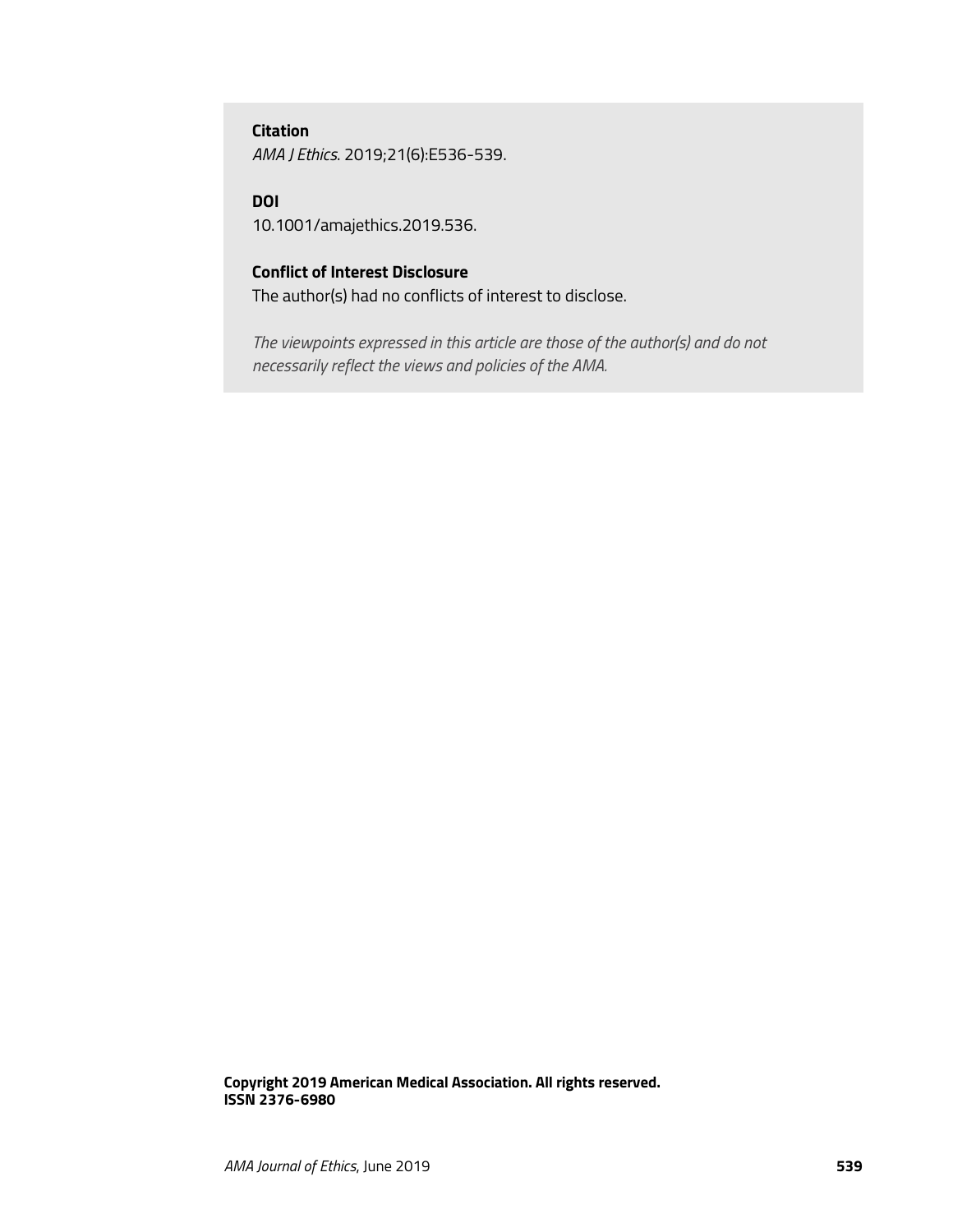## **AMA Journal of Ethics®**

**June 2019, Volume 21, Number 6: E540-545**

## **PERSONAL NARRATIVE**

**Health Risks of Practicing Correctional Medicine**

Dionne Hart, MD

## **Abstract**

Correctional staff suffer high rates of posttraumatic stress disorder compared to military veterans, and the suicide rate among correctional officers is twice as high as that of both police officers and the general population and higher than that of all other professions combined. Correctional facilities' physician employees are at risk of not only burnout but also other adverse mental health effects related to working in a correctional facility. Prison reform efforts should address the needs of both inmates and clinical staff.

## **Burdens of Working in Correctional Health Care**

How do you explain the experience of working in prison to members of the general public, whose interest in an offender ends when the flashing lights stop and the sirens are silenced? In some ways, the groupings in a prison are a visual flashback to the Civil Rights era—segregated by race, with Native Americans separated from whites, Hispanics, blacks, and Asians in dining halls, recreational units, and housing. In prisons, there are separate, self-sorted groups for various gang affiliations, white supremacists, sex offenders, and those with mental illnesses. According to the US Bureau of Justice Statistics, in 2016, there were 2 162 400 adults incarcerated in US prisons and jails.<sup>1</sup> As *CNN* reported, "That means for every 100 000 people residing in the United States, approximately 655 of them were behind bars."<sup>2</sup> That the United States represents about 4.4% of the world's population but houses 22% of the world's prisoners is staggering.<sup>3</sup>

When you enter a correctional facility, you are searched and your belongings are scanned. By entering, you voluntarily disconnect from the world, as you leave behind your mobile phone and almost all contact with the community. Unlike visitors, correctional staff receive a stab-proof vest, mace, a radio, and keys to internal doors. Their nasal passages are the first to recognize pungent odors from body fluids, garbage, and musty old buildings. Drawing on my 16 years of personal experience, I seek here to raise awareness of the unique health risks to correctional workers.

## **Correctional Staff: Demographics and Health Risks**

Stereotypes abound not only about men and women who are criminally involved but also about men and women who work in these facilities. In the media, they're often depicted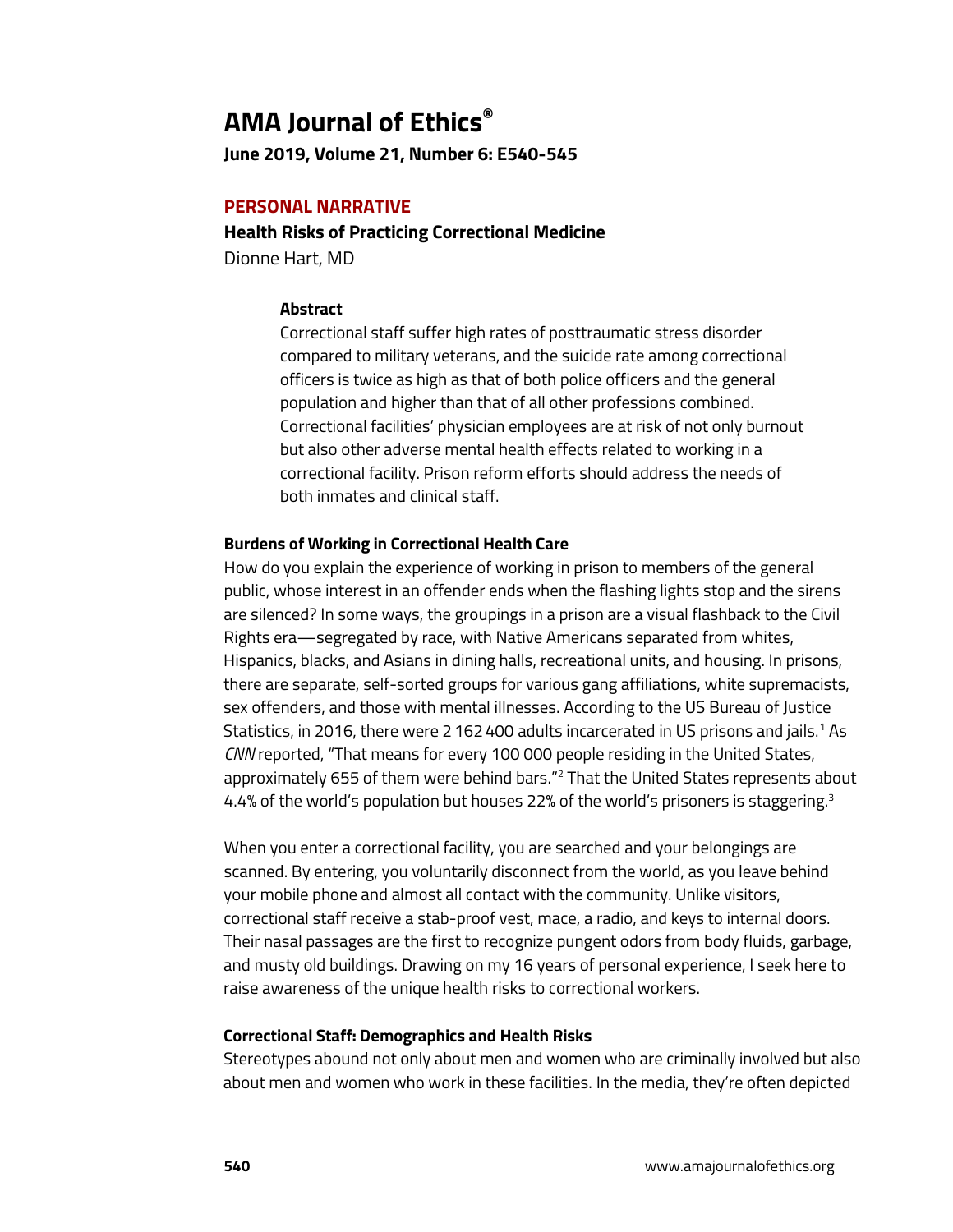as corrupt, predatory, inept, and—most recently—as political pawns.4 This stereotype masks the vulnerabilities of correctional staff.

Similar to the inmate population, correctional staff are predominately white men, but there are a large minority of women. According to a recent *Washington Post* article, women correctional employees represent nearly 30% of staff employed in prisons, jails, juvenile facilities, and community-based facilities.<sup>5</sup> However, women correctional staff often face verbal and sexual harassment and might experience retaliation.5

Correctional staff—like all law enforcement officers—face constant physical risks as well as lesser-known mental health risks. For example, 34% of correctional officers suffer from posttraumatic stress disorder compared to 14% of military veterans.<sup>6</sup> And the suicide rate of correctional officers is twice as high as that of police officers and the general population.<sup>7,8</sup> In fact, the suicide risk for correctional officers is 39% higher than that of the general working-age population and all other professions put together.<sup>8-10</sup> Correctional staff also have higher rates of depression and substance use.<sup>11</sup> Given these statistics, it is perhaps unsurprising that the average life expectancy of a correctional officer is 59 years compared to the national average of 75 years.<sup>12</sup>

## **Modeling Tolerance**

The causes of health risks associated with correctional work are multifactorial, and every worker's story is unique. My story began more than a decade ago when I accepted a position at a prison hospital; I was young, healthy, and invested in performing my duties. Inmates were mostly appreciative. It was uncommon for a staff member or inmate to be assaulted, threatened, or harassed. That changed.

Occasionally, I would overhear black men shouting the n-word across the compound as a term of endearment to each other as they joked. I wondered why they chose to normalize a word characterized by such deep-seated pain for so many. I would hear inmates use so much profanity and slang in one sentence that it was difficult to understand even the simplest message. I would caution inmates that a judge sentenced them to prison, but the prison culture doesn't have to live in them.

Each day, I tried to model tolerance. I never withheld a greeting to an inmate covered in a swastika or confederate flag tattoos, nor considered giving special favors to someone who shared my ethnicity. I treated everyone the same. Occasionally, I would hear other staff members refer to me as an "inmate lover" when they thought I was out of hearing range, but I did not internalize their judgment. The physician workforce in the United States is only 4% black or African American, <sup>13</sup> so I was well aware of my privilege to provide health care to one of the most underserved populations in the country, and I was determined to fulfill my professional duties without compromising my values.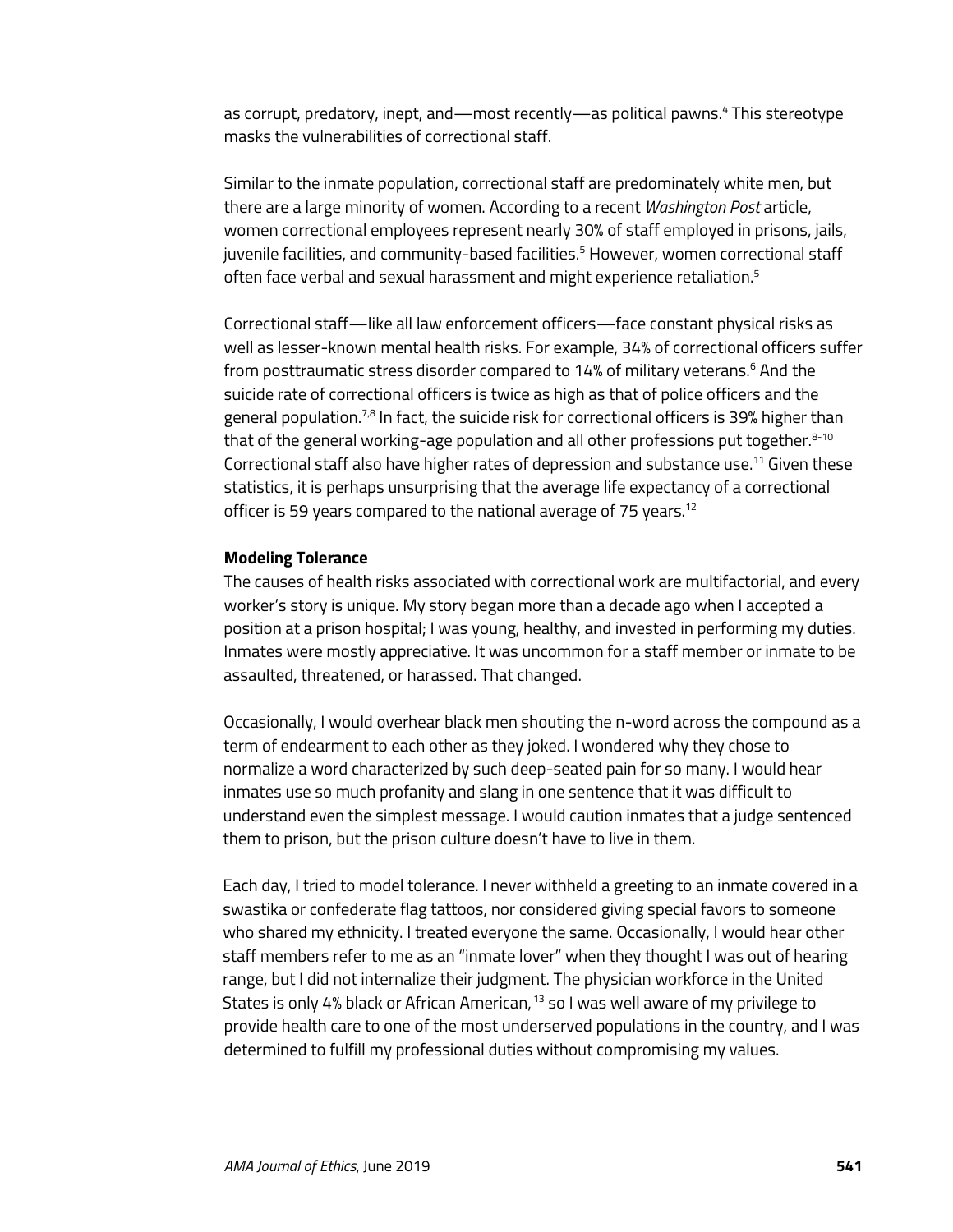#### **The Challenge of Remaining Neutral**

I cannot pinpoint the moment or the turning point when the prison environment began to take its toll, but it has. I recall the first time I was verbally harassed—a white inmate called me the n-word so many times in one minute that I thought he was going for a world record. He rejected my professional expertise because of the color of my skin. He expressed his preference and concluded that I was an unqualified "affirmative action hire" and that he would not permit me the opportunity to assist him. The inmate was mentally ill, so I told myself when he begins to recover and his frontal lobe function improves, he will not use such language. I informed him that often when people are ill, they feel vulnerable and seek to gain control by making derogatory comments to others, particularly those in charge of their care. I reassured him that, regardless of his derogatory comments, I would not abandon him and that he would receive the best care possible. I endured more episodes with inmates who expressed their biases, preferences, and feelings by spewing hatred, particularly when acutely mentally ill.

But soon I encountered a different type of inmate, one who used offensive language in daily intercourse solely out of disdain for my ethnicity. I began to use write-ups when I encountered this kind of insolence, hoping write-ups would help deter these behaviors. However, my reports were repeatedly ignored, dismissed ("You work in a prison"), or discarded, so I taught myself a new skill. Each time I heard the n-word, I internally replaced it with a calming word. My new means of coping solved one problem, but it also generated more questions.

### **Does Concordance Matter?**

In a liberty-restricted setting, such as a correctional facility, how much freedom should an incarcerated person have to choose a racially concordant clinician? Since 1976, prisoners have had a constitutional right to health care.<sup>14</sup> Does this right mean they should be allowed to choose caregivers based on racial or any other preference? In prison settings, clinician shortages limit the feasibility of honoring preferences. In addition, honoring an incarcerated patient's preference for a clinician of a specific gender or race can unjustly undermine a nonracially concordant clinician's authority or elevate a racially concordant clinician's authority, perhaps for the wrong reasons.

While Americans express a value for cultural and ethnic diversity, we often shy away from discussing racial discordance in patient-clinician relationships. Yet one study of 9 white therapists found that they initiated discussions of race with black patients within the first 2 sessions to help build a therapeutic patient-clinician relationship.<sup>15</sup> While [racial](https://journalofethics.ama-assn.org/article/prejudiced-patient/2014-06) [concordance](https://journalofethics.ama-assn.org/article/prejudiced-patient/2014-06) has been associated with improved health care experiences among minority patients,16 surveyed patients' self-reports suggest that it does not improve outcomes,<sup>16</sup> so it would be hard to argue that denying a patient's concordance request constitutes a violation of a prisoner's right. In fact, prisoners in the United States do not have a constitutional right to health care beyond the walls of their facilities and do not have a right to request a specific course of [treatment.](https://journalofethics.ama-assn.org/article/how-should-health-care-professional-respond-incarcerated-patients-request-particular-treatment/2017-09)<sup>17</sup>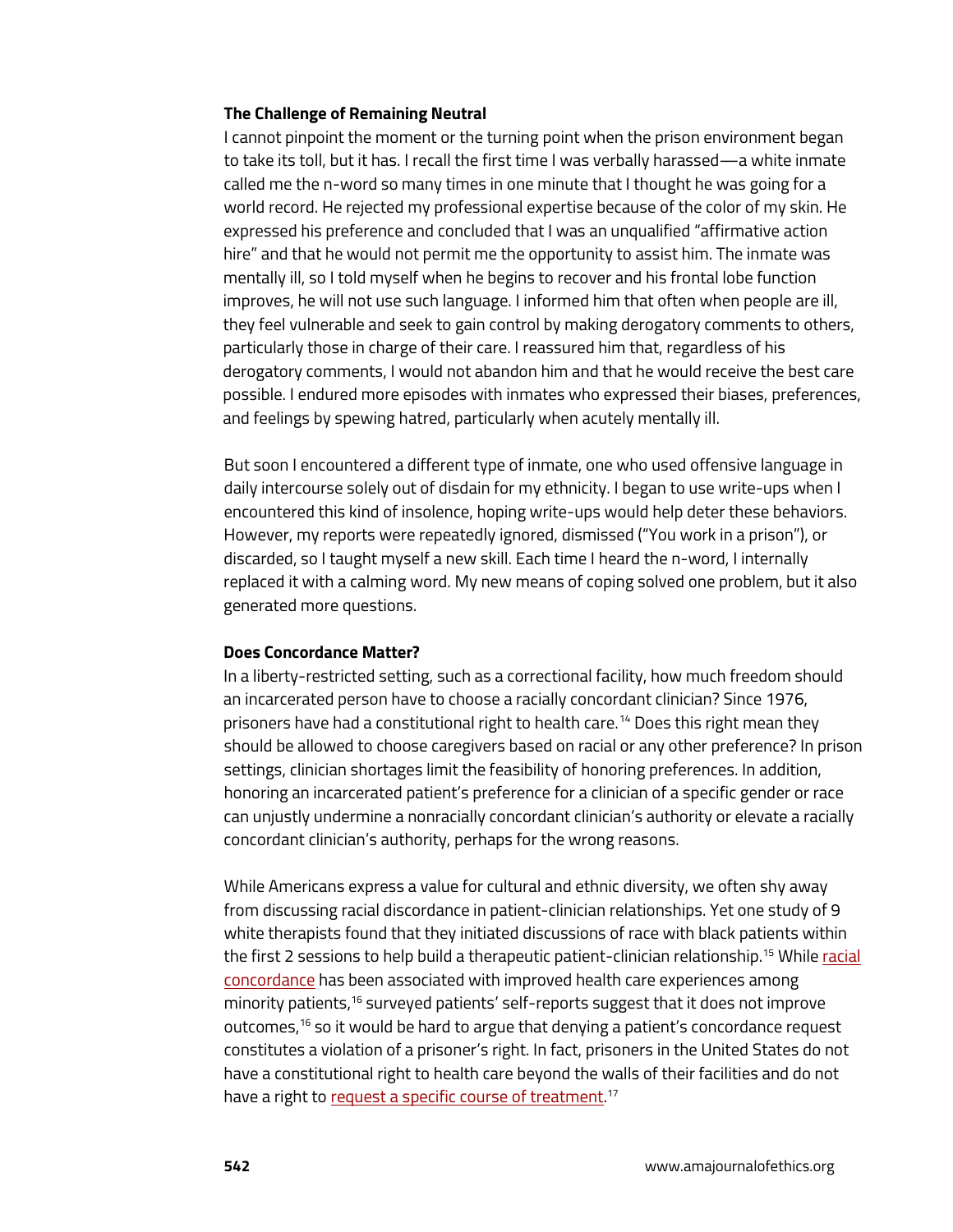Setting aside racial concordance, what is to be done about patient bias? An educated, outspoken woman of color is perceived by some prisoners and staff members as equally or more threatening than a prisoner. Perhaps more important are negative attitudes of patients toward clinicians; efforts to address patient bias toward clinicians like me should focus on helping clinicians build therapeutic alliance with patients. As always, it is the responsibility of all clinicians to practice medicine consistent with the American Medical Association *Code of Medical Ethics*. A physician should be dedicated to providing competent medical care with compassion and respect for human dignity and rights.18

### **Policy and Practice**

While separated from the community by obvious barriers, correctional facilities remain a reflection of American culture, including its ethical values. In a setting so clearly influenced by race and ethnicity, correctional physicians have a unique opportunity to lead the [profession.](https://journalofethics.ama-assn.org/article/medicine-and-mass-incarceration-education-and-advocacy-new-york-city-jail-system/2017-09) Each time we are faced with patient bias, we can practice virtues of neutrality and tolerance, bedrocks of treating any high-risk population. This does not mean we should be required to do so without support from the organizations and the public we serve. Correctional physicians have the opportunity to increase the level of public awareness of the negative impacts of perceived and actual racial discrimination and race-based health disparities—and the positive impacts of intentional increased diversity in the workplace—on both patients and clinicians. And, given the number of women employed in correctional facilities, including in health care, we would be wise to promote efforts such as those of TIME'S UP Healthcare, whose mission is "to unify national efforts to bring equity, inclusion and safety to the healthcare industry" in all settings.<sup>19</sup> What I've written here is a brief introduction to the challenges correctional staff face and a plea for federal, state, and organizational policy to address more effectively the needs of incarcerated patients and to improve the working environment of correctional workers.

## **References**

- 1. Bureau of Justice Statistics. Key statistic: total adult correctional population. [https://www.bjs.gov/index.cfm?ty=kfdetail&iid=487.](https://www.bjs.gov/index.cfm?ty=kfdetail&iid=487) Accessed January 23, 2019.
- 2. Kann D. 5 facts behind America's high incarceration rate. *CNN*. June 29, 2018. [https://www.cnn.com/2018/06/28/us/mass-incarceration-five-key](https://www.cnn.com/2018/06/28/us/mass-incarceration-five-key-facts/index.html)[facts/index.html.](https://www.cnn.com/2018/06/28/us/mass-incarceration-five-key-facts/index.html) Updated April 21, 2019. Accessed May 22, 2019.
- 3. Hee Lee MY. Does the United States really have 5 percent of the world's population and one quarter of the world's prisoners? *Washington Post*. April 30, 2015. [https://www.washingtonpost.com/news/fact](https://www.washingtonpost.com/news/fact-checker/wp/2015/04/30/does-the-united-states-really-have-five-percent-of-worlds-population-and-one-quarter-of-the-worlds-prisoners/?utm_term=.6be18246ae34)[checker/wp/2015/04/30/does-the-united-states-really-have-five-percent-of](https://www.washingtonpost.com/news/fact-checker/wp/2015/04/30/does-the-united-states-really-have-five-percent-of-worlds-population-and-one-quarter-of-the-worlds-prisoners/?utm_term=.6be18246ae34)[worlds-population-and-one-quarter-of-the-worlds](https://www.washingtonpost.com/news/fact-checker/wp/2015/04/30/does-the-united-states-really-have-five-percent-of-worlds-population-and-one-quarter-of-the-worlds-prisoners/?utm_term=.6be18246ae34)[prisoners/?utm\\_term=.6be18246ae34.](https://www.washingtonpost.com/news/fact-checker/wp/2015/04/30/does-the-united-states-really-have-five-percent-of-worlds-population-and-one-quarter-of-the-worlds-prisoners/?utm_term=.6be18246ae34) Accessed March 4, 2019.
- 4. Magan C. As the shutdown drags on, federal workers in Minnesota say they're "pawns in somebody's game." *Twin Cities Pioneer Press*. January 11, 2019.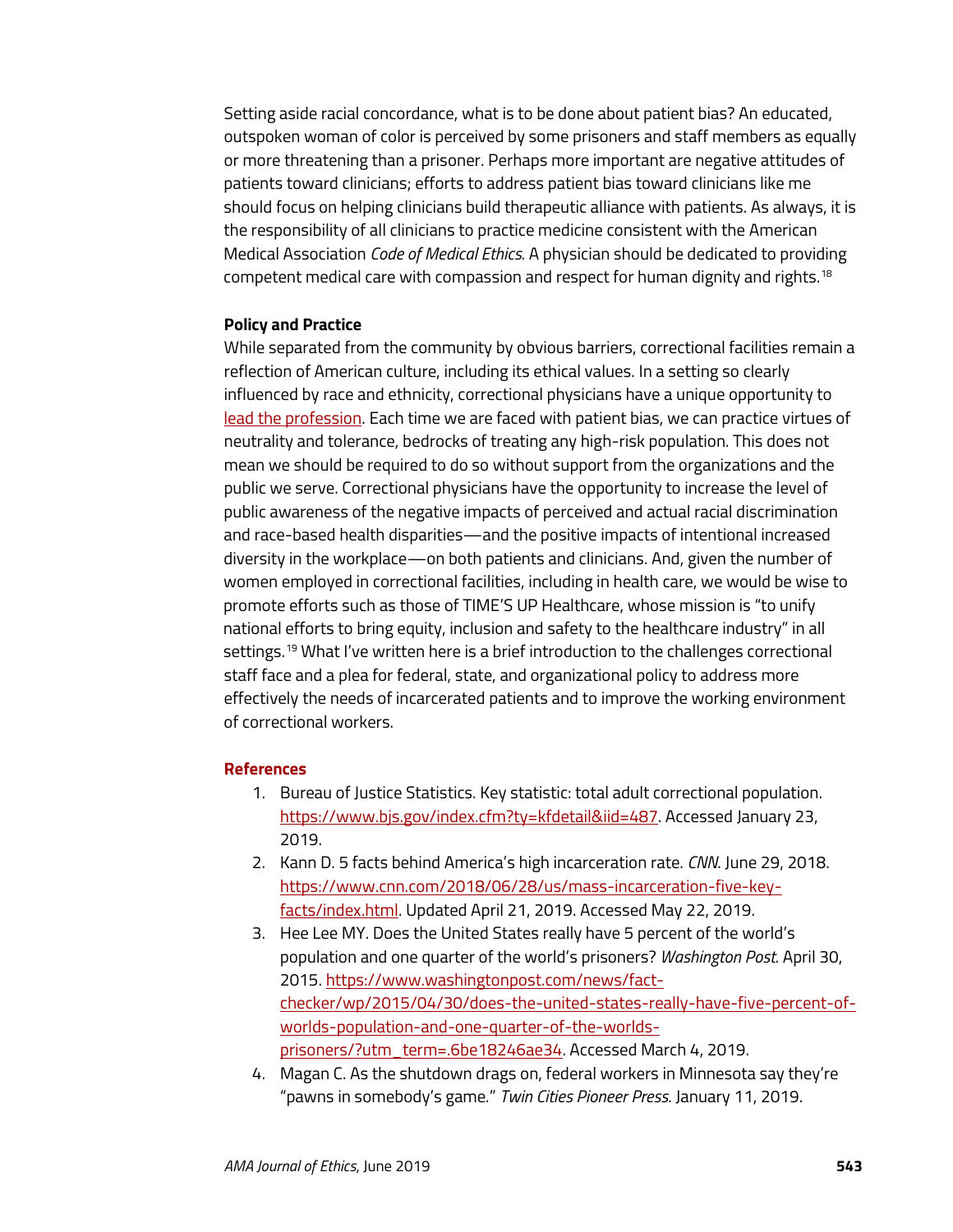[https://www.twincities.com/2019/01/11/as-shutdown-drags-on-unpaid](https://www.twincities.com/2019/01/11/as-shutdown-drags-on-unpaid-federal-workers-say-theyre-pawns-in-somebodys-game/)[federal-workers-say-theyre-pawns-in-somebodys-game/.](https://www.twincities.com/2019/01/11/as-shutdown-drags-on-unpaid-federal-workers-say-theyre-pawns-in-somebodys-game/) Accessed March 23, 2019.

- 5. Chandler MA. Women working in male prisons face harassment from inmates and co-workers. *Washington Post*. January 27, 2018. [https://www.washingtonpost.com/local/social-issues/women-working-in](https://www.washingtonpost.com/local/social-issues/women-working-in-male-prisons-face-harassment-from-inmates-and-co-workers/2018/01/27/21552cee-01f1-11e8-9d31-d72cf78dbeee_story.html?utm_term=.9d524f1cf23f)[male-prisons-face-harassment-from-inmates-and-co](https://www.washingtonpost.com/local/social-issues/women-working-in-male-prisons-face-harassment-from-inmates-and-co-workers/2018/01/27/21552cee-01f1-11e8-9d31-d72cf78dbeee_story.html?utm_term=.9d524f1cf23f)[workers/2018/01/27/21552cee-01f1-11e8-9d31](https://www.washingtonpost.com/local/social-issues/women-working-in-male-prisons-face-harassment-from-inmates-and-co-workers/2018/01/27/21552cee-01f1-11e8-9d31-d72cf78dbeee_story.html?utm_term=.9d524f1cf23f) [d72cf78dbeee\\_story.html?utm\\_term=.9d524f1cf23f.](https://www.washingtonpost.com/local/social-issues/women-working-in-male-prisons-face-harassment-from-inmates-and-co-workers/2018/01/27/21552cee-01f1-11e8-9d31-d72cf78dbeee_story.html?utm_term=.9d524f1cf23f) Accessed March 4, 2019.
- 6. Maull F. Hard time: correctional officer suicide rate rivals that of Vietnam vets. *HuffPost*. September 12, 2017. [https://www.huffingtonpost.com/entry/hard](https://www.huffingtonpost.com/entry/hard-time-correctional-officer-rate-rivals_us_59b7fcc5e4b0678066213ea2)[time-correctional-officer-rate-rivals\\_us\\_59b7fcc5e4b0678066213ea2.](https://www.huffingtonpost.com/entry/hard-time-correctional-officer-rate-rivals_us_59b7fcc5e4b0678066213ea2)
- 7. Peittaro M. Suicide among correctional officers: It's time for an open discussion. *Public Safety*. January 5, 2015. [https://inpublicsafety.com/2015/01/suicide](https://inpublicsafety.com/2015/01/suicide-among-corrections-officers-its-time-for-an-open-discussion)[among-corrections-officers-its-time-for-an-open-discussion.](https://inpublicsafety.com/2015/01/suicide-among-corrections-officers-its-time-for-an-open-discussion) Accessed March 22, 2019. Accessed March 4, 2019.
- 8. Stack SJ, Tsoudis O. Suicide risk among correctional officers: a logistic regression analysis. *Arch Suicide Res*. 1997;3(3):183-186.
- 9. Lopez O. Prison officers need help, but they won't ask for it. *Newsweek*. May 27, 2014. [https://www.newsweek.com/2014/06/06/prison-officers-need-help](https://www.newsweek.com/2014/06/06/prison-officers-need-help-they-wont-ask-it-252439.html)[they-wont-ask-it-252439.html.](https://www.newsweek.com/2014/06/06/prison-officers-need-help-they-wont-ask-it-252439.html) Accessed March 4, 2019.
- 10. National Institute of Justice. Risky business: part 1 of 2 in a series on correctional officer wellness. April 2018. [https://www.nij.gov/topics/corrections/institutional/Pages/risky-business](https://www.nij.gov/topics/corrections/institutional/Pages/risky-business-correctional-officer-wellness.aspx)[correctional-officer-wellness.aspx.](https://www.nij.gov/topics/corrections/institutional/Pages/risky-business-correctional-officer-wellness.aspx) Published April 2018. Accessed April 8, 2019.
- 11. Mumford EA, Taylor BG, Kubu B. Law enforcement officer safety and wellness. *Police Q*. 2015;18(2):111-133.
- 12. Cheek F, Miller MDS. Reducing staff and inmate stress. *Correct Today*. 1982;44(2):72-76,78.
- 13. Association of American Medical Colleges. Section II: current status of the US physician workforce. [http://www.aamcdiversityfactsandfigures.org/section-ii](http://www.aamcdiversityfactsandfigures.org/section-ii-current-status-of-us-physician-workforce/)[current-status-of-us-physician-workforce/.](http://www.aamcdiversityfactsandfigures.org/section-ii-current-status-of-us-physician-workforce/) Accessed March 4, 2019.
- 14. *Estelle v Gamble*, 429 US 97 (1976).
- 15. Fuentes JN, Mueller LN, Chauhan RV, Walker JA, Ladany N. An investigation of European Americans therapists' approach to counseling African American clients. *Couns Psychol*. 2002;30(5):763-788.
- 16. Meyer OL, Zane N. The influence of race and ethnicity in clients' experiences of mental health treatment. *J Community Psychol*. 2013;41(7):884-901.
- 17. *Roberts v Spalding*, 784 F2d 867 (9th Cir 1986).
- 18. Moran M. AMA *Code of Medical Ethics* gets long-awaited update. *Psychatric News*. February 27, 2017.

[https://psychnews.psychiatryonline.org/doi/full/10.1176/appi.pn.2017.3a3.](https://psychnews.psychiatryonline.org/doi/full/10.1176/appi.pn.2017.3a3) Accessed March 4, 2019.